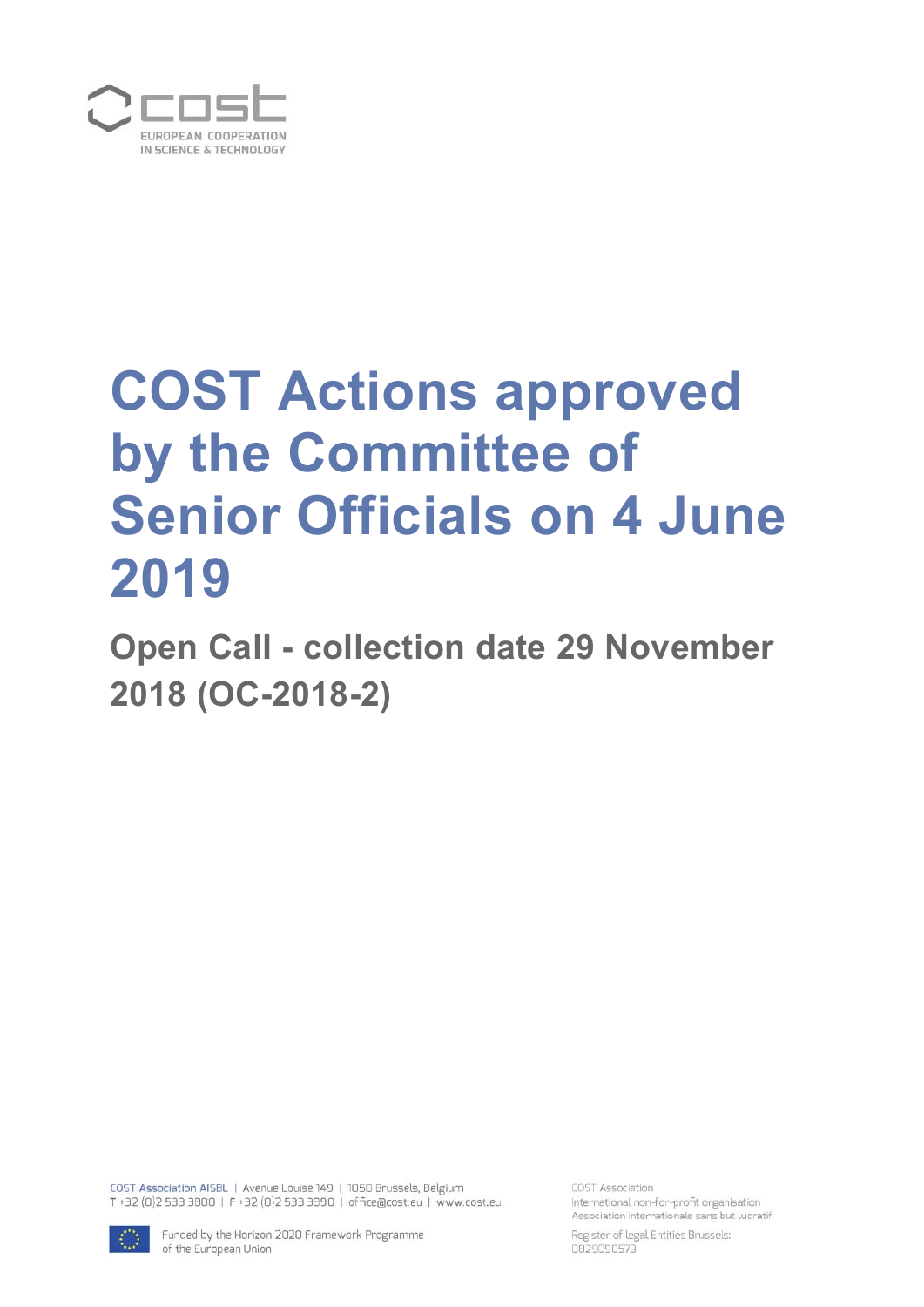

# **LIST OF ACTIONS**

| <b>Action N.</b> | <b>Action title</b>                                                                                        | Page           |
|------------------|------------------------------------------------------------------------------------------------------------|----------------|
| CA18201          | An integrated approach to conservation of threatened plants for the 21st Century                           | 3              |
| CA18202          | Network for Equilibria and Chemical Thermodynamics Advanced Research                                       | 4              |
| CA18203          | Optimising Design for Inspection                                                                           | 5              |
| CA18204          | Dynamics of placemaking and digitization in Europe's cities                                                | 6              |
| CA18205          | Worlds of Related Coercions in Work                                                                        | $\overline{7}$ |
| CA18206          | Glioma MR Imaging 2.0                                                                                      | 8              |
| CA18207          | Biodiversity of Temperate forest Taxa Orienting Management Sustainability by Unifying<br>Perspectives      | 9              |
| CA18208          | Novel tools for test evaluation and disease prevalence estimation                                          | 10             |
| CA18209          | European network for Web-centred linguistic data science                                                   | 11             |
| CA18210          | Oxygen sensing a novel mean for biology and technology of fruit quality                                    | 12             |
| CA18211          | Perinatal Mental Health and Birth-Related Trauma: Maximising best practice and optimal<br>outcomes         | 13             |
| CA18212          | Molecular Dynamics in the GAS phase                                                                        | 14             |
| CA18213          | Rural NEET Youth Network: Modelling the risks underlying rural NEETs social exclusion                      | 15             |
| CA18214          | The geography of New Working Spaces and the impact on the periphery                                        | 16             |
| CA18215          | China in Europe Research Network                                                                           | 17             |
| CA18216          | Network for Research in Vascular Ageing                                                                    | 18             |
| CA18217          | European Network for Optimization of Veterinary Antimicrobial Treatment                                    | 19             |
| CA18218          | European Burden of Disease Network                                                                         | 20             |
| CA18219          | Research network for including Geothermal technologies into Decarbonized Heating and<br>Cooling grids      | 21             |
| CA18220          | European network of FURan based chemicals and materials FOR a Sustainable<br>development                   | 22             |
| CA18221          | PEsticide RIsk AssessMent for Amphibians and Reptiles                                                      | 23             |
| CA18222          | <b>Attosecond Chemistry</b>                                                                                | 24             |
| CA18223          | Future communications with higher-symmetric engineered artificial materials                                | 25             |
| CA18224          | Green Chemical Engineering Network towards upscaling sustainable processes                                 | 26             |
| CA18225          | Taste and Odor in early diagnosis of source and drinking Water Problems                                    | 27             |
| CA18226          | New approaches in detection of pathogens and aeroallergens                                                 | 28             |
| CA18227          | The Core Outcome Measures for Food Allergy                                                                 | 29             |
| CA18228          | <b>Global Atrocity Justice Constellations</b>                                                              | 30             |
| CA18229          | Non-conventional yeasts for the production of bioproducts                                                  | 31             |
| CA18230          | Interactive Narrative Design for Complexity Representations                                                | 32             |
| CA18231          | Multi3Generation: Multi-task, Multilingual, Multi-modal Language Generation                                | 33             |
| CA18232          | Mathematical models for interacting dynamics on networks                                                   | 34             |
| CA18233          | European Network for Innovative Diagnosis and Treatment of Chronic Neutropenias                            | 35             |
| CA18234          | Computational materials sciences for efficient water splitting with nanocrystals from<br>abundant elements | 36             |
| CA18235          | PROfiling the atmospheric Boundary layer at European scale                                                 | 37             |
| CA18236          | Multi-disciplinary innovation for social change                                                            | 38             |
| CA18237          | European Soil-Biology Data Warehouse for Soil Protection                                                   | 39             |
| CA18238          | European transdisciplinary networking platform for marine biotechnology                                    | 40             |
| CA18239          | Conservation of freshwater mussels: a pan-European approach                                                | 41             |
| CA18240          | ADHEsion GPCR Network: Research and Implementation Set the path for future Exploration                     | 42             |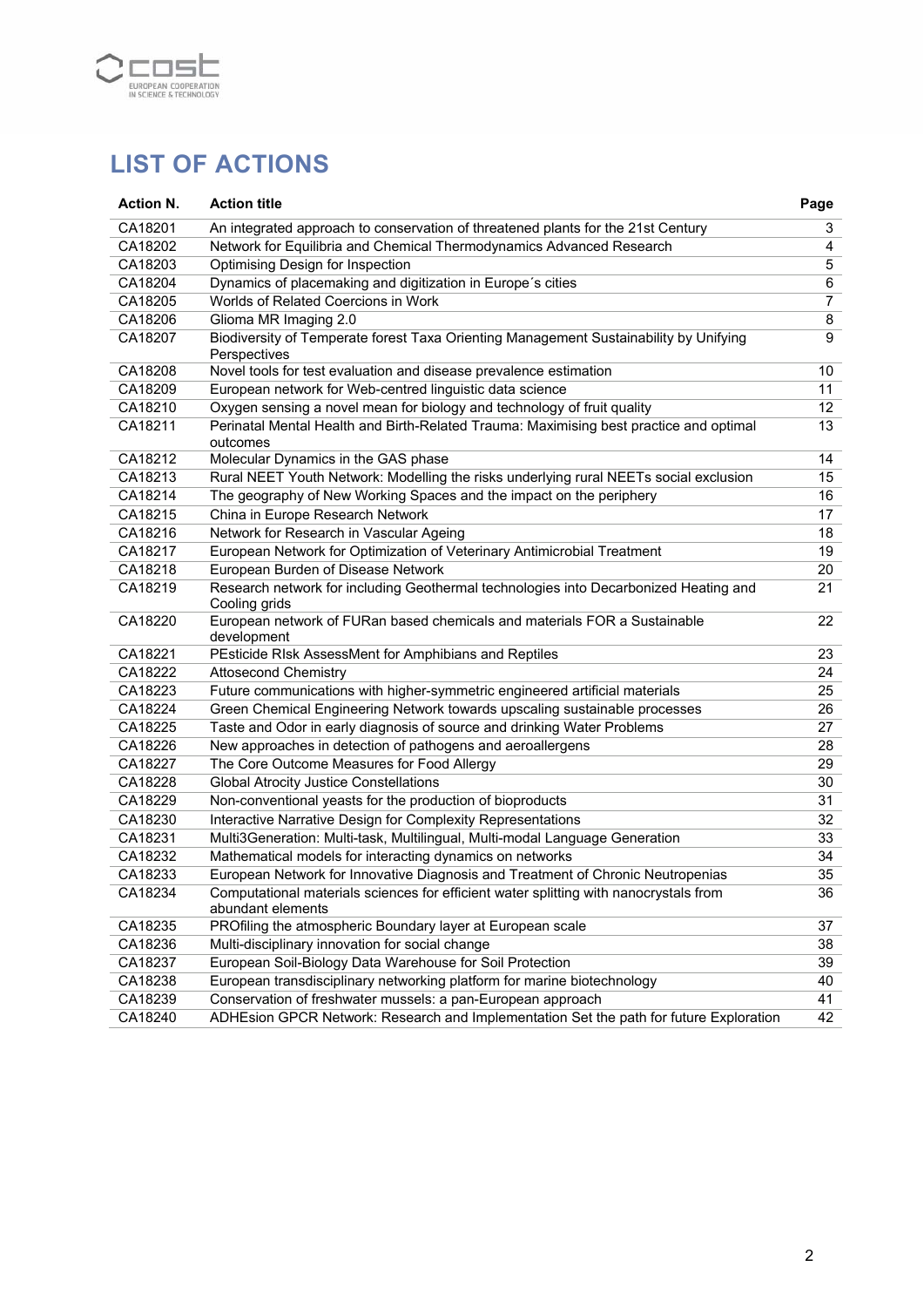

# CA18201 - An integrated approach to conservation of threatened plants for the 21st Century

## **SUMMARY**

Even though plants represent an essential part of our lives offering exploitational, supporting and cultural services, we know very little about the biology of the rarest and most threatened plant species, and even less about their conservation status. Rapid changes in the environment and climate, today more pronounced than ever, affect their fitness and distribution causing rapid species declines, sometimes even before they had been discovered. Despite the high goals set by conservationists to protect native plants from further degradation and extinction, the initiatives for the conservation of threatened species in Europe are scattered and have not yielded the desired results. The main aim of this Action is to improve plant conservation in Europe through the establishment of a network of scientists and other stakeholders who deal with different aspects of plant conservation, from plant taxonomy, ecology, conservation genetics, conservation physiology and reproductive biology to protected area's managers, not forgetting social scientists, who are crucial when dealing with the general public.

#### SCIENTIFIC SCOPE

| <b>Areas of Expertise</b>                                                                                                                                                                                                                                                                                                          | Keywords                                                                                                                                                |
|------------------------------------------------------------------------------------------------------------------------------------------------------------------------------------------------------------------------------------------------------------------------------------------------------------------------------------|---------------------------------------------------------------------------------------------------------------------------------------------------------|
| • Biological sciences: Conservation biology,<br>ecology, genetics<br>· Biological sciences: Population biology,<br>population dynamics, population genetics,<br>plant-animal interactions<br>• Biological sciences: Plant biology, Botany<br>• Social and economic geography: Socio-<br>economic aspects of environmental sciences | • in situ plant conservation<br>• ex situ plant conservation<br>• conservation genetics<br>• red lists of threatened plant species<br>• citizen science |

#### COST Countries

Main Proposer: SI Network of Proposers: AL, AT, BA, BE, BG, CH, CY, CZ, DE, DK, EE, EL, ES, FI, FR, HR, HU, IL, IT, LU, ME, MT, NL, PL, PT, RS, SI, SK, UK Main and secondary proposers: 38% ECI / 52% Women / 55% ITC

#### International Cooperation

**Near Neighbour Country:** Armenia, Lebanon, Ukraine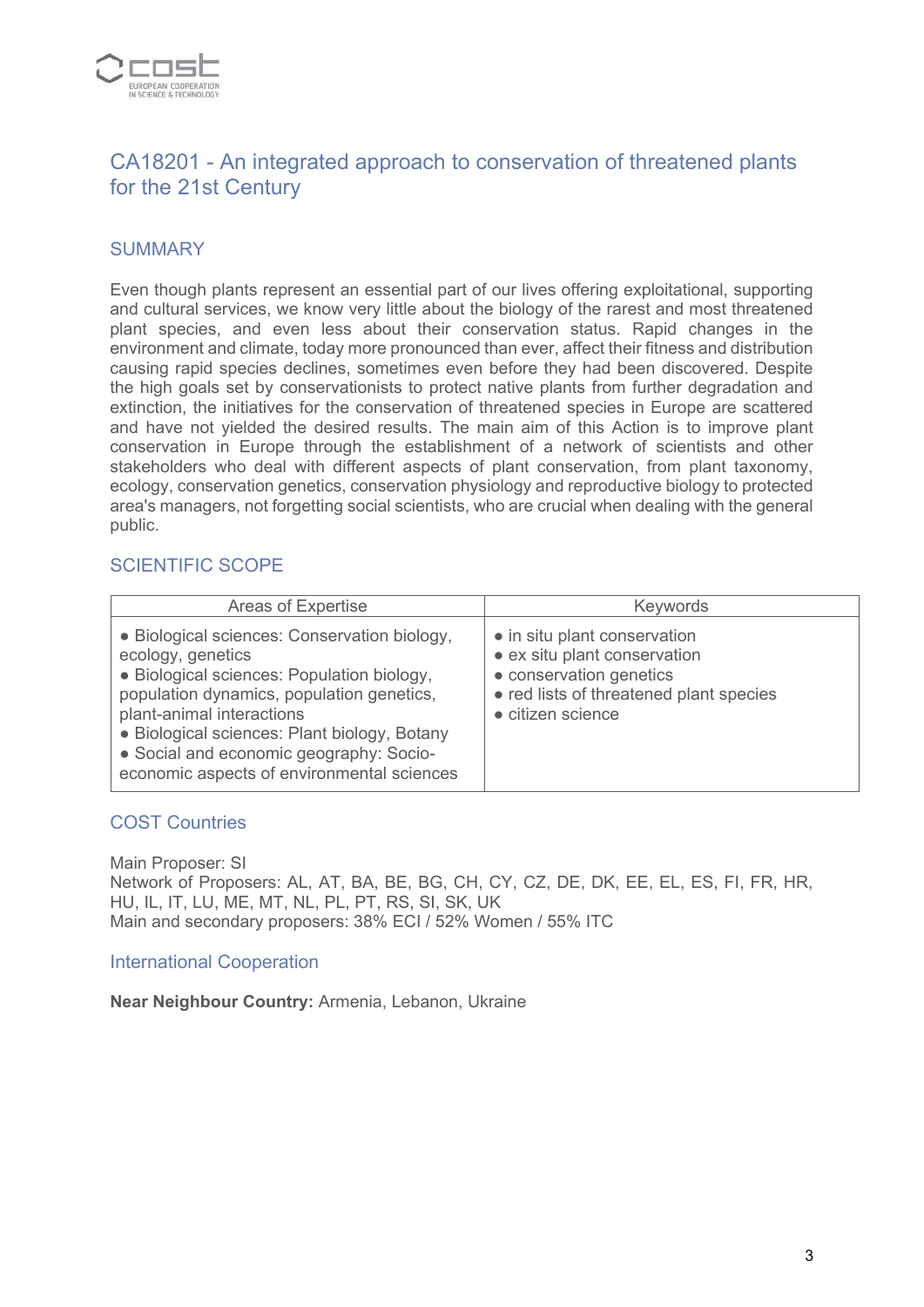

# CA18202 - Network for Equilibria and Chemical Thermodynamics Advanced Research

#### **SUMMARY**

The thermodynamic study of chemical equilibria represents the core of many important branches of chemistry. Coordination and supramolecular chemistry, chemical speciation, molecular modelling, drug design are just few examples. The importance of chemical equilibria, and chemical thermodynamics in general, results from the simple assertion that many properties of elements and compounds depend mainly on their interactions in a given system: the biological activity of an element or molecule, or their environmental impact can be explained by a detailed study of these interactions, whose nature and strength can be evaluated by chemical equilibrium and other thermodynamic studies. For example, speciation modelling based on chemical equilibrium data is commonly used in to improve commercial products performances, investigate the mobility of pollutants and toxicants in the environment, optimize industrial processes, explain the mechanisms of action of biologically active substances. Furthermore, advanced thermodynamic studies yield deeper insights into the mechanisms of these interactions.

NECTAR will combine the expertise of the large community of specialists working in this field, creating a network based on the stimulating collaboration between them, promoting knowledge exchange, and achieving high technological progress. All this will be accomplished through a fruitful collaboration between young researchers and experienced scientists, taking into consideration gender balance and maximal geographical distribution. Innovative and integrated theoretical and experimental approaches will be established and optimized. Overall, the outstanding quality of obtained results will serve as benchmark for next decades, allowing their application in the above-mentioned fields and substantially impacting on life quality of next generations.

#### SCIENTIFIC SCOPE

| Areas of Expertise                                                                                                                                                                                                                                 | <b>Keywords</b>                                                                               |
|----------------------------------------------------------------------------------------------------------------------------------------------------------------------------------------------------------------------------------------------------|-----------------------------------------------------------------------------------------------|
| • Chemical sciences: Analytical chemistry<br>• Chemical sciences: Coordination chemistry<br>• Chemical sciences: Supramolecular chemistry<br>• Chemical sciences: Method development in chemistry<br>• Chemical sciences: Chemical instrumentation | • Chemical Thermodynamics<br>• Chemical Equilibria<br>• Coordination Chemistry<br>• Complexes |

#### COST Countries

Main Proposer: IT Network of Proposers: BE, CH, CZ, DE, ES, FR, HU, IE, IT, LT, MT, PL, PT, SI, TR Main and secondary proposers: 29% ECI / 62% Women / 53% ITC

#### International Cooperation

**Near Neighbour Country:** Ukraine **International Partner Country (IPC):** Australia, United States

#### Industrial Dimension

**SMEs:** Germany, Ukraine **Large companies:** Belgium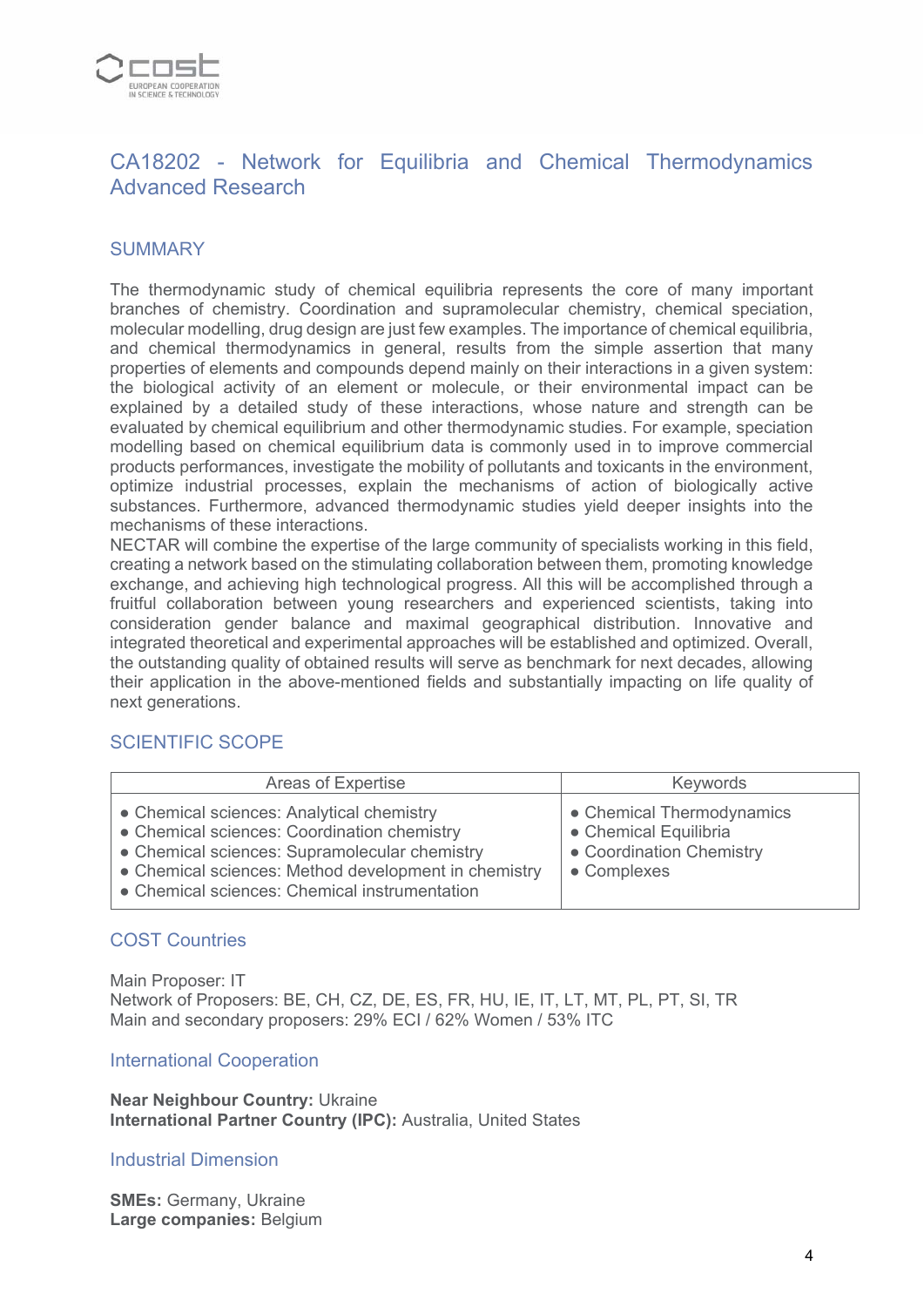

# CA18203 - Optimising Design for Inspection

## **SUMMARY**

Ultrasound based NDE techniques, energy harvesting and wireless sensor networks are being increasingly demonstrated to be effective in monitoring damage in aerospace components at a laboratory setting (TRL 3). These components include critical elements such as airframe, engines, landing gears and control surfaces. However, there is an urgent need to integrate these approaches and techniques at the inception of an aircraft. This COST Action will bring together the top European experts across these areas to support the development of an integrated framework for optimised self-sensing structures capable of diagnosis and prognosis, together with demonstrators and educational activities, including training programs, which will ultimately lead to cleaner and safer skies. This Action will maximise the full benefit of in service, continuous monitoring of critical aerospace structures by integrating ultrasonic wave based non-destructive evaluation (NDE), energy harvesting and wireless sensor technologies at the design conception phase. Optimisation (sensor/structure), computational modelling, advanced signal processing and advanced design approaches will be integrated to produce a novel framework, design tools and guidelines for the delivery of the first generation of self-sensing aircraft capable of delivering accurate structural prognosis. This will improve maintenance strategies, increase asset availability, bridge the gap between research and industry, enable increased the use of advanced materials, reduce operating costs and ultimately deliver safer and greener air transport solutions.

## SCIENTIFIC SCOPE

| Areas of Expertise                                 | Keywords                                                                                  |
|----------------------------------------------------|-------------------------------------------------------------------------------------------|
| • Mechanical engineering: Aerospace<br>engineering | $\bullet$ Design<br>$\bullet$ Structures<br>• Inspection<br>• Optimisation<br>• Aerospace |

#### COST Countries

Main Proposer: UK Network of Proposers: BE, BG, CY, CZ, DE, EL, ES, IL, IS, IT, LT, LU, NL, PL, PT, RO, RS, SI, TR, UK Main and secondary proposers: 32% ECI / 19% Women / 55% ITC

International Cooperation

**International Partner Country (IPC):** Canada, China, United States

Industrial Dimension

**Large companies:** Greece, United Kingdom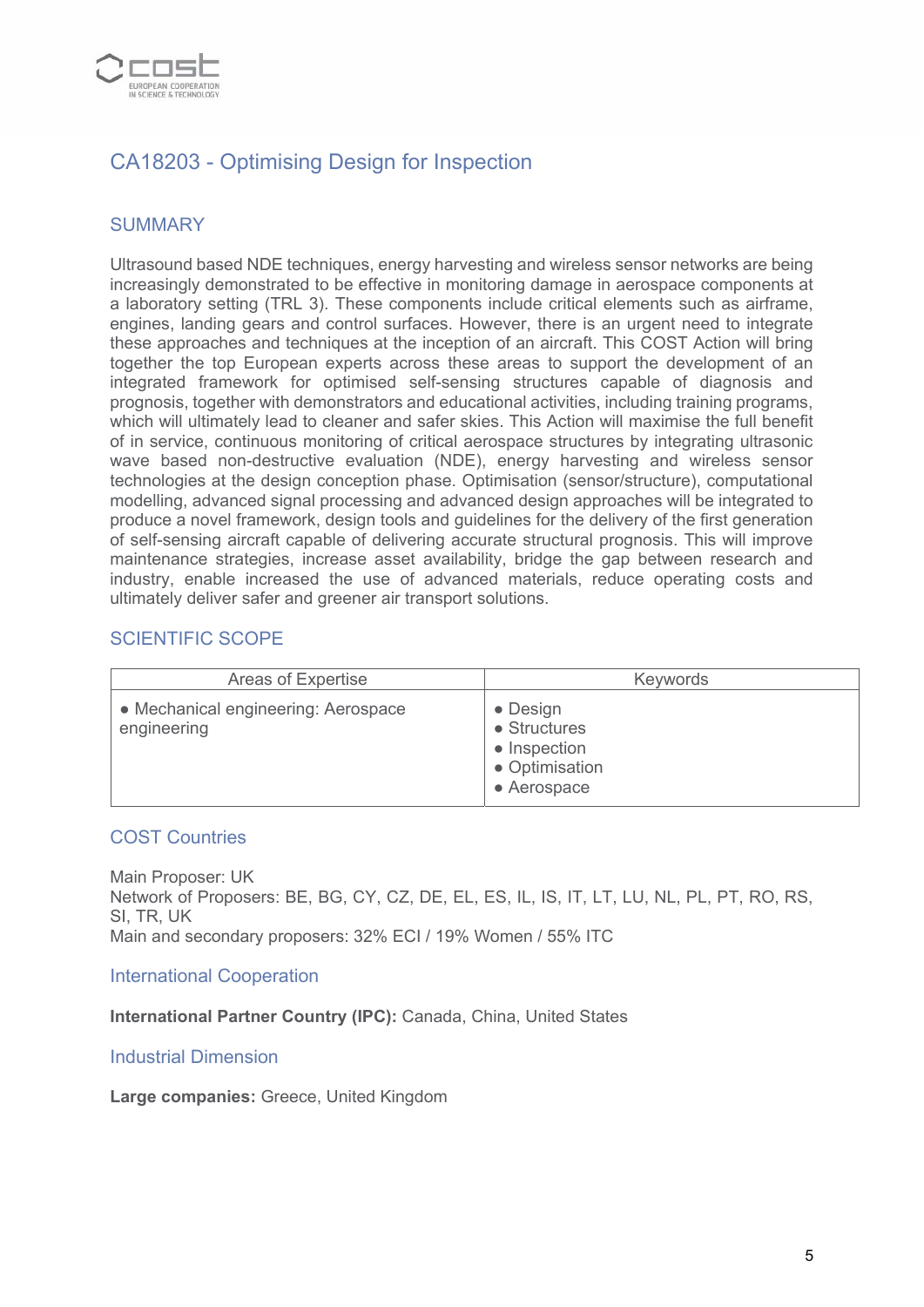

# CA18204 - Dynamics of placemaking and digitization in Europe´s cities

## **SUMMARY**

This Action will investigate how placemaking activities, like public art, civil urban design, local knowledge production re-shape and reinvent public space, and improve citizens' involvement in urban planning and urban design. Placemaking implies the multiplication and fragmentation of agents shaping the public realm. The Action aims to empower citizens to contribute with citizen`s knowledge, digitization and placemaking to diverse ways of interpreting local identities in European cities. The added value of digitization - understood here basically as the ongoing process of converting any kind of data from an analog into a digital format – (Jannidis/Kohle/Rehbein (2018:179) will be analyzed in the ways in which it impacts urban placemaking processes of local communities. Studying urban placemaking and digital practices of various local communities throughout Europe´s cities, this Action will understand and analyze,

The impact of digitization on the common placemaking practices of urban local communities, The changing processes of citizen´s local knowledge production of placemaking, The influence of digitization on the governmentality of the local neighborhoods and co-creation of public space by various societal actors.

Drawing on recent theoretical insights that point to the importance of placemaking, widening citizen´s knowledge and wider application of digitization and digital communication, the Action seeks to develop new methods for studying and comparing effects of disseminating local urban knowledge beyond cultural and societal borders. By doing so, it develops European urban research both theoretically and methodologically finding ways of channelling the results into the wider urban planning and governance processes.

## SCIENTIFIC SCOPE

| Areas of Expertise                                                                                                                                                                       | <b>Keywords</b>                                                                                             |
|------------------------------------------------------------------------------------------------------------------------------------------------------------------------------------------|-------------------------------------------------------------------------------------------------------------|
| • Other humanities: Cultural heritage, cultural<br>memory<br>• Sociology: Anthropology, ethnology, cultural<br>studies<br>• History and Archeology: Preservation of<br>cultural heritage | • citizens knowledge<br>$\bullet$ agency<br>• placemaking<br>$\bullet$ digitization<br>• knowledge transfer |

#### COST Countries

Main Proposer: DE Network of Proposers: BA, CH, DE, EE, FI, HU, NL, PT, SE, SK, TR, UK Main and secondary proposers: 44% ECI / 72% Women / 50% ITC

#### International Cooperation

**Near Neighbour Country:** Russian Federation **International Partner Country (IPC):** United States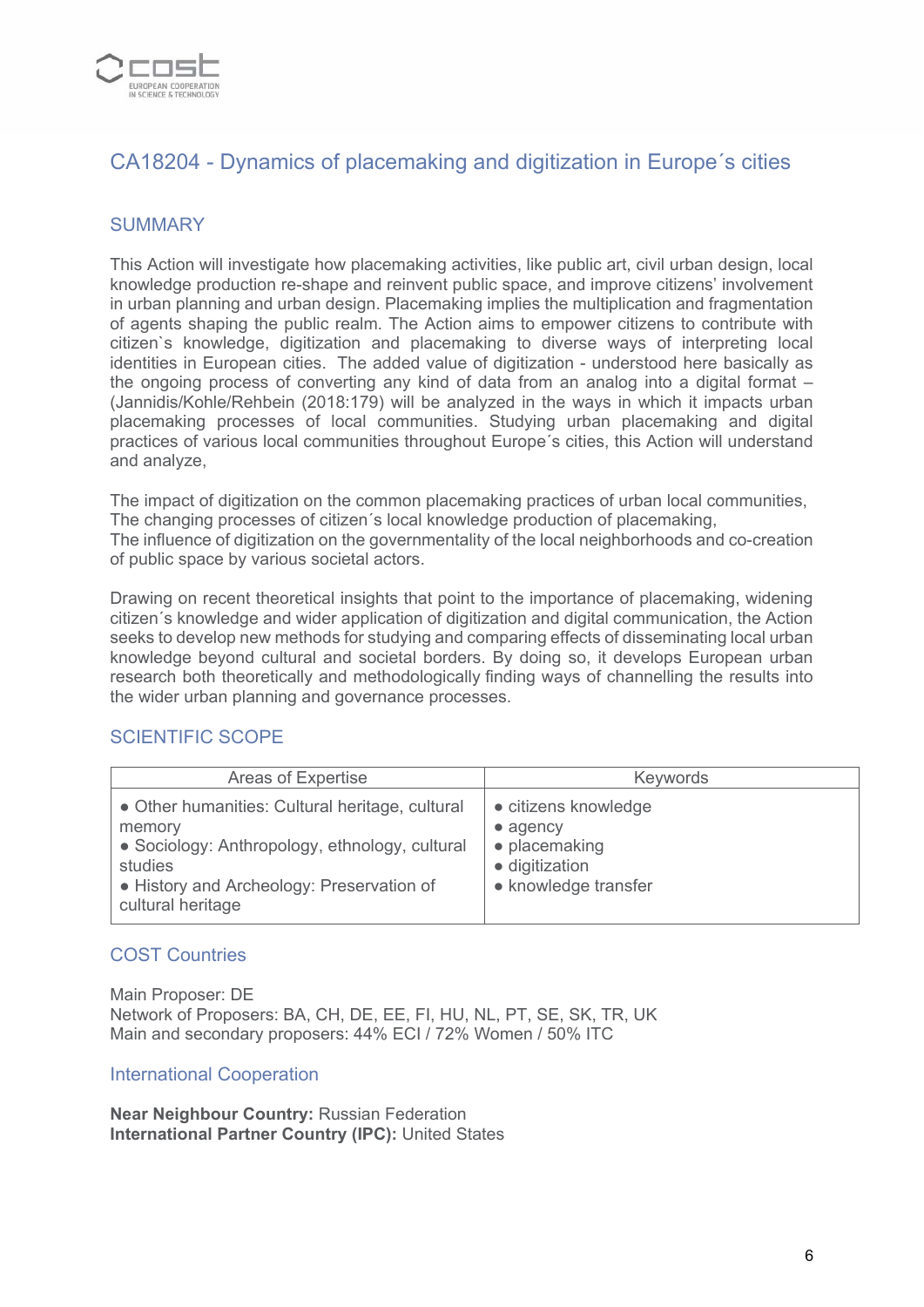

# CA18205 - Worlds of Related Coercions in Work

## **SUMMARY**

The COST Action "Worlds of Related Coercions in worK" (WORCK) represents a radical change of perspective on labour history by contending that the coexistence, entanglement and overlapping of diverse work relations has been the rule throughout history. It seeks to overcome the classic divides of labour history discourse (productive/unproductive, free/unfree, capitalist

re-capitalist) by linking the stories of work and production with those of violence, expropriation and marginalisation. Neither the male-breadwinner model nor the free wage labourer or the capitalist mode of production can form a blueprint for our endeavour; instead we address the persistence and transformation of coercion and bondage across gender orders, world empires and historical eras.

WORCK will establish the following four working groups: "Morphologies of Dependence"; "Sites and Fields of Coercion"; "(Im)Mobilisations of the Workforce"; and "Intersecting Marginalities". This conceptual approach will create an academic space that cuts across standard research fields and enables exchanges between scholars working on topics as various as: construction work in ancient civilisations; indentured work and sharecropping in rural societies; chattel slavery and coolie work; debt bondage, convict labour and military impressment; and coercive mechanisms in household work and wage labour.

WORCK bridges the gaps between specialised but hitherto separate subfields. Moreover, it develops an analytical framework that helps to overcome the dominance of the conceptual matrix of the modern West in the humanities and to conceptualise a new history of work. Its activities will result in a collaborative database and a wide range of dissemination activities for a broader public.

#### SCIENTIFIC SCOPE

| <b>Areas of Expertise</b>                                                                                                                                                                                                                                                                                                                                                       | <b>Keywords</b>                                                                   |
|---------------------------------------------------------------------------------------------------------------------------------------------------------------------------------------------------------------------------------------------------------------------------------------------------------------------------------------------------------------------------------|-----------------------------------------------------------------------------------|
| • History and Archeology: Social and economic history<br>• Sociology: Social structure, inequalities, social mobility,<br>social exclusion, income distribution, poverty<br>• Law: History and philosophy of law<br>• Sociology: Anthropology, ethnology, cultural studies<br>• History and Archeology: Colonial and post-colonial history,<br>global and transnational history | • Labour History<br>• Coercion<br>$\bullet$ Work<br>• Bondage<br>• Precariousness |

#### COST Countries

Main Proposer: AT Network of Proposers: AT, BG, CZ, DE, DK, FR, HR, HU, IS, IT, NL, PL, PT, RS, SE, SI, TR, UK Main and secondary proposers: 56% ECI / 46% Women / 50% ITC

#### International Cooperation

**International Partner Country (IPC):** Brazil, Canada, China, India, Japan, Senegal, South Africa, United States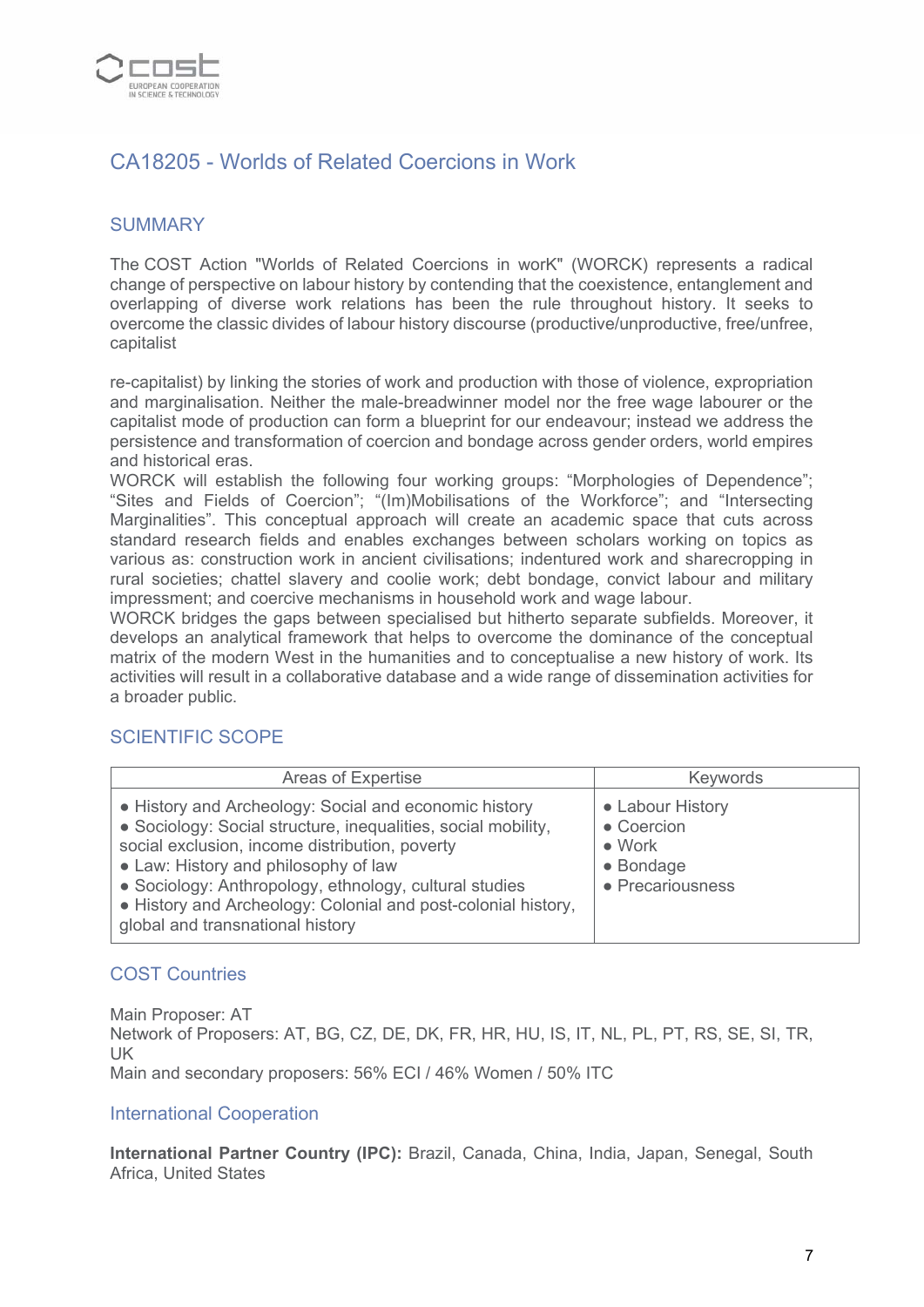

# CA18206 - Glioma MR Imaging 2.0

## **SUMMARY**

In Europe, 50,000 new cases of primary glioma occur each year, and this number is expected to rise with the aging population. Well-established international consortia are putting tremendous research efforts into a better understanding of glioma pathology and improved treatment strategies. Magnetic resonance imaging (MRI) only has a minor role in these research efforts, despite being a widely available medical imaging modality and whilst advanced MRI techniques are emerging with great potential for improved characterisation of glioma. To exploit advanced MRI to the fullest, two issues need to be solved: (1) The scattered research landscape in which advanced MRI is being developed for glioma imaging. (2) The limited presence of advanced MRI research in established consortia for clinical work and research in glioma.

This Action aims to build a pan-European and multidisciplinary network of international experts in glioma research, patient organisations, data scientists, and MR imaging scientists by uniting the glioma imaging community within Europe and progressing the development and application of advanced MR imaging for improved decision making in diagnosis, patient monitoring, and assessment of treatment response in clinical trials and clinical practice.

This Action will bring Europe to the global forefront on glioma imaging research, by providing recommendations and open-access software tools that will accelerate the bench-to-bedside translation of advanced MRI techniques. These scientific developments will further the understanding of glioma pathophysiology facilitating scientific breakthroughs in novel therapies and improve personalised patient management ultimately increasing the quality of life of glioma patients.

# SCIENTIFIC SCOPE

| Areas of Expertise                                                                                                                                             | <b>Keywords</b>                                                                                               |
|----------------------------------------------------------------------------------------------------------------------------------------------------------------|---------------------------------------------------------------------------------------------------------------|
| • Medical engineering: Diagnostic tools (e.g.<br>genetic, imaging)<br>• Medical engineering: Databases, data<br>mining, data curation, computational modelling | • Glioma<br>• Magnetic resonance imaging<br>• Biomarkers<br>• Multi-site data integration<br>• Neuro-oncology |

#### COST Countries

Main Proposer: NL Network of Proposers: BE, BG, CY, CZ, DE, DK, ES, FR, HR, IT, MT, NL, NO, PL, PT, RO, RS, SI, SK, TR, UK Main and secondary proposers: 46% ECI / 43% Women / 57% ITC

#### International Cooperation

**Near Neighbour Country:** Morocco **International Partner Country (IPC):** Canada, United States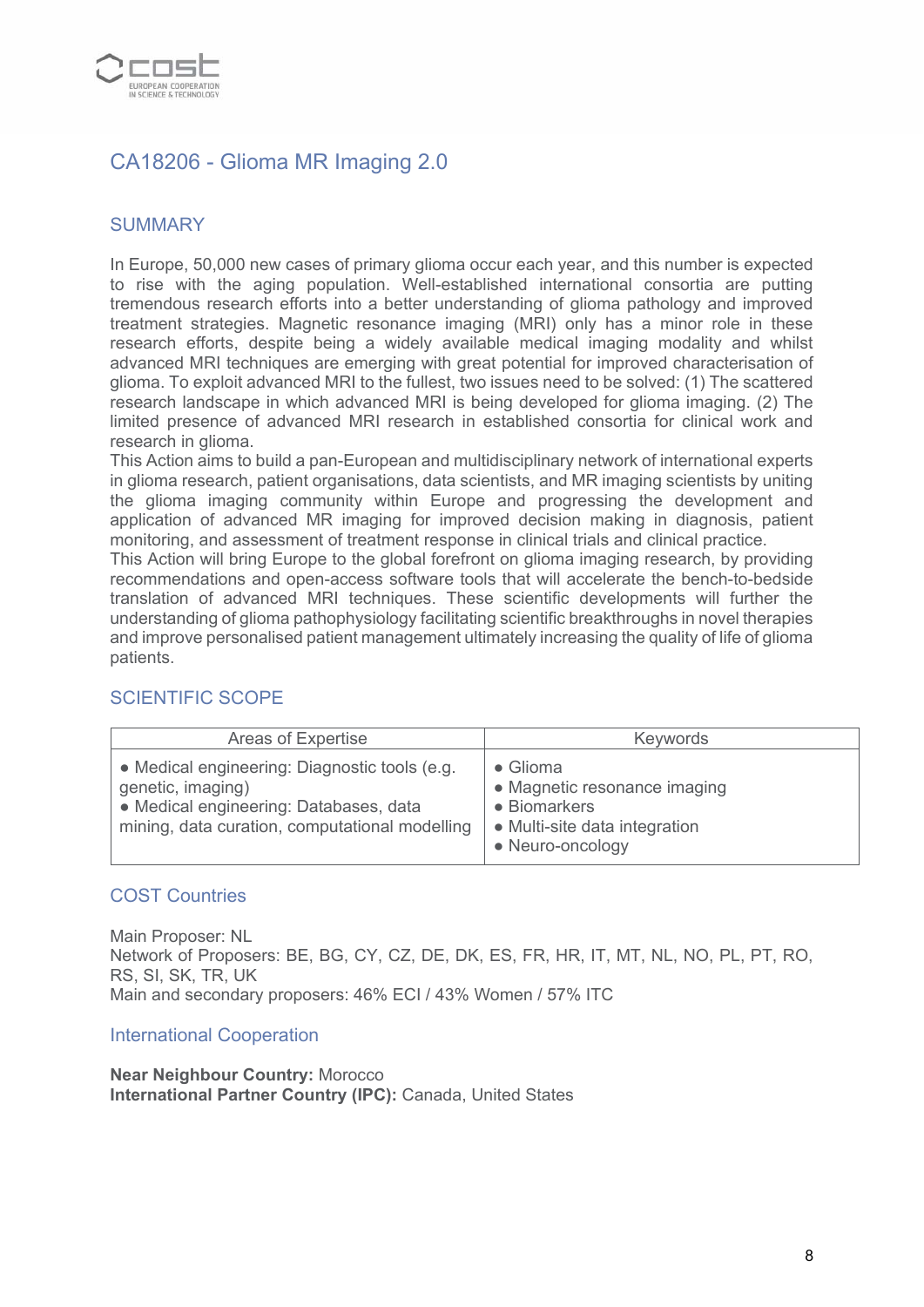

# CA18207 - Biodiversity Of Temperate forest Taxa Orienting Management Sustainability by Unifying Perspectives

## **SUMMARY**

Forests serve economic, social, cultural and environmental purposes, offer habitats for most terrestrial organisms and play a major role in mitigating climate change.

Virtually all European forests are impacted by management, with substantial effects on biodiversity and ecosystem functions.

Current European indicators of sustainable forest management mostly derive from information traditionally collected for timber production assessment, and include scarce direct information on biodiversity.

Time is ripe to change this perspective by valuing existing information able to link forest multitaxon biodiversity and management through observational and experimental approaches.

The Action challenge is to increase the degree of sustainability of European temperate forest management for biodiversity. It will adopt a bottom-up approach by: i) creating a synergy of local research efforts; ii) using information on several taxa to inform sustainable management. The Action network will make available existing information on multi-taxon biodiversity, structure and management for more than 2100 sampling units across all temperate and hemiboreal forest types, and will involve managers of up to 200 million hectares of forests, as well as a large number of protected areas' managers.

Action objectives are to deliver:

a standardized platform of multi-taxon data for European forests;

a network of forest sites with baseline information for future monitoring;

shared protocols for multi-taxon sampling;

an analysis of the relationships between multi-taxon biodiversity, structure and management; a coordinated network of forest manipulation experiments;

indicators and thresholds of sustainable forest management directly tested on biodiversity; management guidelines to be applied foremost in forest certification and within protected areas.

#### SCIENTIFIC SCOPE

| Areas of Expertise                                                                                                                            | Keywords                                                                                                                                 |
|-----------------------------------------------------------------------------------------------------------------------------------------------|------------------------------------------------------------------------------------------------------------------------------------------|
| • Biological sciences: Conservation biology,<br>ecology, genetics<br>• Agriculture, Forestry, and Fisheries:<br>Sustainable forest management | $\bullet$ Multi-taxon<br>• Temperate forests<br>• Biodiversity conservation<br>• Sustainable Forest Management<br>• Forest Certification |

#### COST Countries

Main Proposer: IT Network of Proposers: CH, CZ, DE, DK, EE, FR, HU, IT, SI, SK Main and secondary proposers: 50% ECI / 50% Women / 50% ITC

#### International Cooperation

**International Partner Country (IPC):** Australia, United States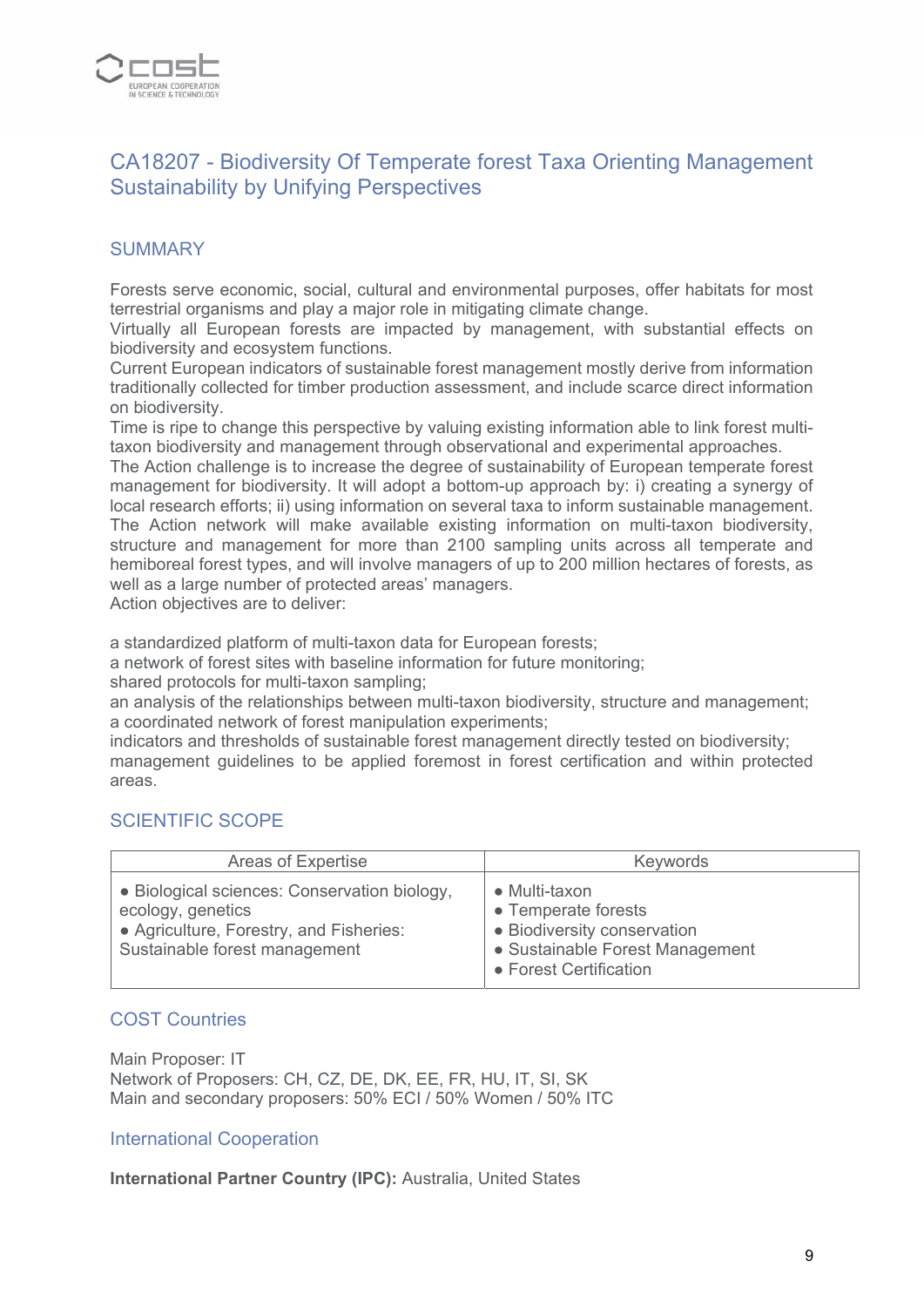

# CA18208 - Novel tools for test evaluation and disease prevalence estimation

## **SUMMARY**

Epidemiological studies assessing disease prevalence are critically important to both the identification and control of pathogens in humans and animals (including zoonosis and food borne outbreaks). However, countries typically collect data in a way that is best suited for their specific needs, and non-standardized sampling strategies and diagnostic methods produce prevalence estimates that cannot be directly compared. Hence, the need for harmonization, which has been often highlighted in reports of relevant EU institutions, like the ECDC and EFSA. Despite the availability of appropriate statistical methods – Bayesian Latent Class Models (BLCMs) – that adjust for the imperfect accuracy of the diagnostic process and produce comparable prevalence estimates, the number of research studies and scientific reports that use them is small compared to the number of instances that use of such methods would have been optimal. The objective of this proposal is to coordinate and promote the implementation of BLCMs through networking and knowledge transfer between BLCM experts and researchers working in statistics, epidemiology, diagnostics and population health. Specifically, we will (a) increase the visibility and collaboration of BLCM researchers, (b) promote stakeholder engagement, (c) provide training and networking opportunities for ECRs and ITC researchers, (d) create separate training opportunities for policy makers and stakeholders, (e) establish a free online BLCMs repository, (f) set up an International society for BLCMs and (g) organize the first international conference of this society. The strongest asset of this proposal is its strong interdisciplinary nature and broad network of proposers.

## SCIENTIFIC SCOPE

| <b>Areas of Expertise</b>                                                                                                                                                                                                                                                                             | Keywords                                                                                                        |
|-------------------------------------------------------------------------------------------------------------------------------------------------------------------------------------------------------------------------------------------------------------------------------------------------------|-----------------------------------------------------------------------------------------------------------------|
| • Health Sciences: Epidemiology<br>• Clinical medicine: Applied mathematics,<br>statistics, non-computational modeling<br>• Veterinary science: Databases, data mining,<br>data curation, computational modelling<br>• Basic medicine: Applied mathematics,<br>statistics, non-computational modeling | • Bayesian Analysis<br>• Diagnostic Accuracy<br>• True prevalence<br>• Latent Class Models<br>• Disease freedom |

#### COST Countries

Main Proposer: EL Network of Proposers: AL, BA, CY, CZ, DE, DK, EE, EL, ES, FR, HR, HU, IE, IT, LT, LU, LV, MK, MT, NL, NO, PL, PT, RO, RS, SE, SI, SK, TR, UK Main and secondary proposers: 54% ECI / 38% Women / 63% ITC

#### International Cooperation

**Near Neighbour Country:** Kosovo (under UNSCR 1244/99) **International Partner Country (IPC):** Australia, Canada, India, New Zealand, Qatar, United **States** 

#### Industrial Dimension

**Large companies:** Netherlands, United Kingdom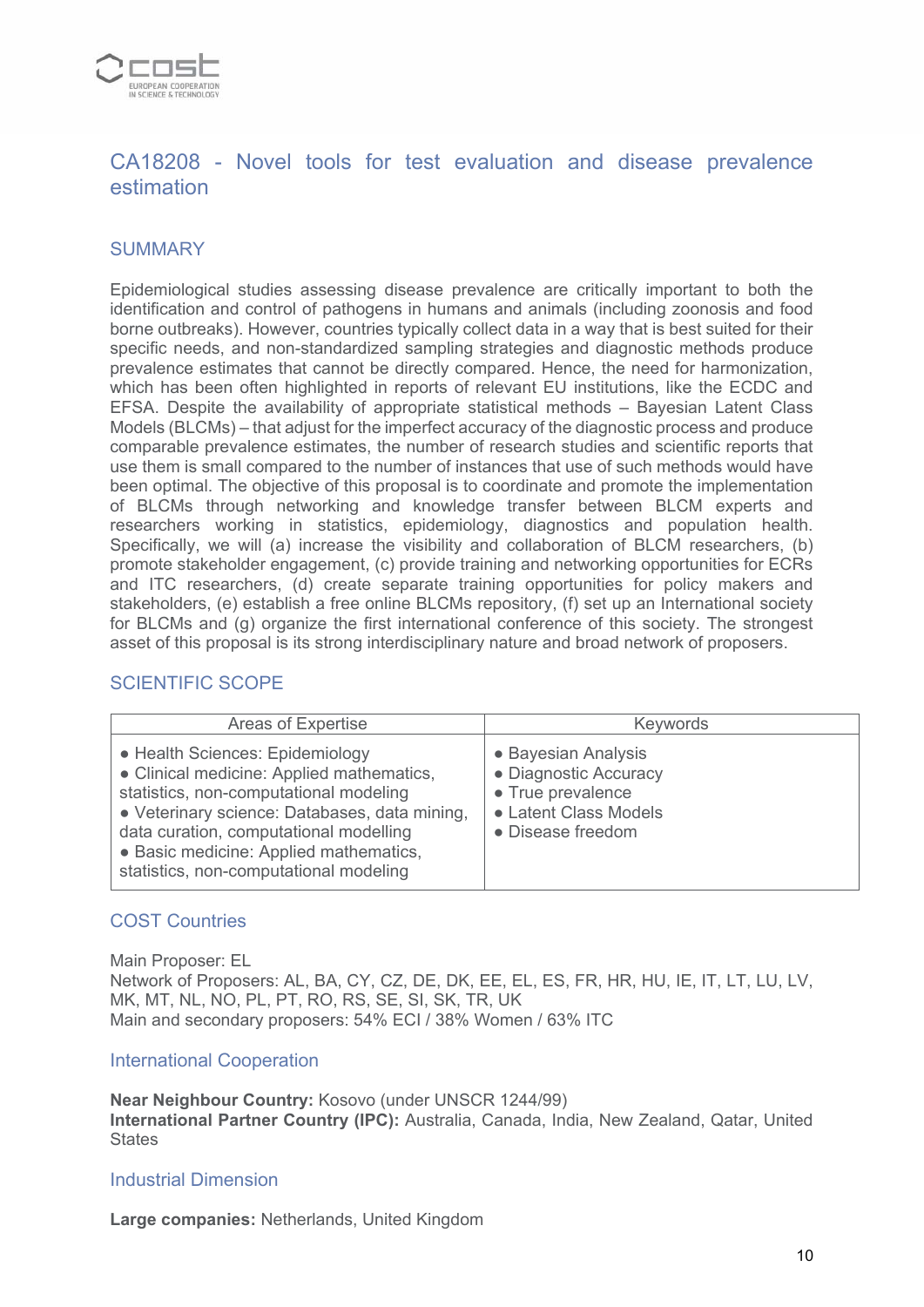

# CA18209 - European network for Web-centred linguistic data science

## **SUMMARY**

The main aim of this Action will be to promote synergies across Europe between linguists, computer scientists, terminologists, and other stakeholders in industry and society, in order to investigate and extend the area of linguistic data science. We understand linguistic data science as a subfield of the emerging "data science", which focuses on the systematic analysis and study of the structure and properties of data at a large scale, along with methods and techniques to extract new knowledge and insights from it. Linguistic data science is a specific case, which is concerned with providing a formal basis to the analysis, representation, integration and exploitation of language data (syntax, morphology, lexicon, etc.). In fact, the specificities of linguistic data are an aspect largely unexplored so far in a big data context.

In order to support the study of linguistic data science in the most efficient and productive way, the construction of a mature holistic ecosystem of multilingual and semantically interoperable linguistic data will be required at Web scale. Such an ecosystem, unavailable today, is needed to foster the systematic cross-lingual discovery, exploration, exploitation, extension, curation and quality control of linguistic data. We argue that linked data (LD) technologies, in combination with natural language processing (NLP) techniques and multilingual language resources (LRs) (bilingual dictionaries, multilingual corpora, terminologies, etc.), have the potential to enable such an ecosystem that will allow for transparent information flow across linguistic data sources in multiple languages, by addressing the semantic interoperability problem.

#### SCIENTIFIC SCOPE

| Areas of Expertise                                                                                                                                                                                                                                    | Keywords                                                                                           |
|-------------------------------------------------------------------------------------------------------------------------------------------------------------------------------------------------------------------------------------------------------|----------------------------------------------------------------------------------------------------|
| • Languages and literature: Databases, data<br>mining, data curation, computational modelling<br>• Other engineering and technologies:<br>Databases, data mining, data curation,<br>computational modelling for other engineering<br>and technologies | • linguistic data science<br>• multilingualism<br>· linguistic linked data<br>• language resources |

#### COST Countries

Main Proposer: ES Network of Proposers: AT, BE, BG, CH, CZ, DE, EE, EL, ES, FI, FR, HR, HU, IE, IL, IT, LT, LU, LV, MK, MT, NL, PL, PT, RO, RS, SI, SK, UK Main and secondary proposers: 55% ECI / 47% Women / 55% ITC

#### International Cooperation

**Near Neighbour Country:** Belarus, Georgia **International Partner Country (IPC): United States** 

#### Industrial Dimension

**SMEs:** Bulgaria, Hungary, Israel, Latvia, United Kingdom **Large companies:** Belgium, Germany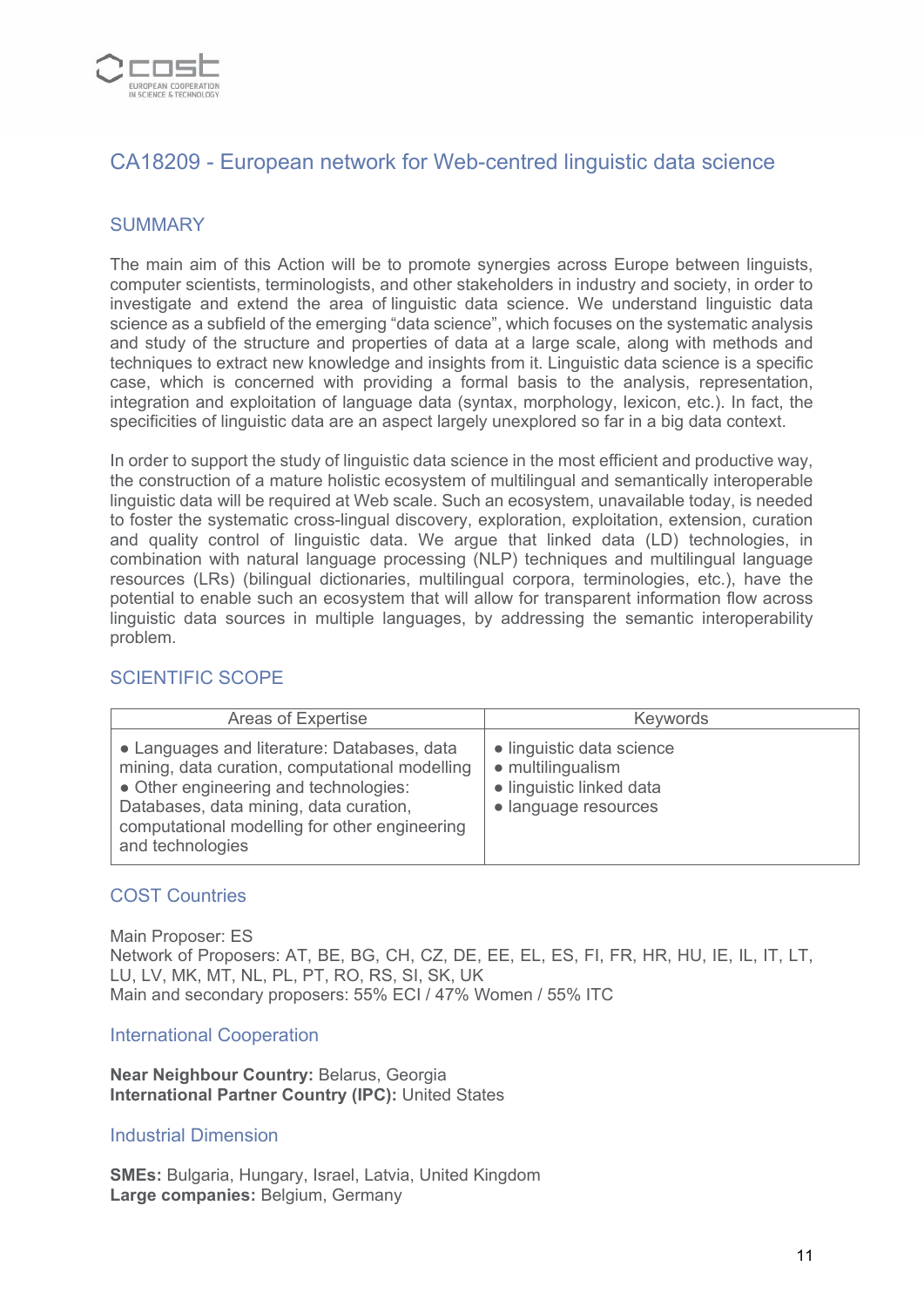

# CA18210 - Oxygen sensing a novel mean for biology and technology of fruit quality

## **SUMMARY**

It is widely accepted that consumption of fruit and vegetable is beneficial to human health due to their content of essential nutrients such as vitamins and antioxidants. Any strategy aimed at increasing fruit consumption must necessarily improve the organoleptic qualities of these commodities since fruit quality is judged by the consumer not at the time of harvest but after a post-harvest period that can be long due to the complexity of the distribution channels. Fruits continue to evolve during their post-harvest shelf life which results in substantial deterioration. Postharvest losses are 30% of total fruit and vegetables production in Europe. Therefore, the control of the ripening process is instrumental to maintaining high nutritional and sensory values and to reducing post-harvest losses. Post-harvest management of fruits relies on controlled or modified atmosphere and on packaging. The recent discovery that factors involved in sensing low oxygen and oxidative stress are involved in ripening opens new research avenues for controlling fruit quality via innovative breeding strategies and new dedicated technologies. By bringing together researchers from different disciplines, the action is anticipated to bring major breakthroughs in the understanding of fruit physiology, thus providing new targets to control fruit quality and post-harvest shelf life. The research will implement advanced methodologies and concepts and will significantly enhance European competitiveness through promoting training of early stage researchers in cutting-edge technologies. By combining studies on different models this Action will lead to advances that will translate into novel practices and technologies to improve fruit sensory and nutritional qualities.

## SCIENTIFIC SCOPE

| Areas of Expertise                              | Keywords           |
|-------------------------------------------------|--------------------|
| • Agriculture, Forestry, and Fisheries:         | • Tomato           |
| Agriculture related to crop production, soil    | $\bullet$ oxygen   |
| biology and cultivation, applied plant biology, | $\bullet$ ethylene |
| crop protection                                 | $\bullet$ ripening |
| • Biological sciences: Plant biology, Botany    | • Post-harvest     |

## COST Countries

Main Proposer: FR Network of Proposers: BA, BE, BG, CY, CZ, EE, EL, ES, FR, IT, ME, MK, NL, PL, PT, RS, SI, TR, UK Main and secondary proposers: 29% ECI / 52% Women / 63% ITC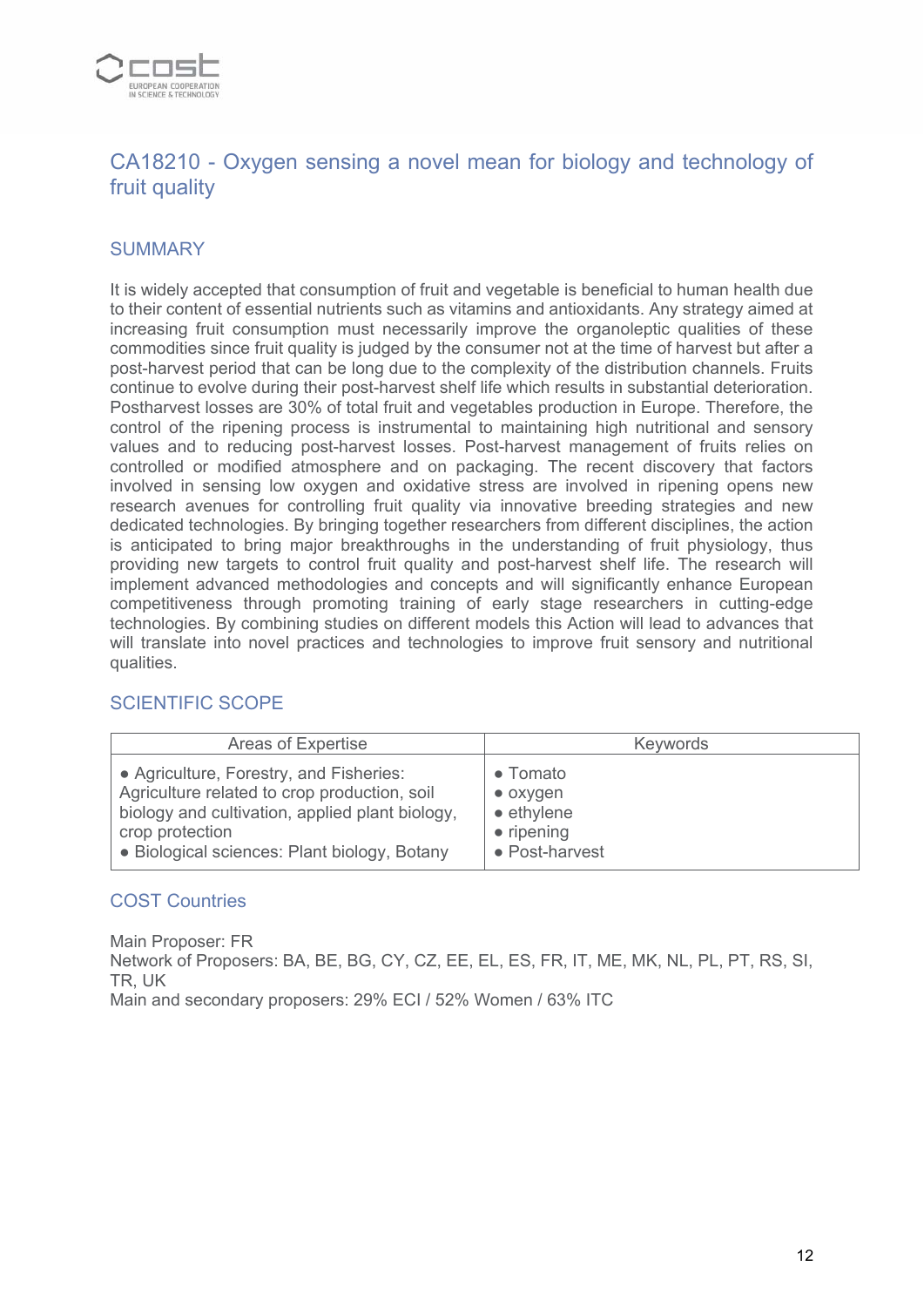

# CA18211 - Perinatal Mental Health and Birth-Related Trauma: Maximising best practice and optimal outcomes

## **SUMMARY**

Unlike other sources of trauma, perinatal or birth-related trauma is relatively unrecognised. Evidence suggests up to 30% of women describe their birth experience as traumatic and experience some symptoms of intrusion, avoidance or hyper-arousal. Meta-analyses show post-traumatic stress disorder (PTSD) affects 4% of women after birth and up to 18% of women in high risk groups. Rectification of this situation is essential. In 2016, 5.11 million babies were born in Europe, indicating that up to 1.5 million women may have had sub-optimal birth experiences and over 200,000 may have developed PTSD as a result. Developmental research has firmly established that the quality of infant-parent relationships is a critical factor in early and later childhood development, consequently, a family-centred approach to any investigation of birth-related trauma is critical, as trauma can be transmitted within the family system. Given the enormous economic burden it places on women, health systems, and particularly children, relatively small improvements in services to prevent, detect and treat this problem can benefit society significantly. The main aim of this Action is two-fold. The Action will establish an international multidisciplinary network of researchers, clinicians, NGOs and SMEs to 1) consolidate and disseminate current evidence and coordinate a joint effort to seek ways to prevent, minimise and resolve birth-related trauma, and to optimise emotional and psychological outcomes for parents and families and 2) accelerate the translation of that knowledge into best practices that can be shared across Europe to reduce the societal and economic burden arising from birth-related negative/traumatic experiences.

## SCIENTIFIC SCOPE

| Areas of Expertise                                                                                                                                                                                                                                                                                                                        | <b>Keywords</b>                                                                                                 |
|-------------------------------------------------------------------------------------------------------------------------------------------------------------------------------------------------------------------------------------------------------------------------------------------------------------------------------------------|-----------------------------------------------------------------------------------------------------------------|
| • Health Sciences: Health services, health care research<br>• Other social sciences: Qualitative methods for the social<br>sciences<br>• Health Sciences: Nursing<br>• Health Sciences: Social biomedical sciences (including<br>family planning, sexual health, psycho-oncology, political<br>and social effects of biomedical research) | • perinatal mental health<br>• birth-related trauma<br>• family systems<br>• health economics<br>$\bullet$ PTSD |

#### COST Countries

Main Proposer: IE Network of Proposers: BA, BE, CH, CY, CZ, DE, EE, EL, ES, HR, IE, IL, IS, LU, MT, NL, NO, PL, PT, RS, SE, SI, SK, TR, UK Main and secondary proposers: 54% ECI / 85% Women / 52% ITC

#### International Cooperation

#### **International Partner Country (IPC):** Australia

#### Industrial Dimension

**SMEs:** United Kingdom **Large companies:** Norway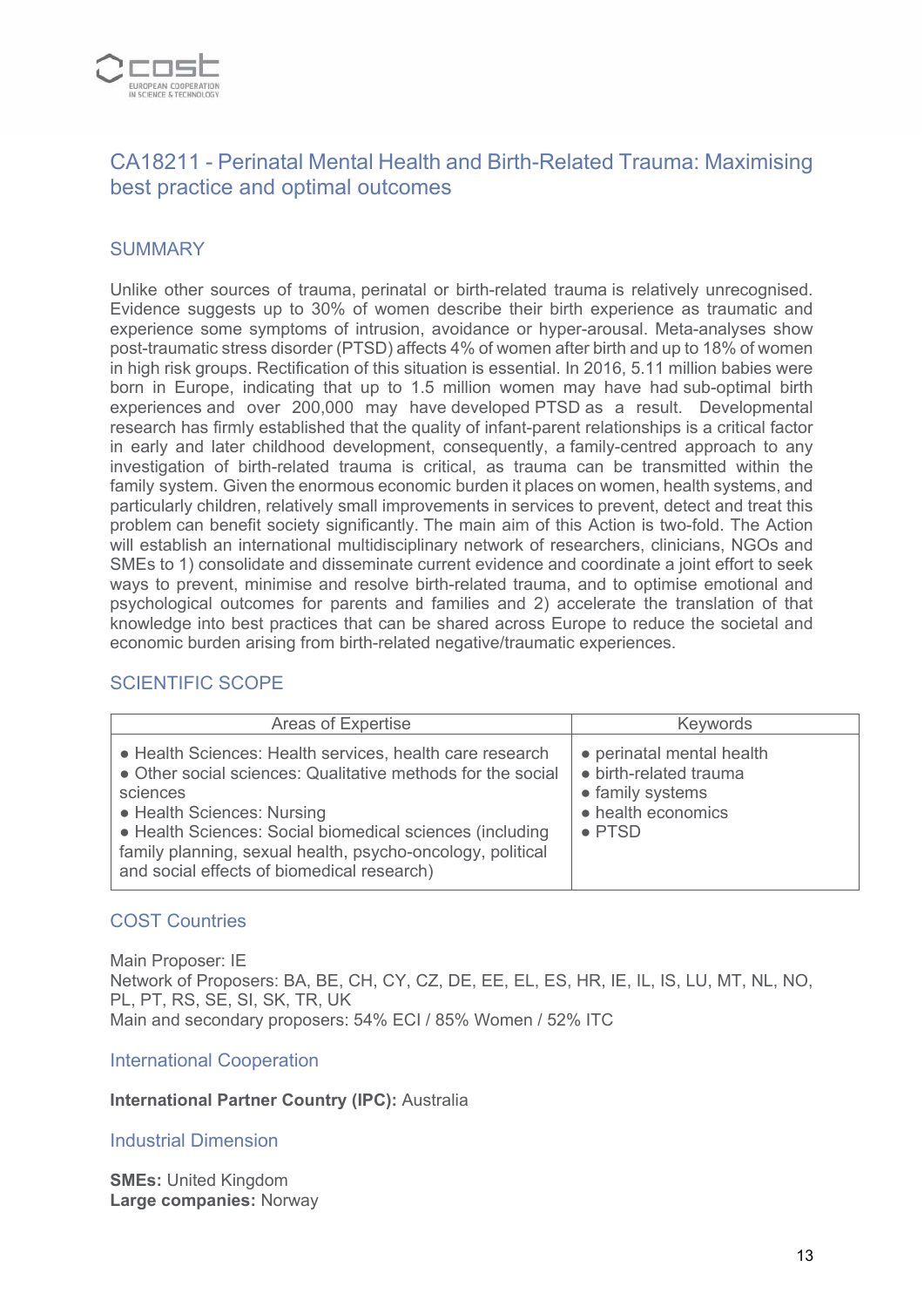

# CA18212 - Molecular Dynamics in the GAS phase

## **SUMMARY**

Emerging highly advanced ion-beam traps and storage rings combined with synchrotrons, Xray facilities, and high-performance computers offer completely new ways to study Molecular Dynamics in the GAS phase (MD-GAS). Cryogenic traps and rings will allow studies of decay and reaction processes involving molecular ions in well-defined conformations and in single or narrow ranges of quantum states. The MD-GAS Action aims to further develop and fully exploit the exceptional potential of the above range of tools to unravel the connection between the initial energy transfer in interactions between isolated molecules or clusters and photons, electrons, or heavy particles (ions, atoms, molecules) and the related molecular dynamics in unexplored time domains ranging from sub-femtoseconds to minutes and hours. Furthermore, the Action aims to identify reaction mechanisms and routes that lead to the growth of new molecular species, clusters and aerosols. The new knowledge will be important for fundamental atomic and molecular physics, chemical physics, and for applications in radiation therapy and -damage on the nanoscale, astrochemistry, astrobiology, atmospheric science, and climate research.

The MD-GAS Action is organized in three Working groups: 1) New high-performance instrumentation and experimental methods to study gas phase molecular dynamics at ionbeam storage rings and traps, at synchrotrons and X-ray facilities; 2) Survival and destruction of molecules following their processing by heavy particles, electrons, or photons; 3) Charge-, energy flow, and molecular growth processes in intermolecular and intracluster reactions.

#### SCIENTIFIC SCOPE

| Areas of Expertise                                                                                                                                    | <b>Keywords</b>                                                                                                                                                                                          |
|-------------------------------------------------------------------------------------------------------------------------------------------------------|----------------------------------------------------------------------------------------------------------------------------------------------------------------------------------------------------------|
| • Chemical sciences: Physical chemistry<br>• Physical Sciences: Atomic, molecular and<br>chemical physics<br>• Physical Sciences: Interstellar medium | • Gas phase molecular dynamics<br>• Electrostatic ion beam storage<br>• Isomer and quantum state selection<br>• Charge and energy flow processes<br>• Ionisation, fragmentation, and molecular<br>growth |

#### COST Countries

Main Proposer: SE Network of Proposers: AT, BA, BE, BG, CY, CZ, DE, DK, EE, ES, FI, FR, HR, HU, IE, IL, IT, LT, LV, NL, NO, PL, PT, RS, SE, SI, SK, TR, UK Main and secondary proposers: 34% ECI / 46% Women / 52% ITC

Industrial Dimension

**SMEs:** Lithuania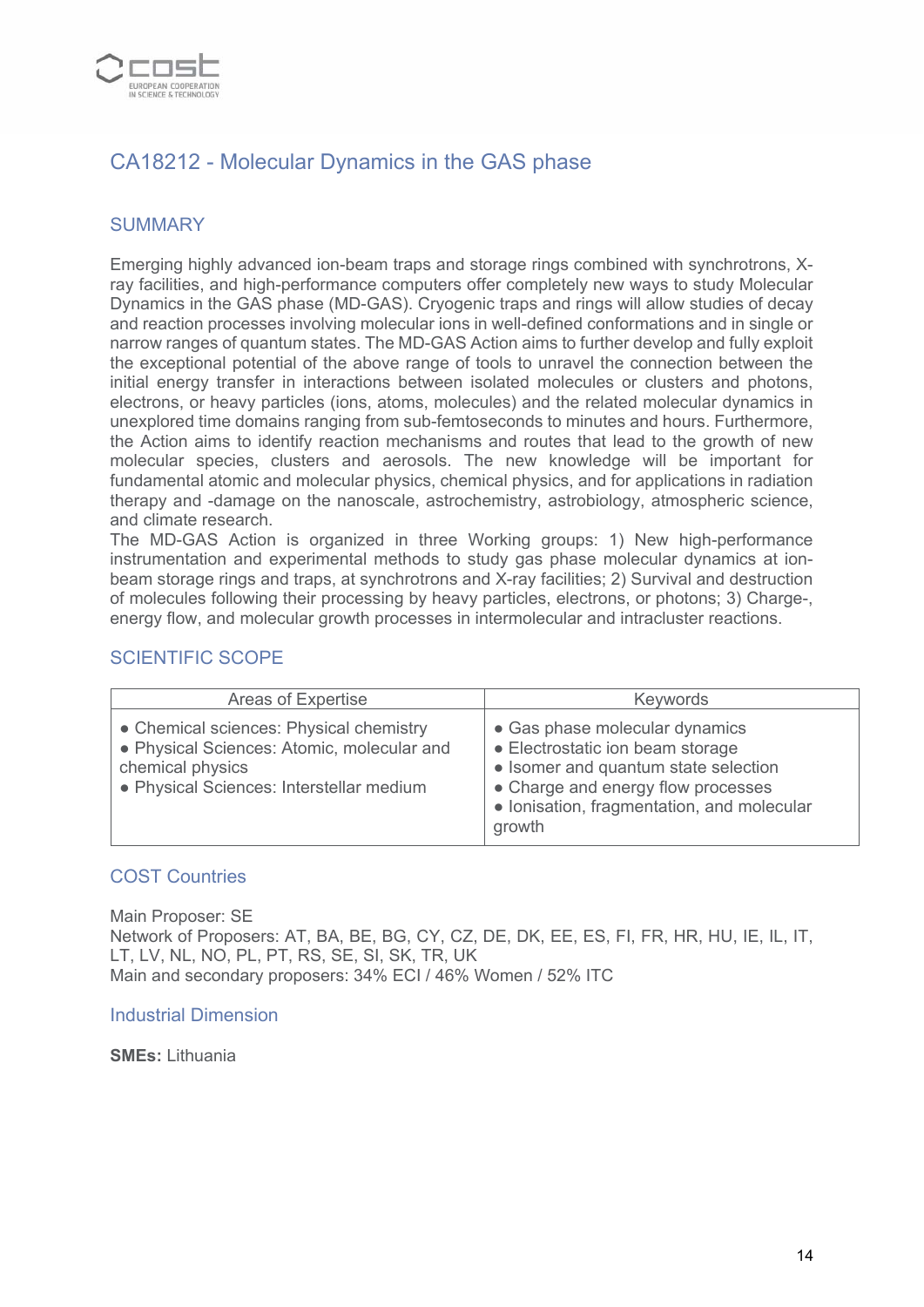

# CA18213 - Rural NEET Youth Network: Modelling the risks underlying rural NEETs social exclusion

## **SUMMARY**

This proposal encompasses the creation of a European-led multidisciplinary network from countries showing higher NEET youth rates in rural areas. Rural NEETs' Youth Network (RNYN) aims at developing a model of comprehension for rural NEETs' social exclusion risk and protective factors based on the bioecological model. It focuses on three specific goals: (1) upholding future research capability, with an emphasis on Early Stage Researchers (ESR) and Inclusiveness Target Countries (ITC); (2) creating a rural NEETs' online observatory; and (3) fostering knowledge use by policy makers and practitioners. The RNYN work plan will be produced by 4 working groups; it will contribute to define a coherent model for future research, based on an intensive survey of national and cross-national trends regarding rural NEETs' profile and support systems, as well as methodological and intervention best-practices in the field. RNYN added value stems from an eclectic theoretical, disciplinary, institutional and international approach and in upskilling ESR in ITC that are more affected by high rural NEET rates. In the long run, RNYN's scientific impact will lead to the creation of a rural NEETs' observatory, integrating ESR in a broad multidisciplinary community and strengthening the COST Inclusiveness Policy. Long-term socio-economic impact is expected to be translated into (inter)national legislation to tackle rural NEETs' needs and promote sectoral innovations. RNYN is a timely proposal by creating networks platforms to organize findings, connect critical mass dealing with rural NEETs and build up research capacity. It is also socially relevant, by aiming at informing policies and on-the-ground practices.

## SCIENTIFIC SCOPE

| <b>Areas of Expertise</b>                                                                                                                                                                                                                                                                                                                 | Keywords                                                                                                                                                            |
|-------------------------------------------------------------------------------------------------------------------------------------------------------------------------------------------------------------------------------------------------------------------------------------------------------------------------------------------|---------------------------------------------------------------------------------------------------------------------------------------------------------------------|
| • Psychology: Social psychology<br>• Other agricultural sciences: Sustainable<br>production<br>• Economics and business: Labour economics<br>• Sociology: Social structure, inequalities,<br>social mobility, social exclusion, income<br>distribution, poverty<br>• Political Science: Political systems and<br>institutions, governance | $\bullet$ Rural NEETs<br>• social exclusion<br>• model development<br>• build-up research capacity<br>· dissemination of methods and intervention<br>best-practices |

#### COST Countries

Main Proposer: PT Network of Proposers: BG, CY, CZ, DE, EL, ES, HU, IT, MD, PL, PT, RO, SI, SK, TR Main and secondary proposers: 79% ECI / 51% Women / 73% ITC

#### Industrial Dimension

**SMEs:** Cyprus, Romania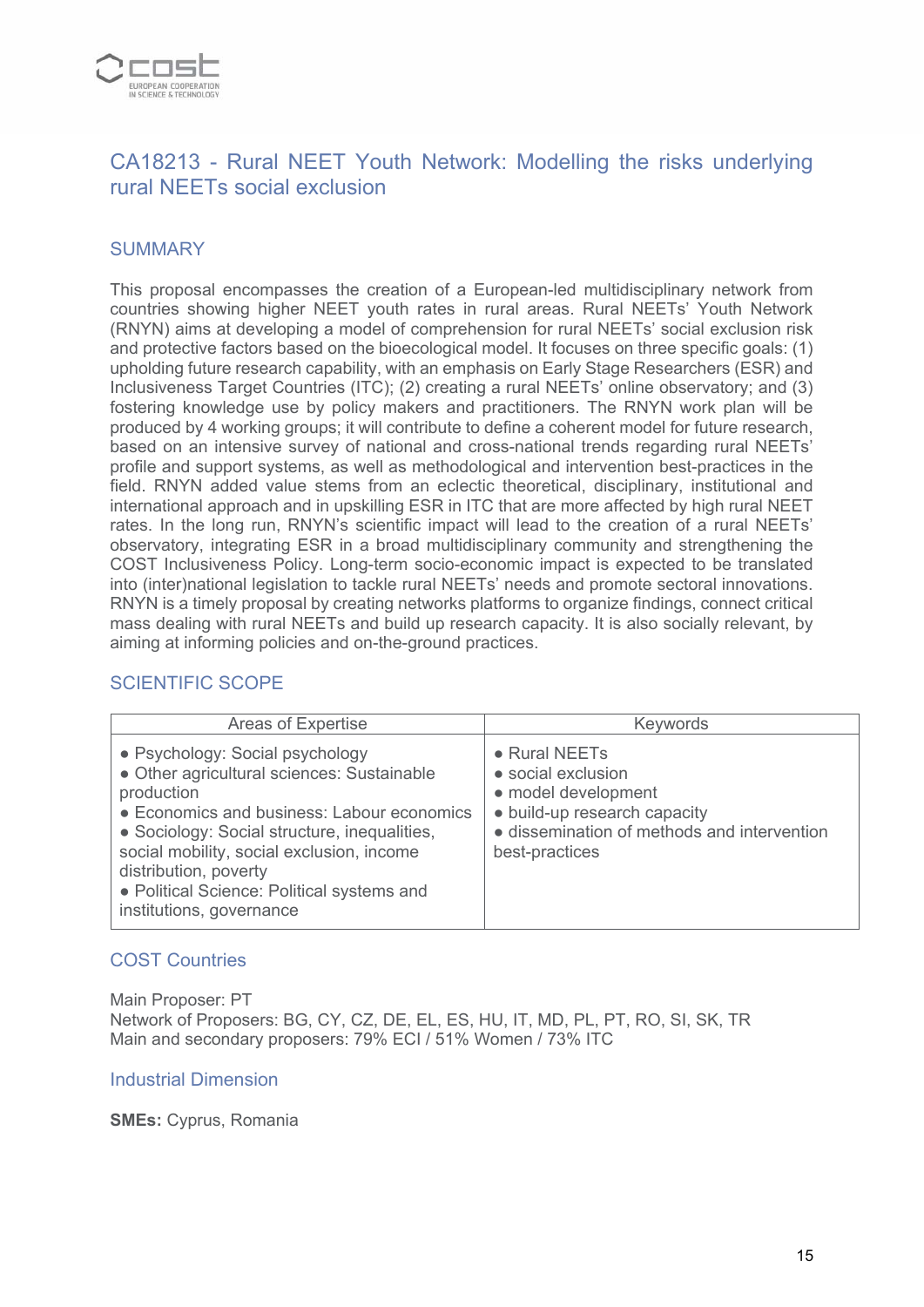

# CA18214 - The geography of New Working Spaces and the impact on the periphery

## **SUMMARY**

The aim of the present COST proposal is threefold. First, it aims to share the first outcomes of some funded international research projects on new working spaces as Coworking (CS) and Maker Spaces (MS), which: (i) identify new working spaces typologies (tassonomy); (ii) reveal their spatial distribution and explain the location patterns. Secondly, through the comparison and dissemination of the first results of these international research activities, the Action aims at identifying, measuring and evaluating the (direct and indirect) effects of these new working spaces (Atlas) in order to understand whether and how they have promoted – with or without the help of public subsidies and planning measures –: (a) regional competitiveness, economic performance and resilience; (b) entrepreneurial milieu; (c) knowledge creation within regional innovation system, retaining knowledge workers and the creative class; (d) social inclusion and spatial regeneration of peripheral areas The third aim is to collect, discuss and develop guidelines for tailored policy and planning measures (Tool Box) to foster the positive effects of new working spaces through the promotion of agreements and cooperation with local, regional and/or national public administrations/stakeholders, as well as try to reduce their negative effects on the neighbourhoods (i.e. gentrification). On the basis of these results, the Action aspires to be followed by a wider research project, which will be prepared for competitive international calls, and will develop empirical analyses about the implementation of the proposed measures in local, regional or national specific context.

## SCIENTIFIC SCOPE

| Areas of Expertise                                                                                  | <b>Keywords</b>                                                                                 |
|-----------------------------------------------------------------------------------------------------|-------------------------------------------------------------------------------------------------|
| • Social and economic geography: Social,<br>cultural and economic geography, international<br>trade | • coworking space<br>• maker space<br>• peripheral areas<br>• policy tool<br>• social inclusion |

#### COST Countries

Main Proposer: IT Network of Proposers: BE, BG, CZ, DE, ES, FR, HU, IL, IT, MK, NL, NO, PL, PT, RO, SK, TR, UK Main and secondary proposers: 63% ECI / 53% Women / 50% ITC

#### Industrial Dimension

**SMEs:** Bulgaria, Italy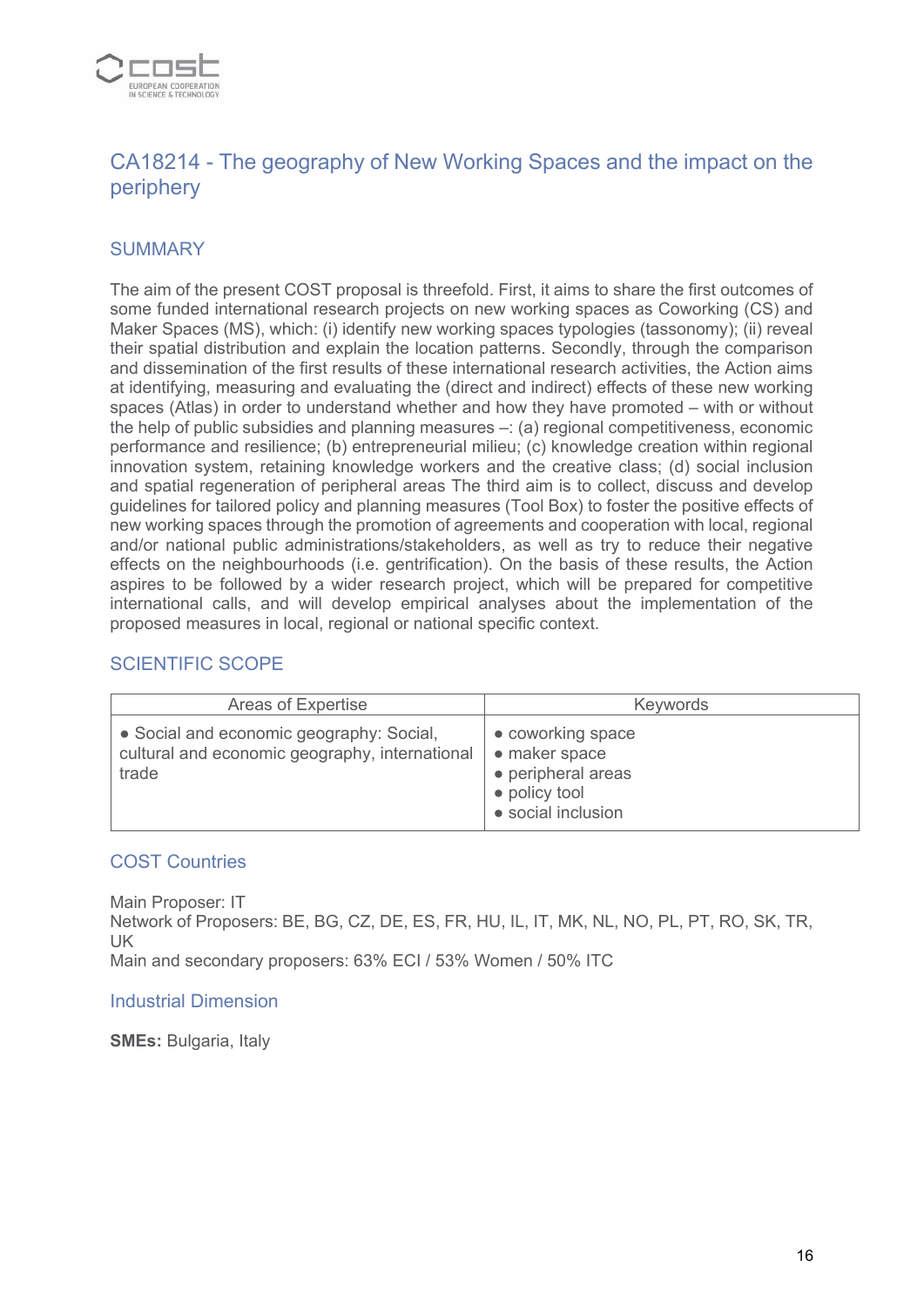

# CA18215 - China in Europe Research Network

## **SUMMARY**

Nowhere has the recent increase in foreign direct investment from rising China been more rapid than in Europe. It ranges from manufacturing, energy, utilities and transport, to financial services, real estate and sports and has been expanding from acquisitions of European firms to greenfield and portfolio investment. The perceived challenges posed by these investments has led to increasing political and media attention, including calls for EU vetting and regulation of acquisitions.

Academic research on the phenomenon is however lagging behind these developments. Existing studies moreover tend to have a mono-disciplinary, national or sectoral focus. Overarching conceptions of the interconnections between investments in multiple sectors and the often cross-European nature and intent of Chinese investments, as well as their political and geopolitical implications, is almost entirely absent. This lack of knowledge does not augur well for the formulation of appropriate policy responses direly needed to engage constructively with rising China.

In the light of these scientific gaps and policy needs and by bringing together the leading and pioneering researchers from across Europe and beyond (e.g. China, USA), the aim of this Action is to:(a) pool current and stimulate further research on China's deepening economic engagements with Europe (b) develop an interdisciplinary, holistic, cross-sectoral and pan-European understanding of the variegated impacts and strategies associated with these engagements; (c) comprehend the likely political and geo-political consequences of these; and (d) generate input on the policy implications of these issues involving relevant agencies from the EU, member countries, business, trade unions and other interested parties.

## SCIENTIFIC SCOPE

| Areas of Expertise                                                      | Keywords                                                                                                                                             |
|-------------------------------------------------------------------------|------------------------------------------------------------------------------------------------------------------------------------------------------|
| • Other social sciences: Qualitative methods<br>for the social sciences | $\bullet$ China<br>• (Foreign Direct) Investment<br>• European Development<br>• Socio-Economic and Political Impact<br>• Sustainable European Policy |

#### COST Countries

Main Proposer: NL Network of Proposers: BE, CZ, DE, DK, FR, HU, IE, LV, NL, PL, PT, RS, SI, UK Main and secondary proposers: 50% ECI / 45% Women / 50% ITC

#### International Cooperation

**International Partner Country (IPC):** China, United States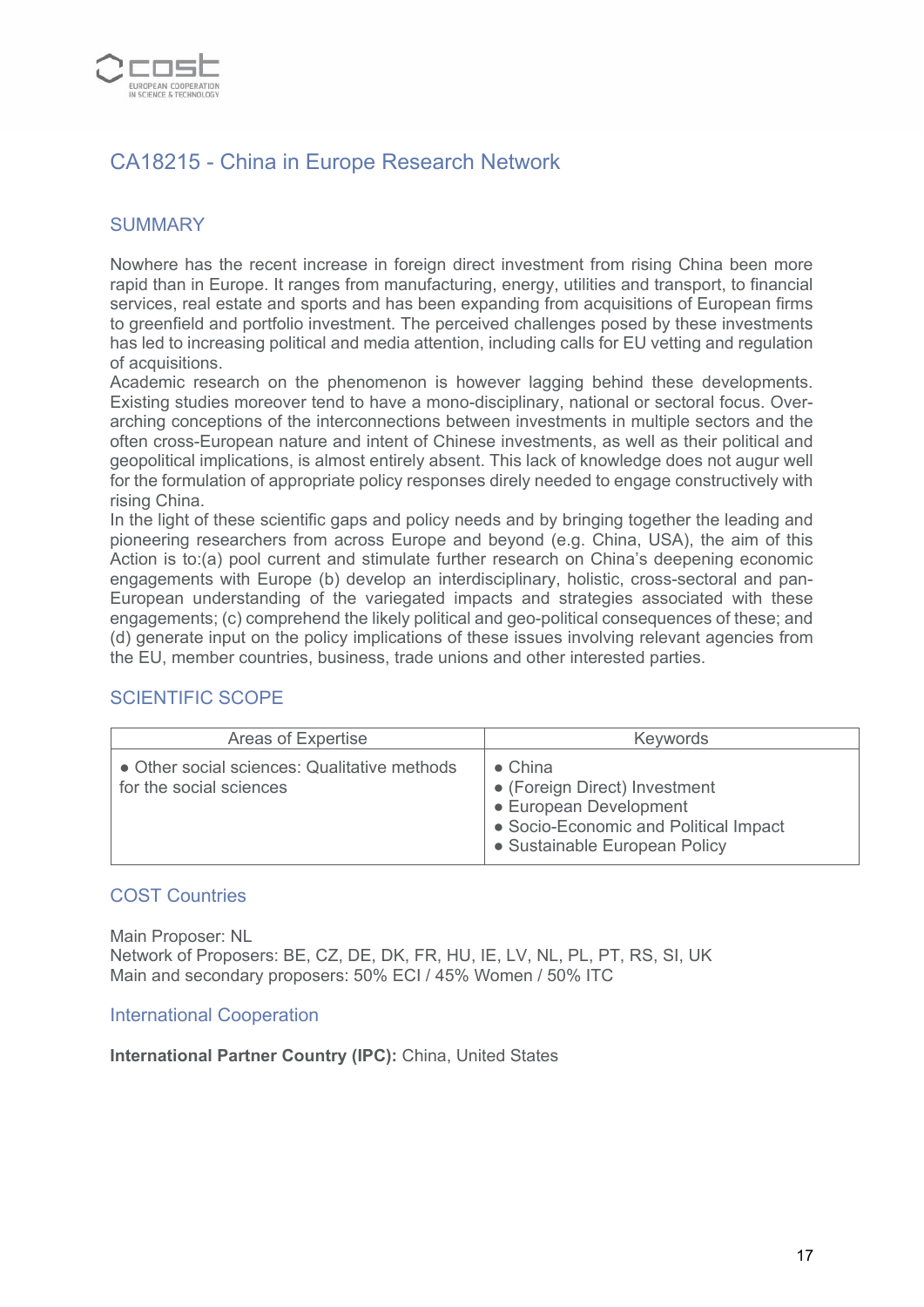

# CA18216 - Network for Research in Vascular Ageing

## **SUMMARY**

Cardiovascular disease (CVD) is the leading cause of morbidity and mortality worldwide, regardless of gender, ethnicity or income. The concept that vascular age, as opposed to chronological age, is better related to the prognosis of CVD is rapidly evolving. Arterial stiffness is an important component of vascular ageing and a potent CVD risk predictor, and as such is emerging as an appealing therapeutic target. Despite recent technological advances for the measurement of vascular ageing in clinical practice, unmet needs remain including: complexity of use and heterogeneity of approaches, insufficient validation in clinical settings, fragmentation of expertise, and lack of research driven studies regarding treatment and headto-head comparisons between different techniques.

Therefore, the aim of the COST action is:

To establish a network which will work to refine, harmonise and promote the use of vascular ageing measures, in order to improve clinical practice and to reduce the burden of CVD globally.

This will be achieved by: Refining the development of novel, easy-to-use technologies for the diagnosis, prevention, treatment and monitoring of vascular aging by cross-talk between industry and scientists using a translational approach and establishing protocols for validation of new technologies.

Harmonising knowledge by initiating a registry to complete clinical validation of the most established surrogate endpoints, including comparisons of techniques, and by initiating peer network driven intervention studies to utilize the multiplicative effect of the network.

Promoting a vascular ageing culture and to propagate the use of technologies and preventative strategies, fostering solutions feasible in low income countries.

#### SCIENTIFIC SCOPE

| Areas of Expertise                                                                                           | Keywords                                                                                   |
|--------------------------------------------------------------------------------------------------------------|--------------------------------------------------------------------------------------------|
| • Clinical medicine: Cardiovascular diseases<br>• Medical engineering: Medical engineering<br>and technology | • Vascular ageing<br>• Arterial stiffness<br>• Cardiovascular diseases<br>• Medical device |

#### COST Countries

Main Proposer: AT Network of Proposers: AT, BA, BE, CH, CY, CZ, DE, DK, EL, ES, FR, HR, HU, IT, LT, LV, NL, PT, RO, RS, SI, SK, UK Main and secondary proposers: 49% ECI / 40% Women / 52% ITC

International Cooperation

**International Partner Country (IPC):** Australia, United States

Industrial Dimension

**SMEs:** Australia, France, Germany, Italy **Large companies:** Netherlands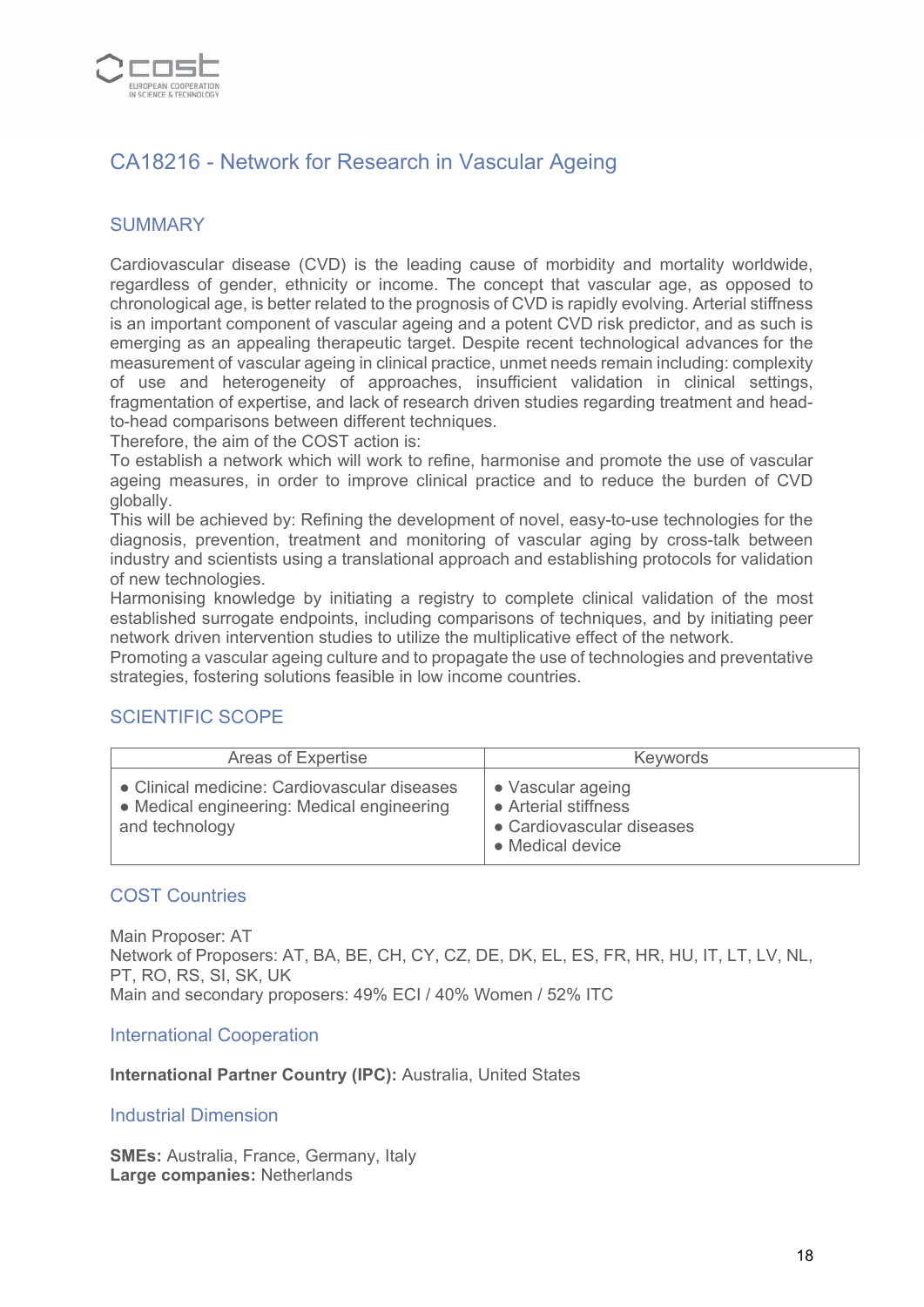

# CA18217 - European Network for Optimization of Veterinary Antimicrobial **Treatment**

## **SUMMARY**

The global antimicrobial resistance crisis has been the driver of several international strategies on antimicrobial stewardship. Despite their good intentions, such broad strategies are only slowly being implemented into "real life". This is particularly unfortunate for veterinary medicine, which is challenged by (i) a shortage of experts in key disciplines related to antimicrobial stewardship, (ii) few antimicrobial treatment guidelines, and (iii) inferior diagnostic tests compared to human microbiology. The aim of this Action, which is composed of 48 proposers from 29 countries, is to optimize veterinary antimicrobial use with special emphasis on the development of antimicrobial treatment guidelines and refinement of microbiological diagnostic procedures. For this purpose, the Action will first survey the state-of-the-art in terms of microbiological diagnostic practices and veterinary treatment guidelines across Europe. Secondly, tools in the form of an extensive European strain database and a standard for making antimicrobial treatment guidelines will be created. Third, Action Participants will exploit these tools for the development and refinement of microbiological methods and European treatment guidelines. Finally, the surveys, tools, diagnostic methods, and treatment guidelines will be disseminated to national and international stakeholders. Furthermore, the Action will recommend priority research areas for future optimization of antimicrobial treatment in animals, and develop a roadmap outlining how European countries can advance to a common high level of veterinary antimicrobial stewardship. The planned investigations and the educational activities will raise the critical mass of expertise in veterinary antimicrobial stewardship in Europe, especially in less resourceful countries and among Early Career Investigators.

#### SCIENTIFIC SCOPE

| Areas of Expertise                                           | <b>Keywords</b>                                                                                                                                                          |
|--------------------------------------------------------------|--------------------------------------------------------------------------------------------------------------------------------------------------------------------------|
| • Veterinary science: Veterinary medicine<br>(miscellaneous) | • Veterinary antimicrobial stewardship<br>• Veterinary microbiology<br>• Diagnostic microbiology<br>• Antimicrobial guidelines<br>• Antimicrobial susceptibility testing |

#### COST Countries

Main Proposer: DK Network of Proposers: BE, BG, CH, CZ, DE, DK, EE, EL, ES, FR, HR, IT, LT, LV, MK, NL, NO, PT, RO, RS, SE, SI, SK, TR, UK Main and secondary proposers: 31% ECI / 52% Women / 52% ITC

#### International Cooperation

**Near Neighbour Country:** Lebanon, Morocco **International Partner Country (IPC):** Australia, Canada

#### Industrial Dimension

**SMEs:** Germany, Netherlands **Large companies:** France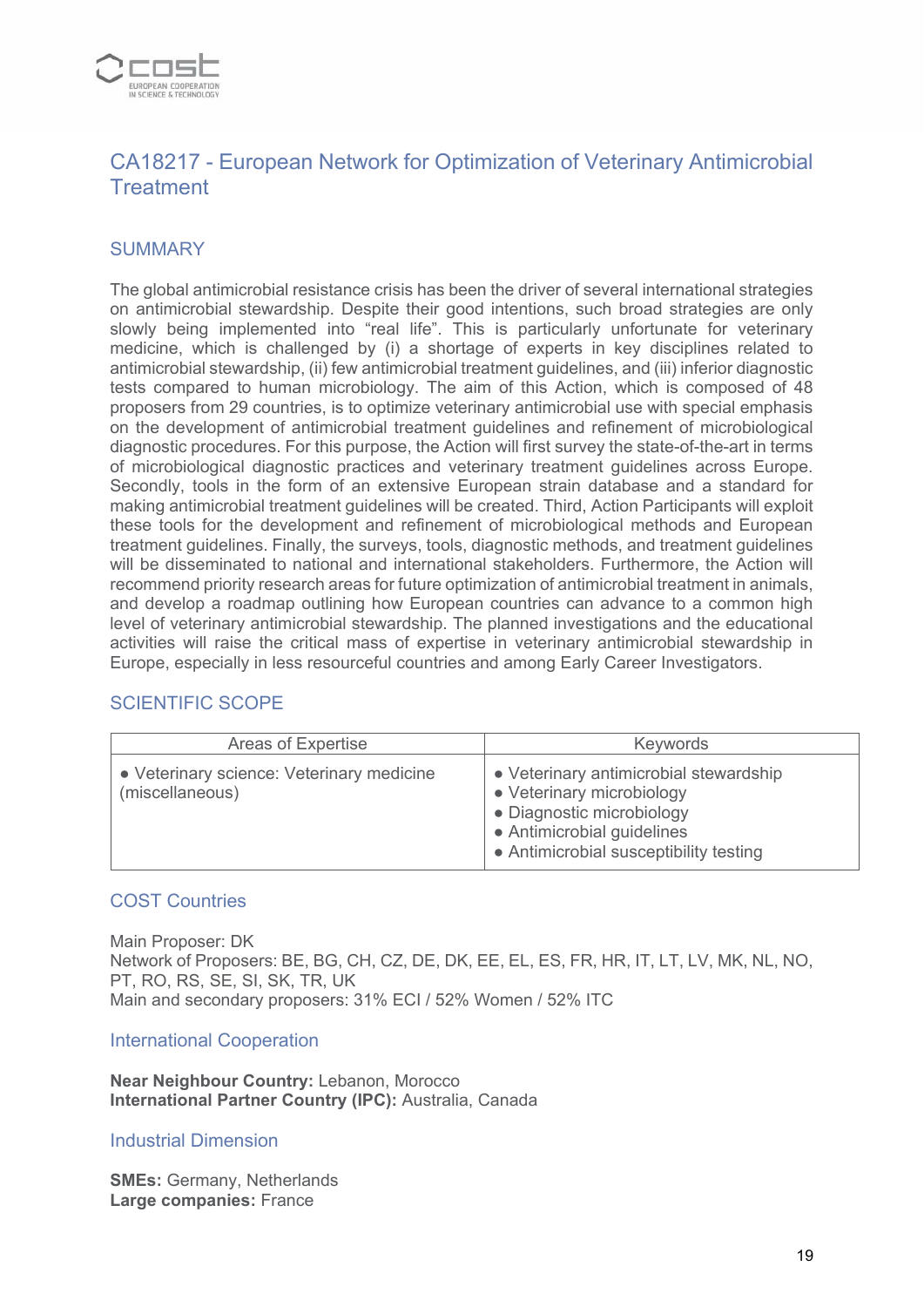

# CA18218 - European Burden of Disease Network

#### **SUMMARY**

What are the most relevant diseases in a country? Which risk factors are the strongest contributors to disease and death? How is the impact of different diseases evolving over time, and how does it compare between countries and within subnational units? As the need for prioritising the use of available resources constantly increases, a timely, sound and comprehensive answer to these fundamental questions is more than ever needed to inform public health decision making. Driven by the impact of the Global Burden of Disease study, several researchers and national and international health institutes have adopted the burden of disease approach to address these questions.

The complexity of the burden of disease approach however resulted in major disparities in research capacity across Europe. The burden-eu COST Action will address current challenges by 1) stimulating interaction between existing efforts, 2) supporting technical capacity building at country level, 3) providing a platform to support methodological advances, and 4) addressing the need for an actionable understanding of the process underlying knowledge translation.

The Action will have an interwoven structure of 3 vertical and 2 horizontal pillars. The vertical pillars focus on specific burden of disease applications – i.e., non-communicable diseases and injuries (WG1), communicable diseases (WG2), and risk factors (WG3). The horizontal pillars focus on cross-cutting and holistic activities – i.e., burden of disease methodology (WG4) and knowledge translation (WG5). While the vertical pillars reflect the current fragmented nature of the burden of disease universe, the horizontal pillars provide the much-needed bridge between these different worlds.

## SCIENTIFIC SCOPE

| <b>Areas of Expertise</b>                                                                                                                                                                                                                                         | Keywords                                                                                                                        |
|-------------------------------------------------------------------------------------------------------------------------------------------------------------------------------------------------------------------------------------------------------------------|---------------------------------------------------------------------------------------------------------------------------------|
| • Health Sciences: Public and environmental<br>health<br>• Health Sciences: Epidemiology<br>• Health Sciences: Infectious diseases<br>• Health Sciences: Environment and health<br>risks including radiation<br>• Clinical medicine: Non-communicable<br>diseases | • Burden of disease<br>$\bullet$ Public health<br>• Knowledge translation<br>• Population health monitoring<br>• Prioritisation |

#### COST Countries

Main Proposer: BE Network of Proposers: AL, BA, BE, CH, CY, CZ, DE, DK, EE, ES, HR, HU, IE, IT, LT, LU, LV, ME, MK, MT, NL, NO, PL, PT, RO, RS, SE, SI, SK, TR, UK Main and secondary proposers: 59% ECI / 57% Women / 65% ITC

#### International Cooperation

**International Organisations (IO):** United Kingdom

#### Industrial Dimension

**SMEs:** Cyprus, Estonia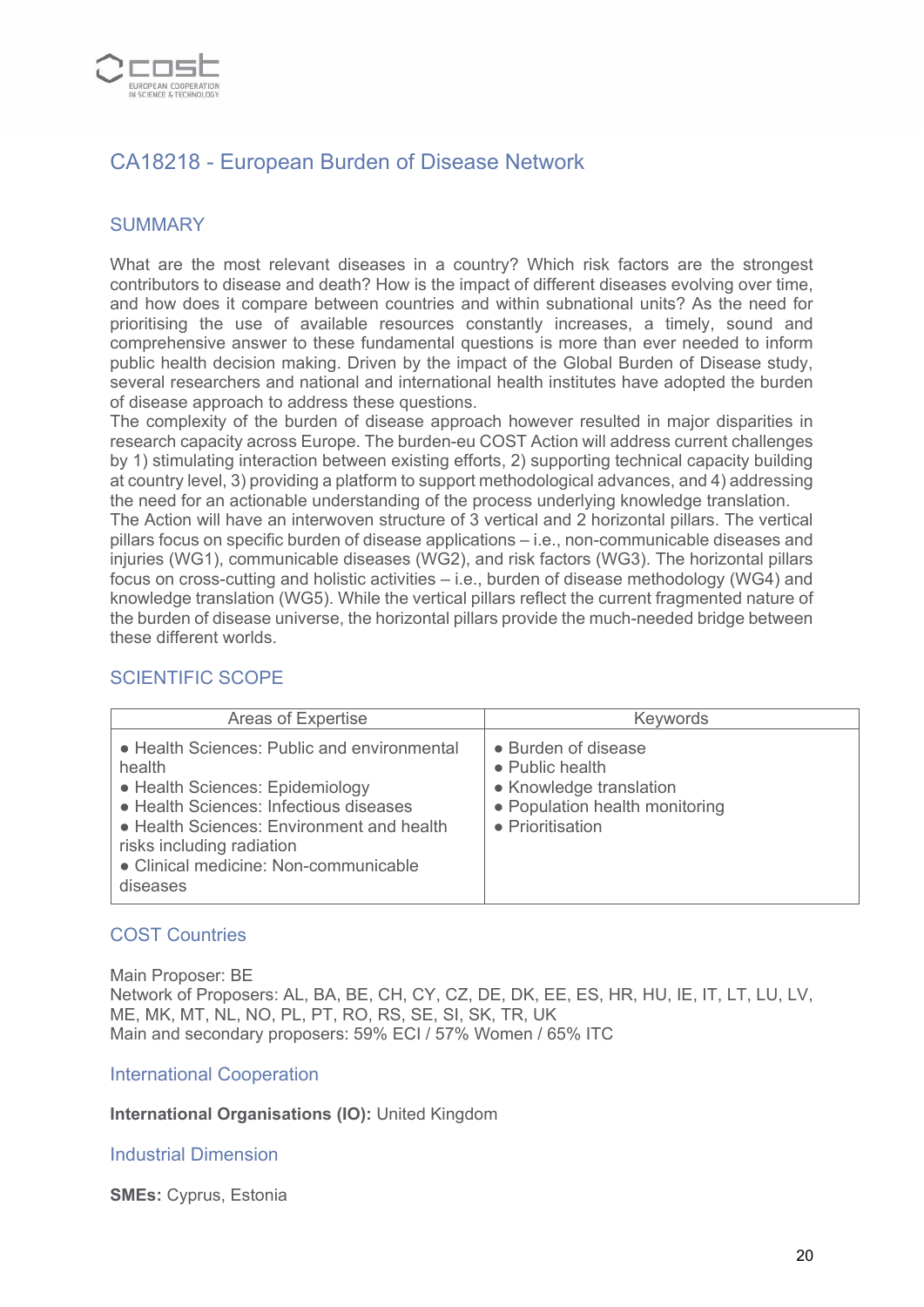

# CA18219 - Research network for including Geothermal technologies into Decarbonized Heating and Cooling grids

## **SUMMARY**

The Action addresses the inclusion of geothermal technologies into district heating and cooling systems in Europe to foster the de-carbonization of the heating & cooling market. With regard to technological solution the Action follows a strong bottom – up approach. Shallow-, intermediate as well as deep geothermal methods are considered in monovalent or multivalent grids. Geothermal may act as a heating source, sink or storage and may be combined with other technologies like Carbon Capture and Utilization. The Action covers networking, knowledge exchange & transfer, training and stakeholder interaction activities based on case studies to investigate and promote solutions and roadmaps for raising the RES share in public heating and cooling grids to at least 30% in 2030 and at least 50% in 2050.

## SCIENTIFIC SCOPE

| <b>Areas of Expertise</b>                                                                                                                                                                                                                                                                                                                                                     | Keywords                                                                                                                        |
|-------------------------------------------------------------------------------------------------------------------------------------------------------------------------------------------------------------------------------------------------------------------------------------------------------------------------------------------------------------------------------|---------------------------------------------------------------------------------------------------------------------------------|
| • Earth and related Environmental sciences:<br>Hydrology, water resources<br>• Environmental engineering: Renewable and<br>alternative energy sources (theoretical<br>aspects)<br>• Environmental engineering: Exploration and<br>exploitation of crustal resources (water, oil,<br>natural gas)<br>• Earth and related Environmental sciences:<br>Thermodynamics, geophysics | • Geothermal Energy<br>• Heating and cooling grids<br>• Decarbonization<br>• Seasonal heat storage<br>• Ground source heat-pump |

#### COST Countries

Main Proposer: AT Network of Proposers: AT, BA, BE, CY, CZ, DE, EE, EL, ES, HR, HU, IS, IT, PL, PT, RO, RS, SI, TR, UK Main and secondary proposers: 64% ECI / 31% Women / 60% ITC

#### International Cooperation

**International Partner Country (IPC):** Canada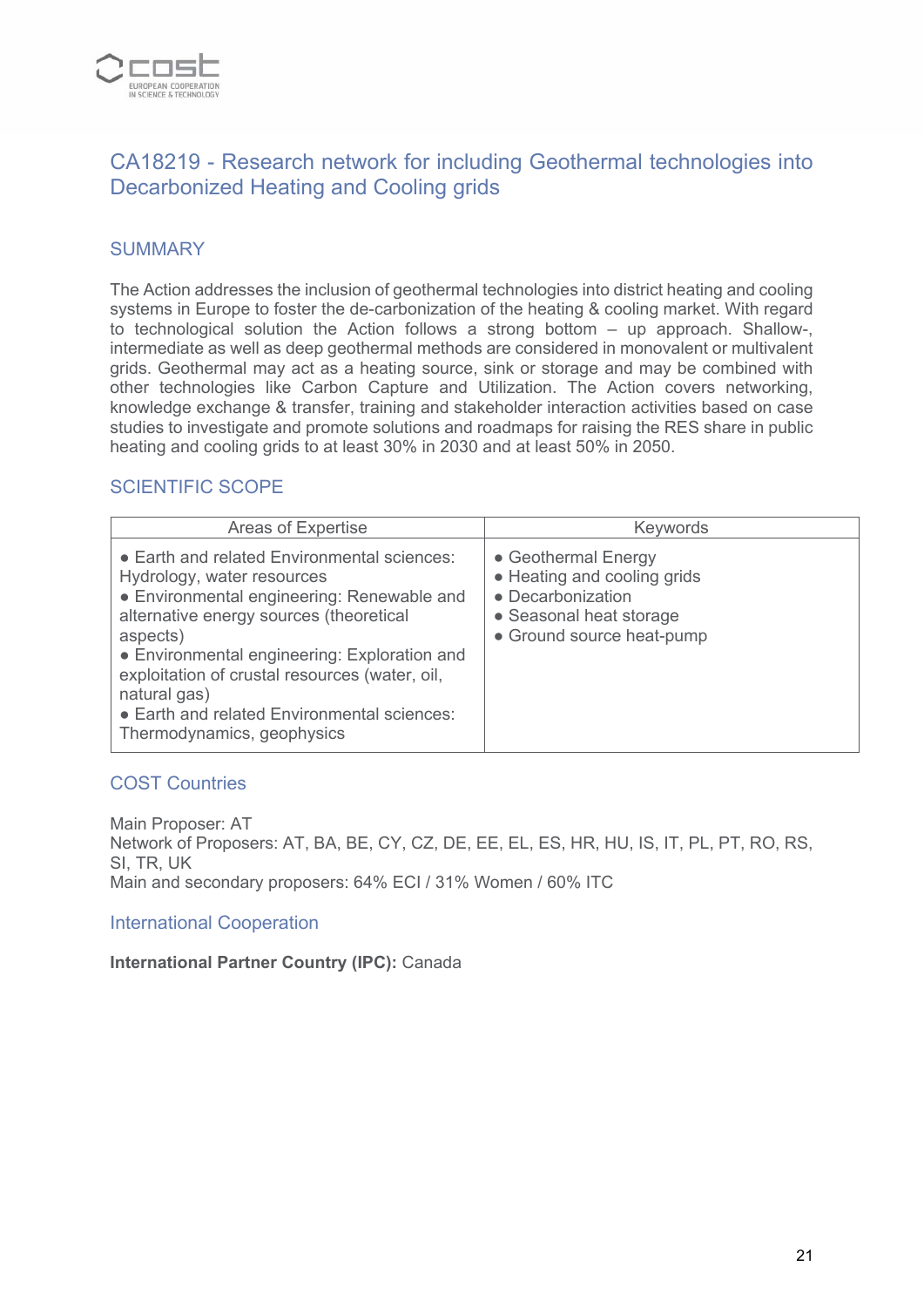

# CA18220 - European network of FURan based chemicals and materials FOR a Sustainable development

#### **SUMMARY**

Modern society relies on a huge quantity of polymeric materials. However, today, these materials are still almost exclusively based on fossil-resources and evolution to a more sustainable model of development is required. In this perspective, biomass and, in particular carbohydrates from, for example, low value biomass wastes, are outstanding starting feedstocks for the production of added-value chemicals and products. One of such is 2,5 furandicarboxylic acid (FDCA). Nevertheless, efforts on FDCA-based products development have been scattered in individual scientific activities, and moreover joint efforts between Academy and Industry have also been rare, hampering their successful industrialisation and market introduction. Precisely, this Action will master the scattered pan-European individual efforts to design innovative routes to FDCA-based chemicals and polymeric materials towards lab-to-industry-to-market, by gathering, for the first time, a real critical mass along the complete value-chain, including several experts in FDCA synthesis, polymer science and general materials developing and chemical-physics; together with producer, manufacture and recycling industrial stakeholders; LCA and techno-economic viability experts. The Action will accomplish these targets by pursuing two-parallel strategies. Firstly, supporting an 'holistic vision' in which FDCA synthetic routes, polymers & polymeric materials development, characterisation, as well as key technical, economic, environmental and social factors are considered together, aiming at supporting and identifying solutions to successful market introduction. Secondly, using intersectorial knowledge, supported by dissemination and networking tools to provide an open platform for collaboration and a common vision addressing research, human resources qualification and industrial implementation.

#### SCIENTIFIC SCOPE

| Areas of Expertise                                                                                                                                                                                                                                                                 | Keywords                                                                                                                                                                    |
|------------------------------------------------------------------------------------------------------------------------------------------------------------------------------------------------------------------------------------------------------------------------------------|-----------------------------------------------------------------------------------------------------------------------------------------------------------------------------|
| • Chemical sciences: Green chemistry research<br>• Chemical engineering: Chemical engineering:<br>processes and products (others)<br>• Materials engineering: Structural properties of<br>materials<br>• Agriculture, Forestry, and Fisheries: Biomass<br>production from forestry | • 2,5-furandicarboxylic acid whole-value<br>chain<br>• chemicals, polymers and materials<br>· lab-to-industry-to-market<br>• Network on furans<br>• Sustainable development |

#### COST Countries

Main Proposer: PT Network of Proposers: AT, BE, BG, CH, CY, CZ, DE, DK, EL, FI, FR, HU, IT, LU, NL, PL, PT, RO, RS, SI, SK Main and secondary proposers: 33% ECI / 48% Women / 52% ITC

#### International Cooperation

**Near Neighbour Country:** Tunisia **International Partner Country (IPC):** China

#### Industrial Dimension

**SMEs:** Belgium **Large companies:** Germany, Greece, Italy, Netherlands, Portugal, Slovenia, Switzerland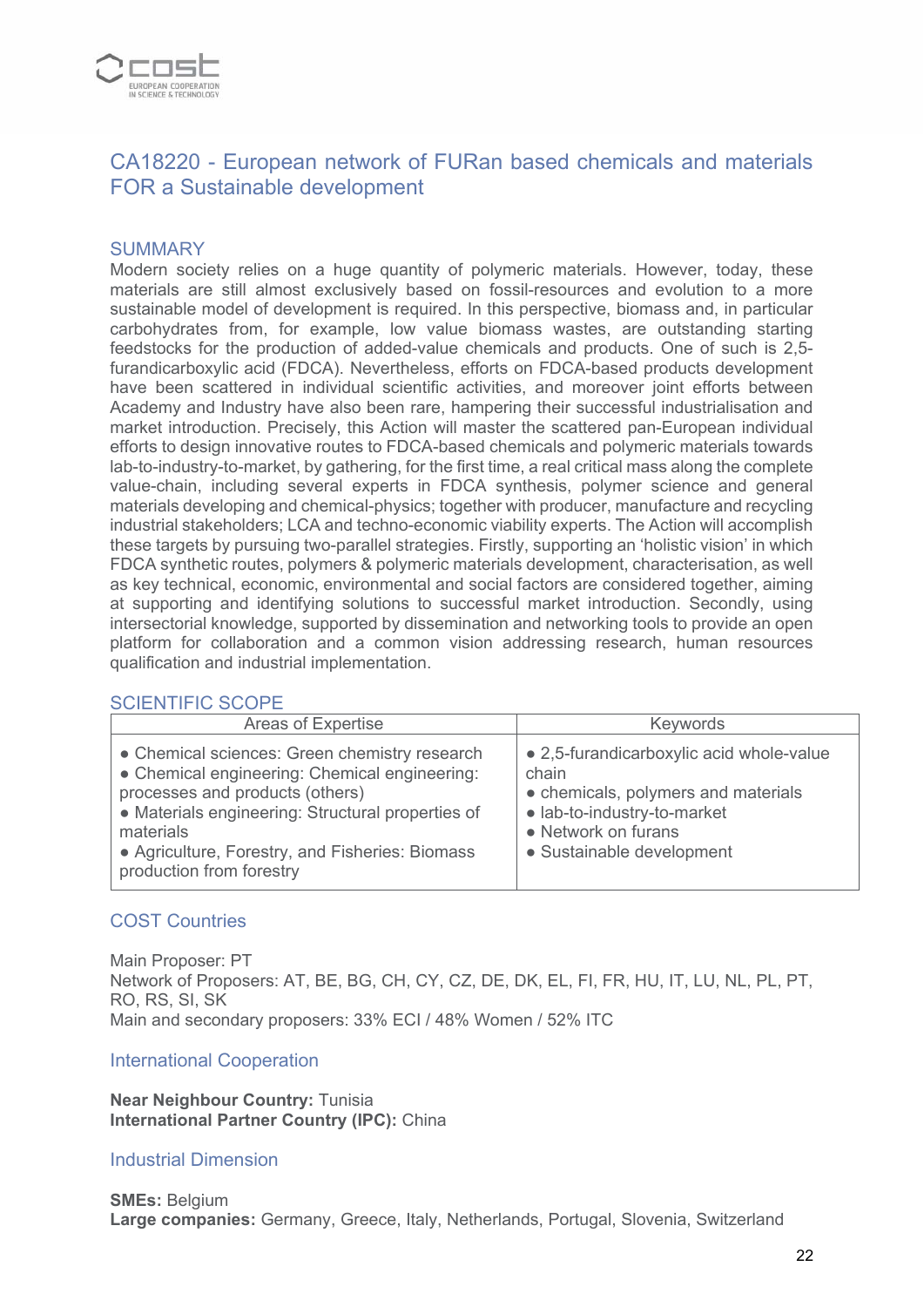

# CA18221 - PEsticide RIsk AssessMent for Amphibians and Reptiles

## **SUMMARY**

Amphibians and reptiles have been until recently the only two vertebrate classes not directly considered in the environmental risk assessment (ERA) of pesticides. The risks posed by these products on amphibians and reptiles have been assumed to be covered by assessments conducted on other vertebrates. The European Union published in 2013 the two first regulations incorporating specifically amphibians and reptiles into pesticide ERA. Following this legal requirement, the competent EU agency, the European Food Safety Authority, published in February 2018 a scientific opinion reviewing the state of the science relative to pesticide ERA for amphibians and reptiles. The scientific opinion constitutes the basis for the future development of a guidance document that will detail the procedures to be followed for possible pesticide authorization. The scientific opinion highlighted the scarcity of knowledge and identified those aspects that should be addressed before the elaboration of the guidance document to guarantee a protective ERA for amphibians and reptiles while keeping vertebrate testing to a minimum. The action PERIAMAR will establish a multidisciplinary network of scientists from research institutions, regulatory agencies, chemical industry, environmentfocused NGOs, and research private business that will analyse the available information and design an ERA protocol for possible implementation in the future guidance document. In addition, networking, training and dissemination activities will contribute to create a critical mass capable to address those knowledge gaps requiring further research on the long term, in order to maintain an ERA scheme safe enough to protect amphibians and reptiles from pesticide impacts

#### SCIENTIFIC SCOPE

| <b>Areas of Expertise</b>                                                                                                                                                                                                                                                                                                                                                                                                                                                       | <b>Keywords</b>                                                                                                     |
|---------------------------------------------------------------------------------------------------------------------------------------------------------------------------------------------------------------------------------------------------------------------------------------------------------------------------------------------------------------------------------------------------------------------------------------------------------------------------------|---------------------------------------------------------------------------------------------------------------------|
| • Biological sciences: Zoology, including animal behaviour<br>• Earth and related Environmental sciences: Environment<br>chemistry<br>• Political Science: Environmental regulations and climate<br>negotiations (policy and political aspects)<br>• Biological sciences: Conservation biology, ecology, genetics<br>• Agriculture, Forestry, and Fisheries: Agriculture related to crop<br>production, soil biology and cultivation, applied plant biology,<br>crop protection | • environmental policy<br>• pesticide regulation<br>• plant protection products<br>• biodiversity<br>• herpetofauna |

#### COST Countries

Main Proposer: ES Network of Proposers: AL, BG, CH, CY, CZ, DE, DK, ES, FR, HU, IT, NL, PL, PT, RO, RS, SE, SI, SK, UK Main and secondary proposers: 50% ECI / 53% Women / 55% ITC

#### International Cooperation

#### **Near Neighbour Country:** Ukraine

#### Industrial Dimension

**SMEs: France, Germany Large companies:** Germany, Switzerland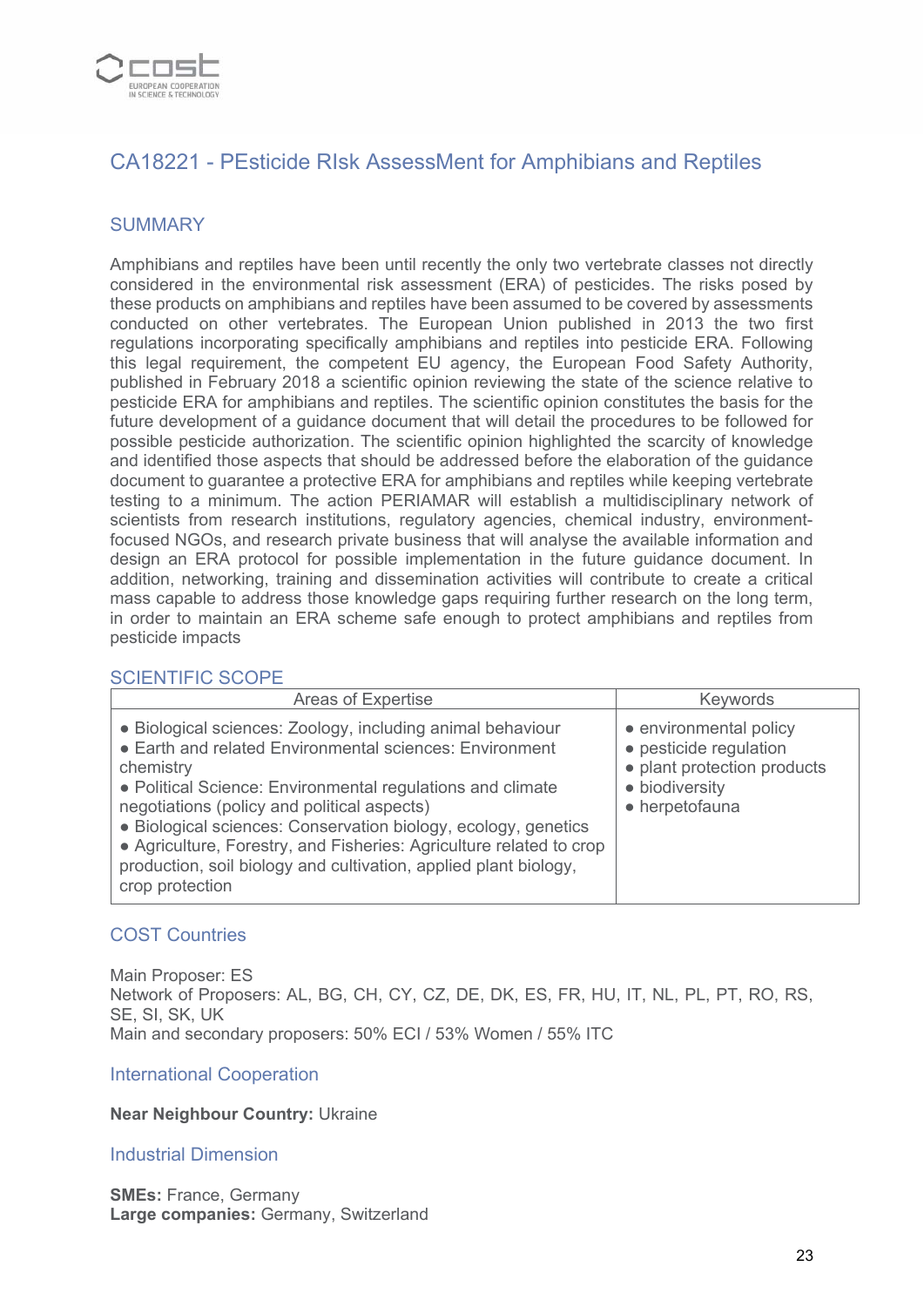

# CA18222 - Attosecond Chemistry

## **SUMMARY**

Recent developments of ultrashort intense light sources operating in the XUV and X-ray spectral regions promise to revolutionize chemistry, as they will give access to dynamical processes occurring in the attosecond time scale (1 asec = 10-18 s), the natural time scale for electronic motion in atoms and molecules. Thus, such light sources will allow one to address new fundamental questions about the role and possible control of electron dynamics in chemical reactivity, to investigate photoinduced charge migration in relevant molecular systems, and to image, with asec resolution, fast structural changes in molecules during proton transfer, isomerization, or motion through conical intersections. Large-scale facilities are currently being developed all over Europe for this purpose (ELI-ALPS, EuXFEL, FERMI, SwissFEL, etc), accompanied by an increasing demand of accurate theoretical support for an optimal use of these resources.

The AttoChem network will coordinate experimental and theoretical efforts to exploit the large potential of attosecond techniques in chemistry, with the aim of designing new strategies for the control of charge migration in molecules by directly acting on the attosecond time scale. This ability will be used to selectively break and form chemical bonds, thus opening new avenues for the control of chemical reactions. The results of the Action are expected to have a significant impact in several areas of chemistry, such as photovoltaics, radiation damage, catalysis, photochemistry, or structural determination. AttoChem will also act as a liaison with the relevant stakeholders to bridge the gap to industrial applications.

## SCIENTIFIC SCOPE

| Areas of Expertise                                                                                                                                                                                                                                                                                                         | <b>Keywords</b>                                                                                                                                                                                                               |
|----------------------------------------------------------------------------------------------------------------------------------------------------------------------------------------------------------------------------------------------------------------------------------------------------------------------------|-------------------------------------------------------------------------------------------------------------------------------------------------------------------------------------------------------------------------------|
| • Chemical sciences: Physical chemistry<br>• Physical Sciences: Atomic, molecular and<br>chemical physics<br>• Physical Sciences: Lasers, ultra-short lasers<br>and laser physics<br>• Chemical sciences: Theoretical and<br>computational chemistry<br>• Chemical sciences: Spectroscopic and<br>spectrometric techniques | • Ultrafast imaging<br>• Attosecond light sources and ultrafast<br>spectroscopies<br>• Time-dependent theoretical modelling<br>• Control of electron dynamics in chemical<br>reactivity<br>• Charge migration in biomolecules |

#### COST Countries

Main Proposer: ES Network of Proposers: AT, BE, CH, CZ, DE, EE, ES, FR, HR, HU, IL, IT, NL, PL, PT, RO, RS, SE, SI, SK, TR, UK Main and secondary proposers: 24% ECI / 51% Women / 50% ITC

#### International Cooperation

#### **International Partner Country (IPC):** Japan, United States

#### Industrial Dimension

**SMEs:** Netherlands, Spain, United Kingdom **Large companies:** Germany, Switzerland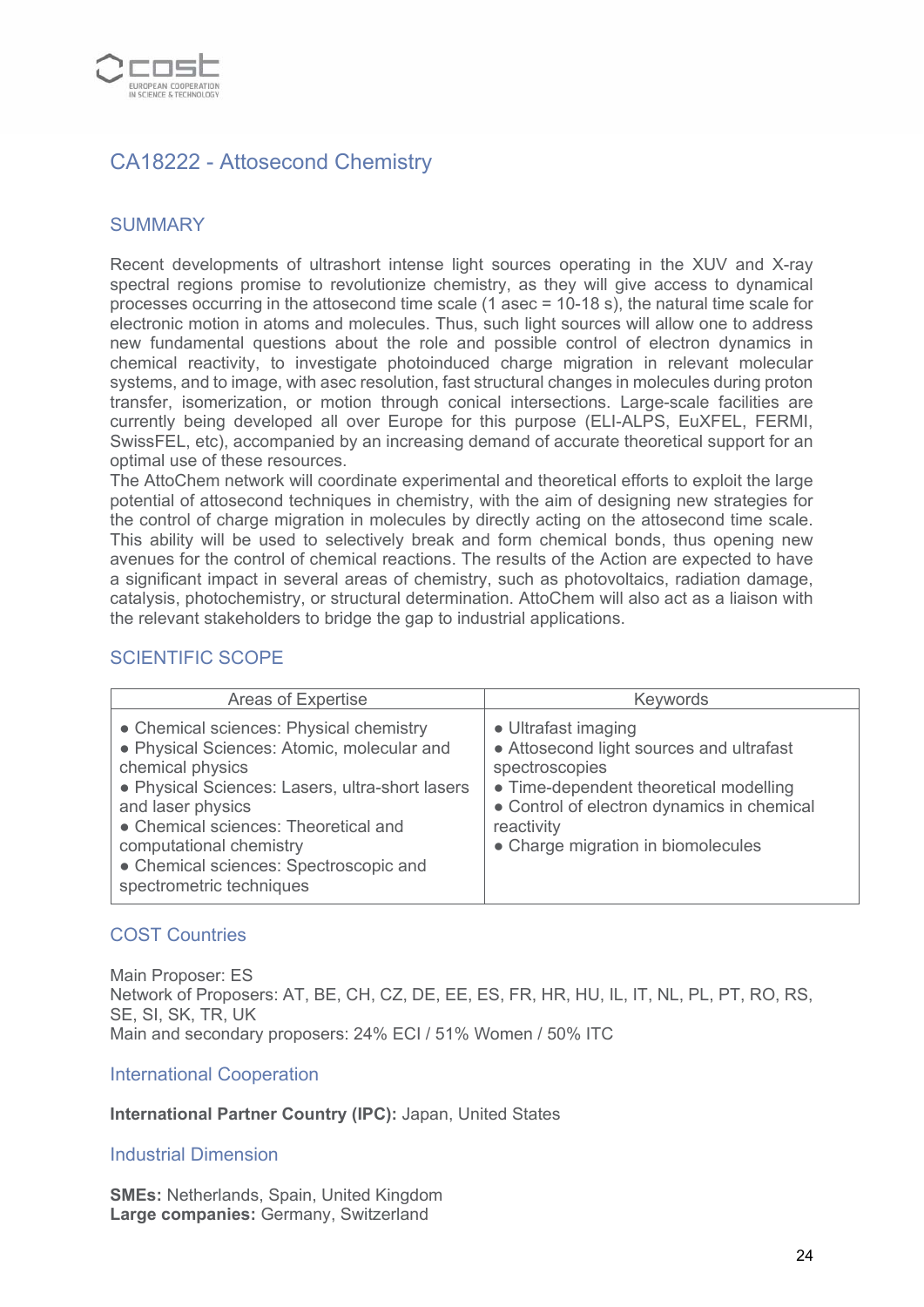

# CA18223 - Future communications with higher-symmetric engineered artificial materials

## **SUMMARY**

The HiMat Action has the ambition to promote an international research community proposing innovative solutions to the demand of omnipresent connections in today's society. Higher data rates and shared platforms stimulate a revolution in terms of device technologies in different contexts. These global new trends can only be satisfied if a new class of communicating devices becomes available at millimeter waves.

HiMat will investigate the electromagnetic properties of new classes of artificially engineered materials. They are made of periodic cells whose inner structures have higher symmetries, such as glide or twist symmetries. As an example, while a periodic structure is invariant after a translation, a glide-symmetric structure is invariant after a translation and a mirroring. These symmetries lead to marvellous uncommon properties: ultra large bandwidth of operation, reduced losses, scanning capabilities, and enhanced stopband for Electromagnetic Bandgap materials. They have the potential to meet the expectation of new communication devices.

The novelty of the subject motivates the need for a diverse network, since it is still difficult to select subactivities independent from each other. Different scientific backgrounds – physics, engineering, numerical modelling, and companies - will definitely contribute to the definition of meaningful research lines. Several young researchers and female investigators are indicators of values promoted by the Action, which will drive the discussions with end-users and policymakers. HiMat will contribute to the impact of European research on public scientific awareness, societal change and economic development, by granting the know-how of an emerging technology and enabling transfer of results for exploitation.

#### SCIENTIFIC SCOPE

| Areas of Expertise                                                                                                                                                                                                                                                                        | Keywords                                                                                                |
|-------------------------------------------------------------------------------------------------------------------------------------------------------------------------------------------------------------------------------------------------------------------------------------------|---------------------------------------------------------------------------------------------------------|
| • Electrical engineering, electronic<br>engineering, Information engineering:<br>Communications engineering and systems<br>(select for additional explanation)<br>• Electrical engineering, electronic<br>engineering, Information engineering:<br>Computational modelling and simulation | • Antennas and propagation<br>• Communications<br>• Artificial materials<br>• Electromagnetic modelling |

## COST Countries

Main Proposer: FR Network of Proposers: CY, CZ, DE, ES, FI, FR, HR, IT, MT, PT, RS, SE, TR, UK Main and secondary proposers: 41% ECI / 36% Women / 50% ITC

#### Industrial Dimension

**SMEs:** Germany, Italy **Large companies:** France, Sweden, United Kingdom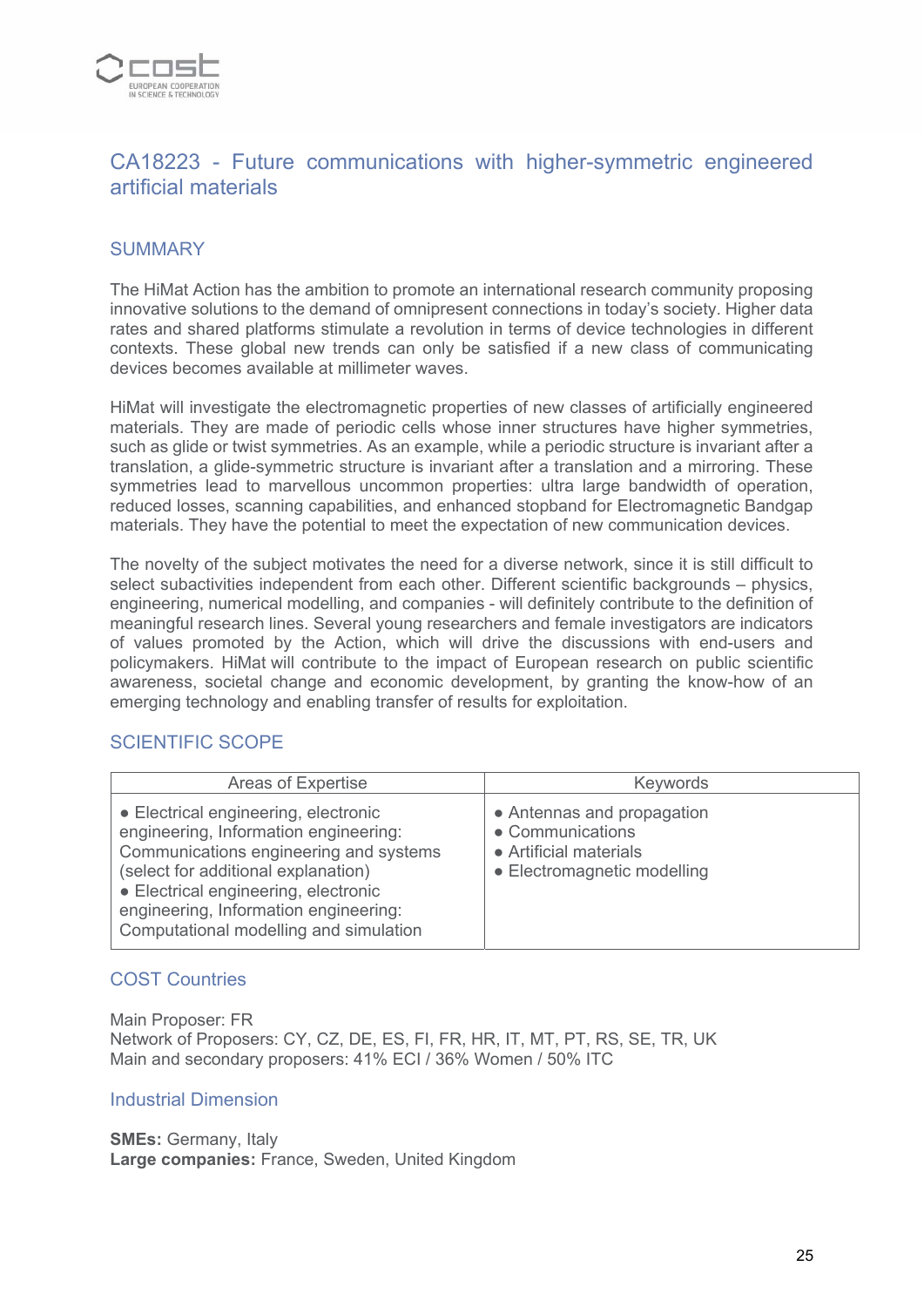

# CA18224 - Green Chemical Engineering Network towards upscaling sustainable processes

## **SUMMARY**

The objective of this COST action is to promote and boost the industrial application of green chemistry and sustainable technologies, developing the tools for the scale-up and implementation of emerging processes into industry. This can only be successfully achieved through the connection of working groups in emergent areas such as: best use of raw materials; use of clean solvents; efficient use of energy and production of minimal amount of waste. The development of novel processes and high added value products from the integration of highly innovative technologies has been pursued and it is the objective of different programs and projects. Within these settings, GREENERING arises to provide tools and knowledge to the participants enabling them to be highly competitive in new breakthrough developments. To achieve this, the GREENERING consortium will gather experts from academia, industry and technology transfer institutions with the aim to: i) create a network with common interests; ii) create working groups to influence decision makers and stakeholders in adopting sustainable processes; iii) create competitive consortiums able to apply to H2020 competitive calls and iv) increase the entrepreneurial mindset of researchers and particularly young students who with their youth and wilful energy will be able to transpose technology into products. Additionally, this Action will aim to provide long-term collaborations between academic institutions and companies which will ultimately result in the implementation of green processes at industrial scale and transfer of specialized technology into the market, being fully aligned with Europe's interest in creating highly competitive sustainable companies.

## SCIENTIFIC SCOPE

| Areas of Expertise                               | <b>Keywords</b>                                                                                                             |
|--------------------------------------------------|-----------------------------------------------------------------------------------------------------------------------------|
| • Chemical sciences: Green chemistry<br>research | • Green Chemistry<br>• Sustainable development<br>• Supercritical Fluids<br>• Industrial Applications<br>• Circular economy |

#### COST Countries

Main Proposer: PT Network of Proposers: AT, CZ, DE, ES, FR, HU, PT, RS, SI, UK Main and secondary proposers: 19% ECI / 48% Women / 50% ITC

#### Industrial Dimension

**SMEs:** France, Portugal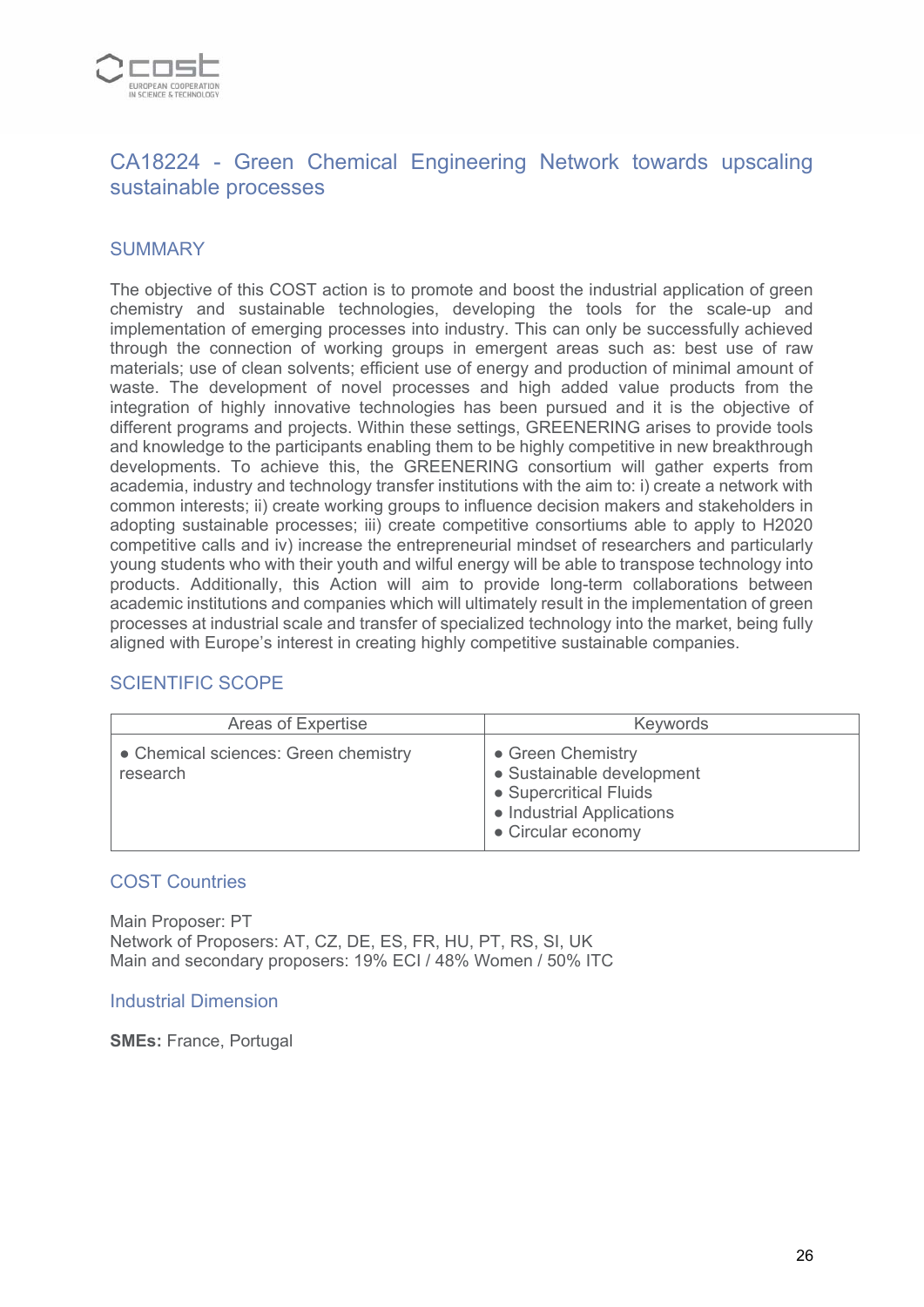

# CA18225 - Taste and Odor in early diagnosis of source and drinking Water Problems

## **SUMMARY**

Unpleasant taste and odor (T&O) of water can indicate quality problems or possible risks for human health and can make water unacceptable by consumers. A plethora of water T&O of natural or anthropogenic origin can enter water at the source, during water treatment or in distribution networks. Resolution of water T&O problems requires integration of a) sensory analysis to describe the problem, b) chemical analysis to determine the identity and concentration of T&O c) assessment of associated risks and d) suitable water treatment to control T&O. Expertise in Europe across those dimensions are yet scattered and fragmented. The main aim of the proposed Action (TOPWATER) is to increase capabilities and capacities in Europe for solving water T&O, by creating the first European network of multidisciplinary experts, end-users and stakeholders in the field. An "innovation by integration" approach is adopted, incorporating novel cross-sector knowledge transfer from the food sector, new international collaborations, vertical "source to tap" risk assessment strategies and horizontal integration with overlapping sectors, i.e. aquaculture, manufacturers of materials in contact with water, sensors and analytical technologies. TOPWATER will have strong impact in improving protection of public health and water resources, quality of life, use of tap water, consumer's awareness and involvement in water quality issues and professional development of young researchers in the field. It will largely contribute to the implementation of the new (recast) EU Drinking Water Directive and to the development of European leadership in the science and technology of water quality.

## SCIENTIFIC SCOPE

| Areas of Expertise                          | Keywords            |
|---------------------------------------------|---------------------|
| • Earth and related Environmental sciences: | • Water Quality     |
| Environment chemistry                       | • Sensory Analysis  |
| • Chemical sciences: Analytical chemistry   | • Chemical Analysis |
| • Environmental engineering: Water          | • Water Treatment   |
| management and technology                   | • Water Safety      |

#### COST Countries

Main Proposer: EL Network of Proposers: BG, CY, CZ, DE, DK, EE, EL, FI, FR, IT, PL, PT, RS, SE, TR, UK Main and secondary proposers: 37% ECI / 52% Women / 50% ITC

International Cooperation

**International Partner Country (IPC):** Australia, Canada, United States

Industrial Dimension

**SMEs:** Finland, Greece **Large companies:** France, Greece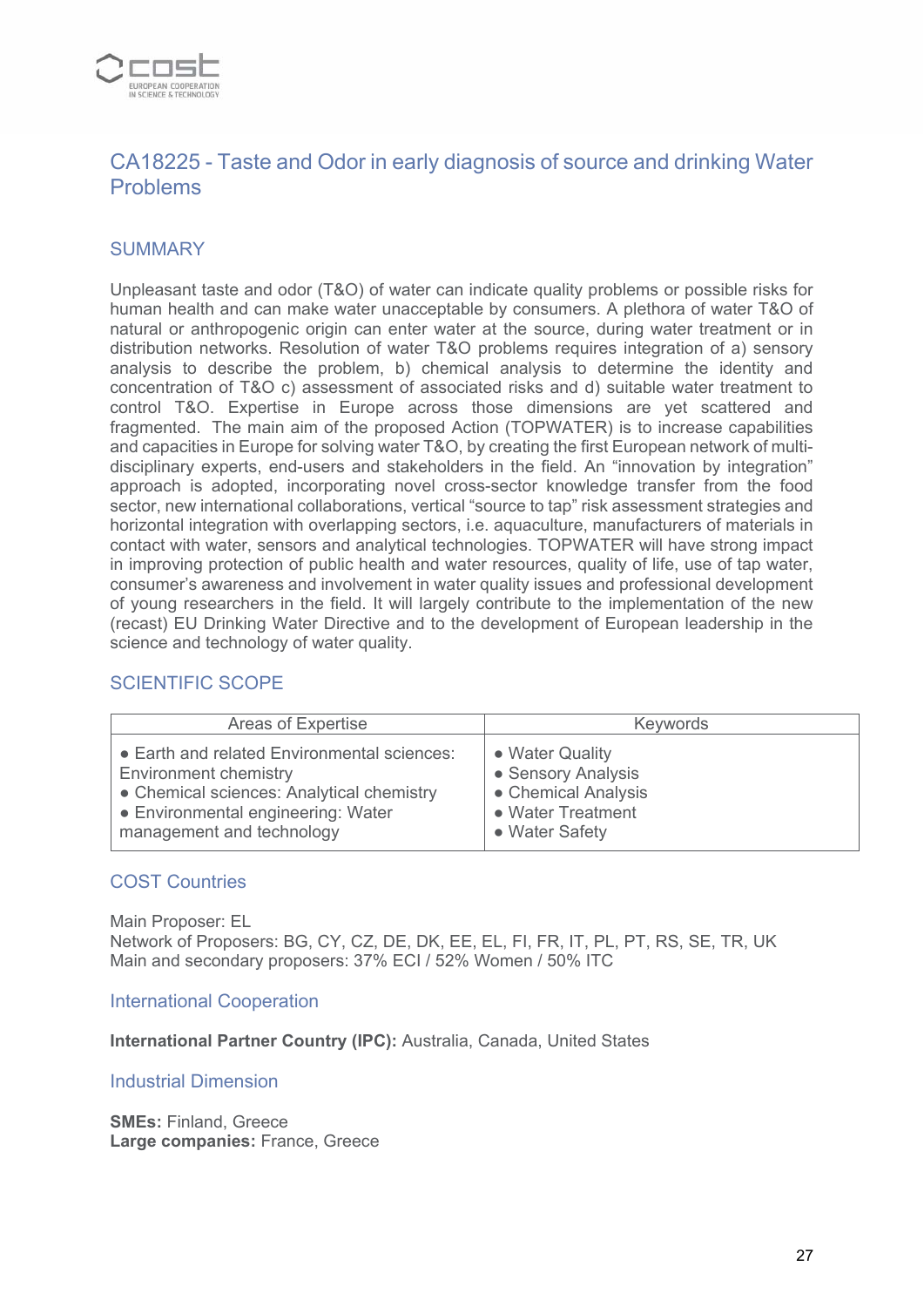

# CA18226 - New approaches in detection of pathogens and aeroallergens

#### **SUMMARY**

Bioaerosols are among the most complex components in the atmosphere. Bioaerosols are relevant as important pathogens in crops and on trees, as aeroallergens in relation to human health and as catalysts for physical processes in relation to climate such as cloud formation processes. For decades the backbone in the European monitoring network of bioaerosols in relation to crop and human health has been simple impactors that trap the bioaerosols on a sticky surface followed by optical identification using microscopes. This approach is both time consuming, expensive and limiting with respect to the progress of science. The last five to ten years a range of new techniques have become available. The techniques can enable a number of scientific breakthroughs in the general understanding of bioaerosols and how they interact with the environment. This COST action will establish an interdisciplinary network of experts currently involved in the detection of bioaerosols using both existing methods as well as upcoming technologies such as real or near real-time technologies from atmospheric chemistry& physics or eDNA methods used in molecular biology. A main objective is to critically address the barriers that limits the penetration of new methods in detection of bioaerosols. The cost action will stimulate both research and technological development, e.g. by developing approaches for integration of multiple methods for detecting bioaerosols and how to handle data using numerical approaches in a big data environment by using fungal spores and pollen as examples.

## SCIENTIFIC SCOPE

| Areas of Expertise                                                                                                                                                                                                                                                                                                                                     | Keywords                                                                                           |
|--------------------------------------------------------------------------------------------------------------------------------------------------------------------------------------------------------------------------------------------------------------------------------------------------------------------------------------------------------|----------------------------------------------------------------------------------------------------|
| • Environmental engineering: Air pollution<br>• Biological sciences: Molecular biology and<br><i>interactions</i><br>• Environmental biotechnology: Diagnostic<br>biotechnologies (DNA chips and biosensing<br>devices) in environmental management<br>• Earth and related Environmental sciences:<br>Meteorology, atmospheric physics and<br>dynamics | • Aeroallergens<br>• pathogens<br>• molecular biology<br>• automatic devices<br>• low cost sensors |

#### COST Countries

Main Proposer: UK Network of Proposers: CH, CZ, DE, DK, EL, ES, FI, FR, HR, HU, IE, IT, LT, LU, LV, NL, PL, PT, RO, RS, SE, SI, SK, TR, UK Main and secondary proposers: 42% ECI / 55% Women / 52% ITC

International Cooperation

**Near Neighbour Country:** Russian Federation, Ukraine

Industrial Dimension

**SMEs:** Switzerland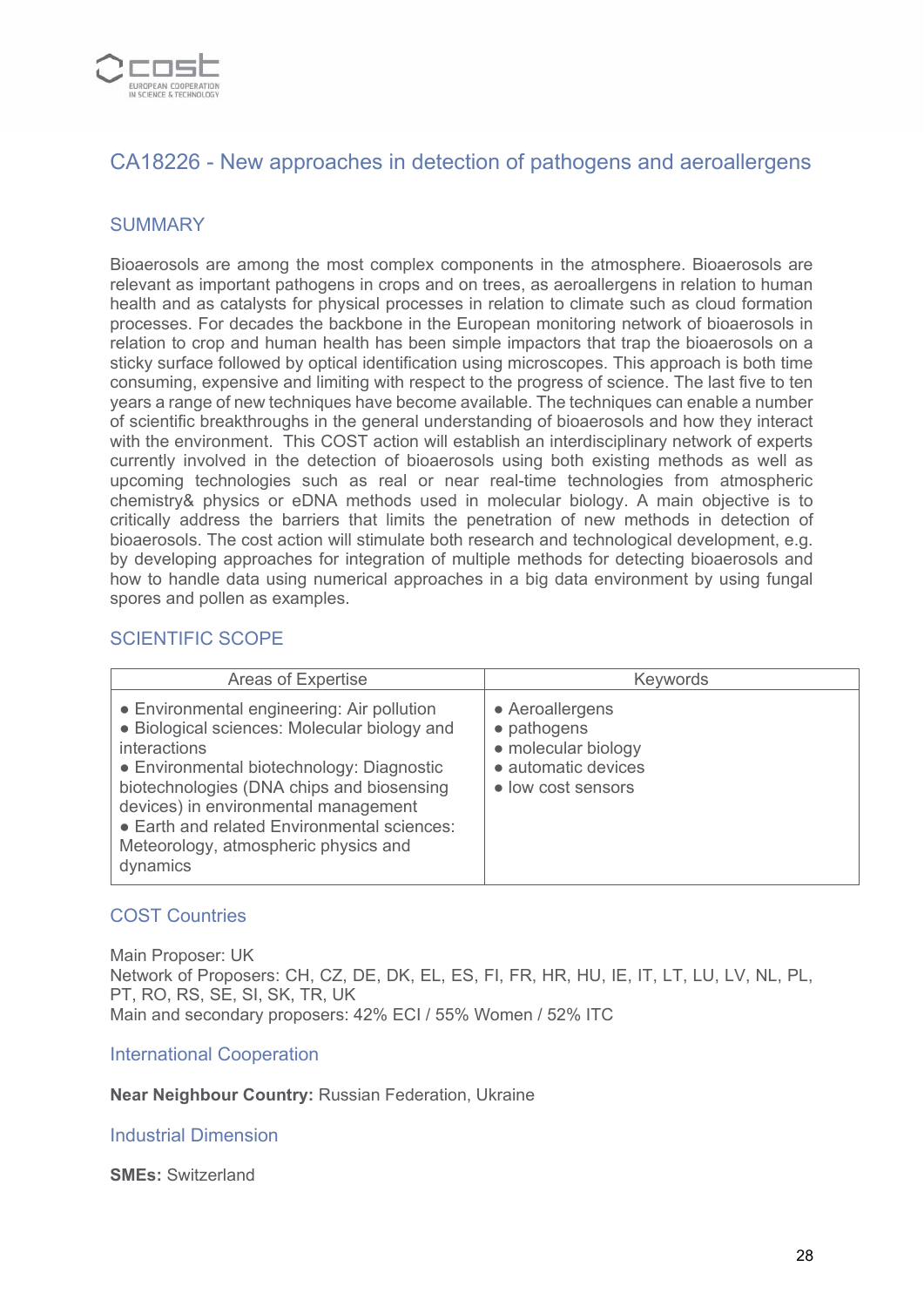

# CA18227 - The Core Outcome Measures for Food Allergy

## **SUMMARY**

Food allergy is a major societal challenge in Europe. The disease affects 6%-8% of children under the age of 3 years, and 2-3% of adults and has a quality of life impact similar to other major chronic conditions. Food allergy is a major financial burden, with significant impact on healthcare, education, food and catering industries. New treatments for food allergy are in development. There is however no agreed set of Core Outcomes for evaluating these new treatments. This may prevent the development of effective treatments with marketing approvals from regulatory authorities, for food allergic Europeans.

Core Outcome sets ensure that trial outcomes are relevant to patients, clinicians, healthcare providers and regulators; and they allow trial outcomes to be combined in meta-analysis, so that new findings are capitalized on as soon as possible. The Core Outcome Measures for Food Allergy (COMFA) project is a multidisciplinary network involving all relevant stakeholders aiming to advance food allergy research and innovation by (a) defining the scope and applicability of food allergy Core Outcome sets; (b) developing Core Outcome sets and measurement tools for food allergy; (c) reaching a consensus on terminology and definitions of measurement properties for food allergy Core Outcomes.

This project addresses the Societal Challenges in Health by improving our understanding of health and our ability to reliably monitor health outcomes and demonstrates new options for healthcare delivery. The outcomes will help improve the quality of clinical trials, and the Action will advance the career of young researchers, strengthening Europe's leading position in pharmaceutical sciences.

## SCIENTIFIC SCOPE

| Areas of Expertise                                                   | <b>Keywords</b>                                                                           |
|----------------------------------------------------------------------|-------------------------------------------------------------------------------------------|
| • Clinical medicine: Clinical trials<br>• Clinical medicine: Allergy | $\bullet$ food allergy<br>• allergic diseases<br>• clinical trials<br>• core outcome sets |

#### COST Countries

Main Proposer: UK Network of Proposers: CH, CY, DE, EE, EL, ES, HR, IE, IT, MT, NL, PL, RO, SI, TR, UK Main and secondary proposers: 50% ECI / 56% Women / 50% ITC

#### International Cooperation

**Near Neighbour Country:** Belarus, Russian Federation, Ukraine **International Partner Country (IPC):** Australia, United States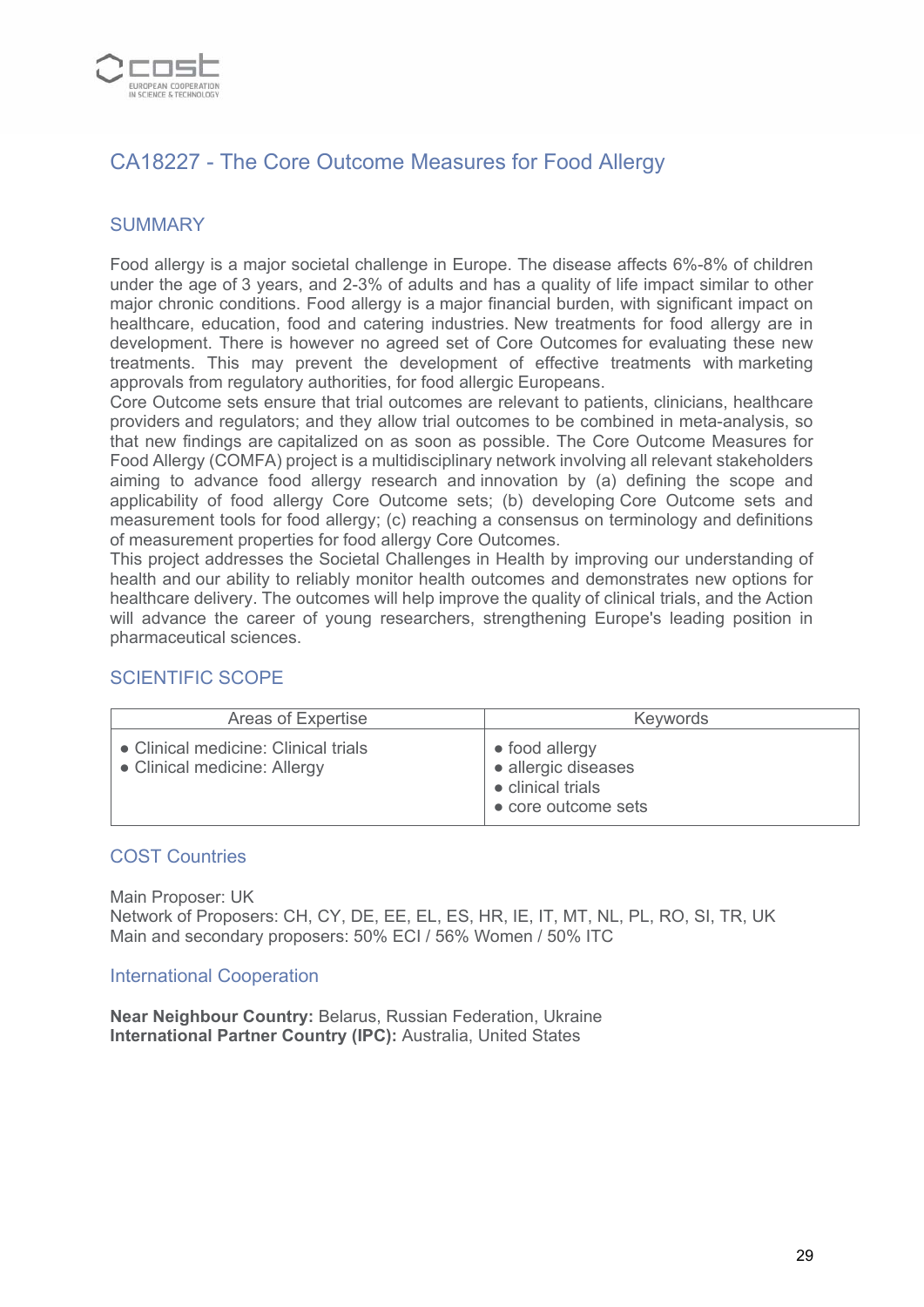

# CA18228 - Global Atrocity Justice Constellations

## **SUMMARY**

Most research on atrocity crimes has been focused the international criminal courts and tribunals (ICTs). These institutions were created from the mid1990s to adjudicate criminal responsibility for genocide, crimes against humanity and war crimes. The ICT-centred perspective (that also pervades popular and political discourse) is problematic because it overlooks the larger space in which these courts exist. Global Atrocity Crimes Constellations (JUSTICE360) reverses the ICT-centred paradigm to focus instead on how ICTs are received in domestic contexts and how this reception shapes the space in which they work. Through this change of perspective, the Action constructs an unprecedented panoramic view on the global and cross-systemic impacts of international criminal justice. Under this new paradigm, ICTs are seen as institutions working in larger global atrocity justice constellations. Such constellations are comprised especially of states, state institutions, civil society, and population at large. By conducting case studies in almost 40 countries representative of the larger global relations between states and ICTs, JUSTICE360 will build unique data on how such states perceive and handle international crimes, perpetrators and victims. This data will be built as a collective endeavour by an interdisciplinary research group representative of the countries selected for case studies. Through this unprecedented study of global atrocity justice constellations, JUSTICE360 will contribute highly original knowledge not only on how domestic systems have responded to international crimes, victims and perpetrators; but also how these responses have shaped and reshaped the space in which ICTs work and thus their effectiveness and potential for success.

#### SCIENTIFIC SCOPE

| Areas of Expertise                          | Keywords                         |
|---------------------------------------------|----------------------------------|
| • Law: Criminal law                         | • International Criminal Justice |
| • Sociology: Social movements               | • Comparative Criminal Justice   |
| · Political Science: International studies, | • International Criminal Courts  |
| strategic studies, human rights, global and | • Atrocity Crimes                |
| transnational governance                    | • Transnational Criminal Justice |

#### COST Countries

Main Proposer: DK Network of Proposers: BA, BE, BG, DE, DK, EE, FI, HR, IL, LT, NL, NO, PL, PT, RO, RS, SE, SI, TR, UK Main and secondary proposers: 64% ECI / 47% Women / 55% ITC

#### International Cooperation

**Near Neighbour Country:** Georgia, Kosovo (under UNSCR 1244/99) **International Partner Country (IPC):** Australia, Brazil, Canada, Colombia, Ethiopia, Kenya, Republic of Rwanda, Uganda, United States

#### Industrial Dimension

**SMEs:** United Kingdom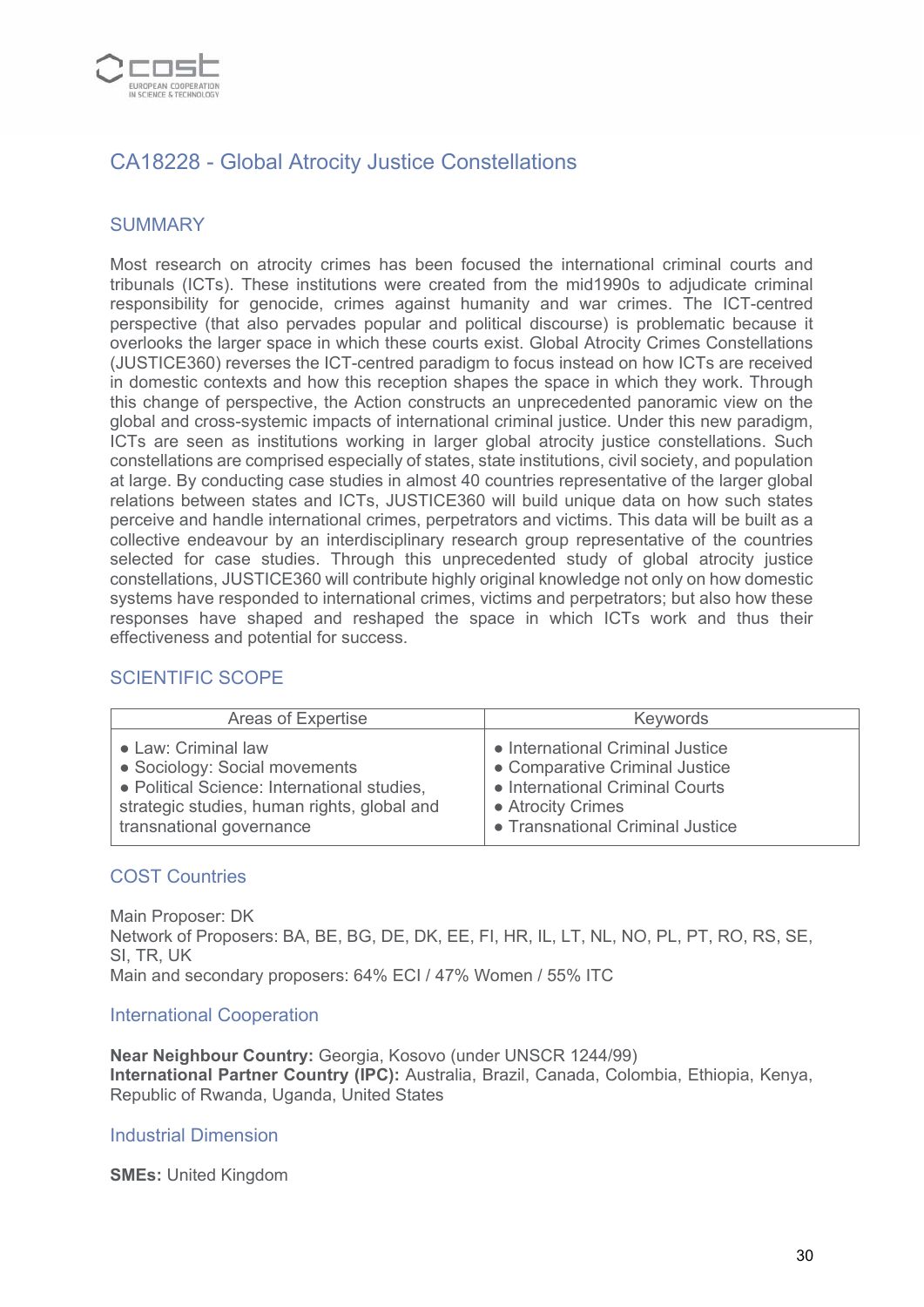

# CA18229 - Non-Conventional Yeasts for the Production of Bioproducts

## **SUMMARY**

Economically viable conversion of low-cost renewable feedstock into biofuels and biochemicals is of outmost importance to the establishment of a robust bioeconomy. In this context, the use of microorganisms for the generation of bioproducts from renewable resources offers many advantages. More specifically, yeasts have great potential to generate industrially relevant compounds from natural sources and wastes in a cost-effective and environmentally friendly manner.

Non-conventional yeasts are attracting more and more attention owing to their potential to metabolize complex carbon sources, their alternative metabolic routes and their ability to cope with wide range of process conditions. In this context, this Action calls for a strong investment in capacity building through molecular biology, genetic and physiology studies of the nonconventional yeast-derived bioproducts synthesis, which at the moment is relatively scarce. Improving the knowledge on how non-conventional yeasts strains metabolize unusual substrates (carboxylic acids and biomass-derived sugars) or accumulate unusual products (food additives, enzymes, lipids), are fundamental issues to boost the transition to a more sustainable industry based on renewable raw materials.

This Action brings together an innovative group of researchers with the combination of skills and experience to unravel how non-conventional yeast can be successfully implemented in a biotechnology industry. Besides, the Action will gather European top scientists in the field and thus become an important pillar worldwide. Participants will be given the opportunity to network and collaborate which otherwise will be limited. Furthermore, with the help of the Action, European scientists will set the future standards for research on non-conventional yeasts.

## SCIENTIFIC SCOPE

| Areas of Expertise                                                                               | Keywords                                                                                          |
|--------------------------------------------------------------------------------------------------|---------------------------------------------------------------------------------------------------|
| • Industrial biotechnology: Bioenergy and<br>biochemicals<br>• Biological sciences: Microbiology | • non-conventional yeasts<br>· organic residues<br>· biochemicals<br>• biofuels<br>• fermentation |

#### COST Countries

Main Proposer: ES Network of Proposers: BE, CZ, DK, EE, EL, ES, FI, FR, HU, IE, LU, LV, PL, PT, SE, SI, TR, UK Main and secondary proposers: 38% ECI / 47% Women / 50% ITC

International Cooperation

**Near Neighbour Country:** Ukraine

#### Industrial Dimension

**SMEs:** Belgium **Large companies:** Finland, Sweden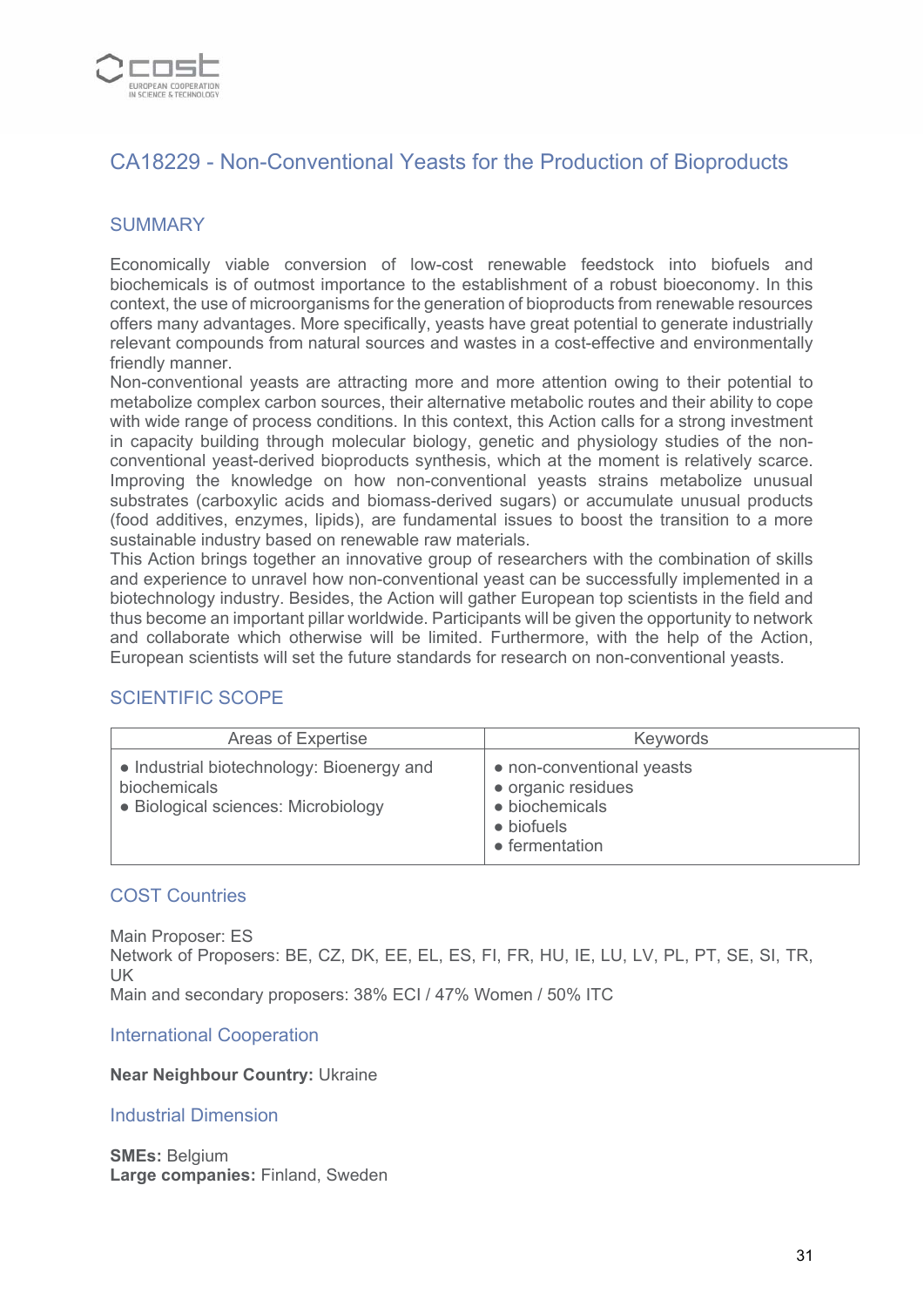

# CA18230 - Interactive Narrative Design for Complexity Representations

## **SUMMARY**

The aim of this COST action is to build a network for the interdisciplinary study of the potential interactive digital narrative has as a means to addressing complexity as a societal challenge by representing, experiencing and comprehending complex phenomena and thus also address the issue of "fake news". The challenge therefore is to change IDNs current status from 'singular achievement' of a small group of 'initiated' practitioners to 'general practice' of many media companies. The INDCOR project (Interactive Narrative Design for COmplexity Representations) addresses this challenge by means of a coordinated effort in analysing and generalising design and production methods of stand-out IDN works with a particular focus on the representation of complex issues.

## SCIENTIFIC SCOPE

| Areas of Expertise                            | Keywords                       |
|-----------------------------------------------|--------------------------------|
| • Media and communications: Media and         | • complexity representation    |
| communications, social aspects of information | • next generation content      |
| science and surveillance, socio-cultural      | • interactive narrative design |
| communication                                 | $\bullet$ Fake news            |

#### COST Countries

Main Proposer: NL Network of Proposers: AT, CZ, DE, FR, HU, IE, IL, MT, NL, NO, PL, PT, RO, RS, SE, TR Main and secondary proposers: 73% ECI / 41% Women / 50% ITC

International Cooperation

**International Partner Country (IPC):** United States

#### Industrial Dimension

**SMEs:** Germany, Ireland **Large companies:** Germany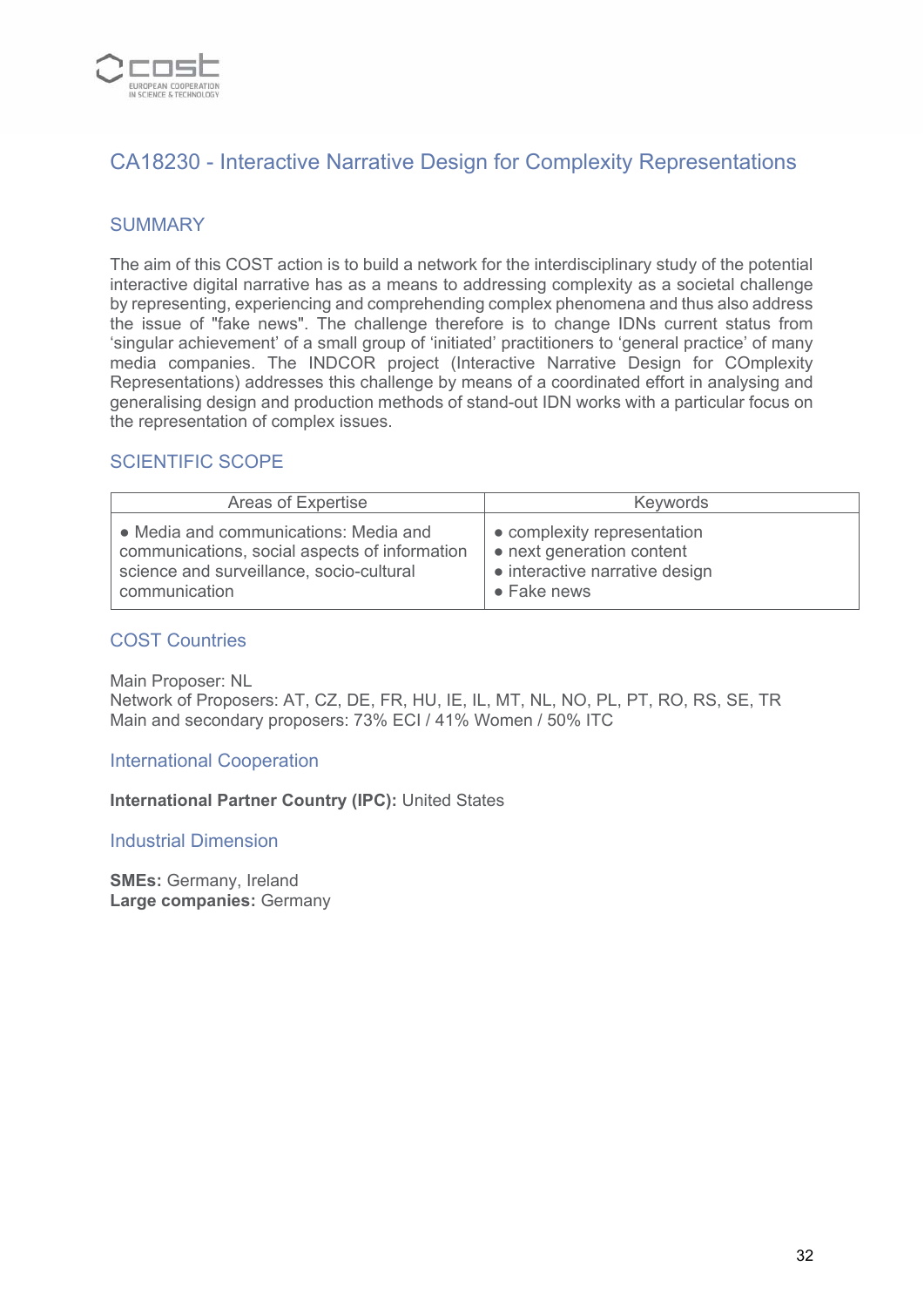

# CA18231 - Multi3Generation: Multi-task, Multilingual, Multi-modal Language Generation

## **SUMMARY**

Language generation (LG) is a crucial technology if machines are to communicate with humans seamlessly using human natural language. A great number of different tasks within Natural Language Processing (NLP) are language generation tasks, and being able to effectively perform these tasks implies (1) that machines are equipped with world knowledge that can require multi-modal processing and reasoning (e.g. textual, visual and auditory inputs, or sensory data streams), and (2) the study of strong, novel Machine Learning (ML) methods (e.g. structured prediction, generative models), since virtually all state-of-the-art NLP models are learned from data. Moreover, human languages can differ wildly in their surface realisation (i.e. scripts) as well as their internal structure (i.e. grammar), which suggests that multilinguality is a central goal if machines are to perform seamless language generation. Language generation technologies would greatly benefit both public and private services offered to EU citizens in a multilingual Europe and have strong economic and societal impacts.

## SCIENTIFIC SCOPE

| Areas of Expertise                                                                                                                                                                                                                                                                                | Keywords                                                                                                               |
|---------------------------------------------------------------------------------------------------------------------------------------------------------------------------------------------------------------------------------------------------------------------------------------------------|------------------------------------------------------------------------------------------------------------------------|
| • Computer and Information Sciences:<br>Machine learning algorithms<br>• Languages and literature: Linguistics: formal,<br>cognitive, functional and computational<br>linguistics<br>• Computer and Information Sciences:<br>Artificial intelligence, intelligent systems, multi<br>agent systems | $\bullet$ multi-task<br>• multilingual<br>• multi-modal<br>• natural language processing<br>$\bullet$ machine learning |

#### COST Countries

Main Proposer: DK Network of Proposers: BE, BG, CZ, DK, EE, ES, IE, IL, IT, LV, MT, NL, PT, RO, SI, TR, UK Main and secondary proposers: 52% ECI / 52% Women / 53% ITC

International Cooperation

**International Partner Country (IPC):** China, South Korea

Industrial Dimension

**SMEs:** Ireland, Portugal **Large companies:** Bulgaria, China, South Korea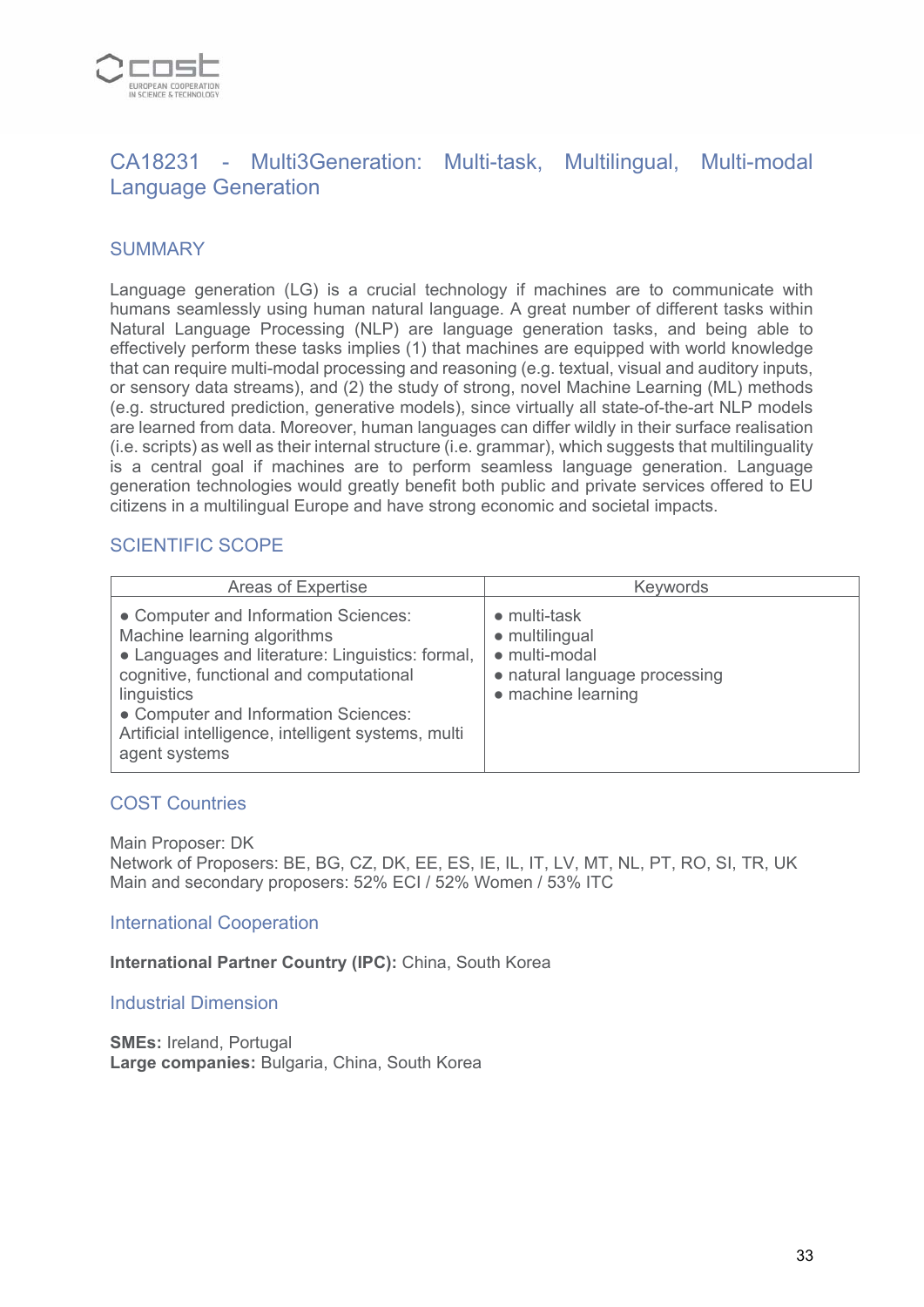

# CA18232 - Mathematical models for interacting dynamics on networks

#### **SUMMARY**

Many physical, biological, chemical, financial or even social phenomena can be described by dynamical systems. It is quite common that the dynamics arises as a compound effect of the interaction between sub-systems in which case we speak about coupled systems. In this action we shall study such interactions in particular cases from three points of view: the abstract approach to the theory behind these systems, applications of the abstract theory to coupled structures like networks, neighbouring domains divided by permeable membranes, possibly non-homogeneous simplicial complexes, etc., modelling real-life situations within this framework.

The purpose of this Action is to bring together leading groups in Europe working on a range of issues connected with modelling and analyzing mathematical models for dynamical systems on networks. We aim to develop a semigroup approach to various (non-)linear dynamical systems on networks as well as numerical methods based on modern variational methods and applying them to road traffic, biological systems, and further real-life models. We also explore the possibility of estimating solutions and long time behaviour of these systems by collecting basic combinatorial information about underlying networks.

#### SCIENTIFIC SCOPE

| Areas of Expertise                            | Keywords                                   |
|-----------------------------------------------|--------------------------------------------|
| • Mathematics: Theoretical aspects of partial | • dynamical systems on networks            |
| differential equations                        | • linear and nonlinear operator semigroups |
| • Mathematics: Numerical analysis             | • coupled systems of evolution equations   |
| • Mathematics: Operator algebras and          | • sprectrum of quantum graphs              |
| functional analysis                           | • numerical analysis of coupled PDEs       |

#### COST Countries

Main Proposer: SI Network of Proposers: AT, CH, CZ, DE, FR, HR, HU, IT, NO, PL, PT, RS, SE, SI, TR Main and secondary proposers: 42% ECI / 42% Women / 53% ITC

#### International Cooperation

#### **Near Neighbour Country:** Morocco

#### Industrial Dimension

**SMEs:** Hungary, Serbia **Large companies:** Germany, Norway, Slovenia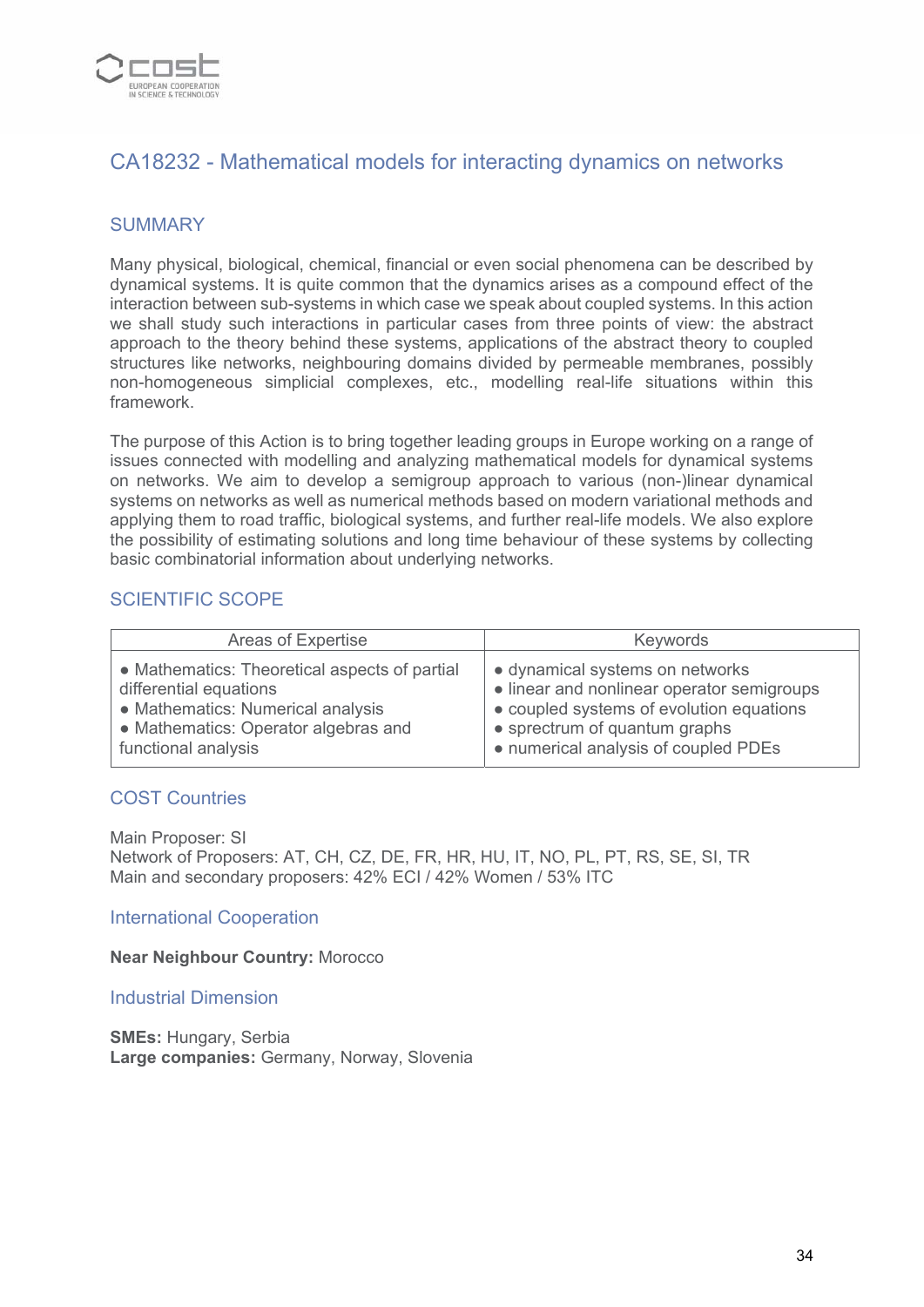

# CA18233 - European Network for Innovative Diagnosis and Treatment of Chronic Neutropenias

## **SUMMARY**

Chronic neutropenias (CNP) represent a wide spectrum of disorders ranging from mild to lifethreatening, acquired or congenital diseases. The pathophysiological mechanisms underlying CNPs are diverse and vary from haemopoietic stem cell and bone marrow microenvironment defects resulting in impaired neutrophil production, to immune disturbances leading to accelerated apoptosis of neutrophil progenitors and/or the circulating mature neutrophils. The prognosis of patients with CNP is related to the underlying pathogenesis, the degree of neutropenia and the propensity for leukaemic transformation. Accurate diagnosis is mandatory for risk stratification and treatment choice.

The principal challenge of the Action is to establish a wide network of researchers with special interest in CNPs and facilitate interactions and collaborations among top-level European experts and young investigators from different scientific areas i.e. Clinical and Laboratory Haematology, Immunology, Genetics, Molecular Biology and Regenerative Medicine. The main aims of the Action are: (a) to promote science, training and education on advanced biochemical, immunological, genetic and molecular biology techniques for the accurate diagnosis and treatment of patients with different types of CNP, early recognition of Myelodysplastic Syndromes/Acute Myeloid Leukaemia evolution and appropriate intervention, (b) to link and further expand existing neutropenia networks for a more multidisciplinary approach of CNP that will result in a better characterization of the underlying diseases and development of individualized and precision medicine therapeutic approaches for selected patients, (c) to organize and expand CNP patient Registries and Biobanks using homogenized protocols in line with the ethical standards of the European Legal Framework and the relevant national regulations.

#### SCIENTIFIC SCOPE

| Areas of Expertise              | <b>Keywords</b>                                                                                          |
|---------------------------------|----------------------------------------------------------------------------------------------------------|
| • Clinical medicine: Hematology | • Chronic Neutropenia<br>• Congenital Neutropenia<br>• Acquired Neutropenia<br>• Leukemic Transformation |

#### COST Countries

Main Proposer: EL Network of Proposers: AL, BE, BG, CY, CZ, DE, DK, EE, EL, FR, IE, IT, MK, NL, PL, PT, RO, RS, SE, SK, TR, UK Main and secondary proposers: 36% ECI / 55% Women / 55% ITC

International Cooperation

**Near Neighbour Country:** Ukraine **International Partner Country (IPC):** United States

#### Industrial Dimension

**SMEs: Greece, United Kingdom**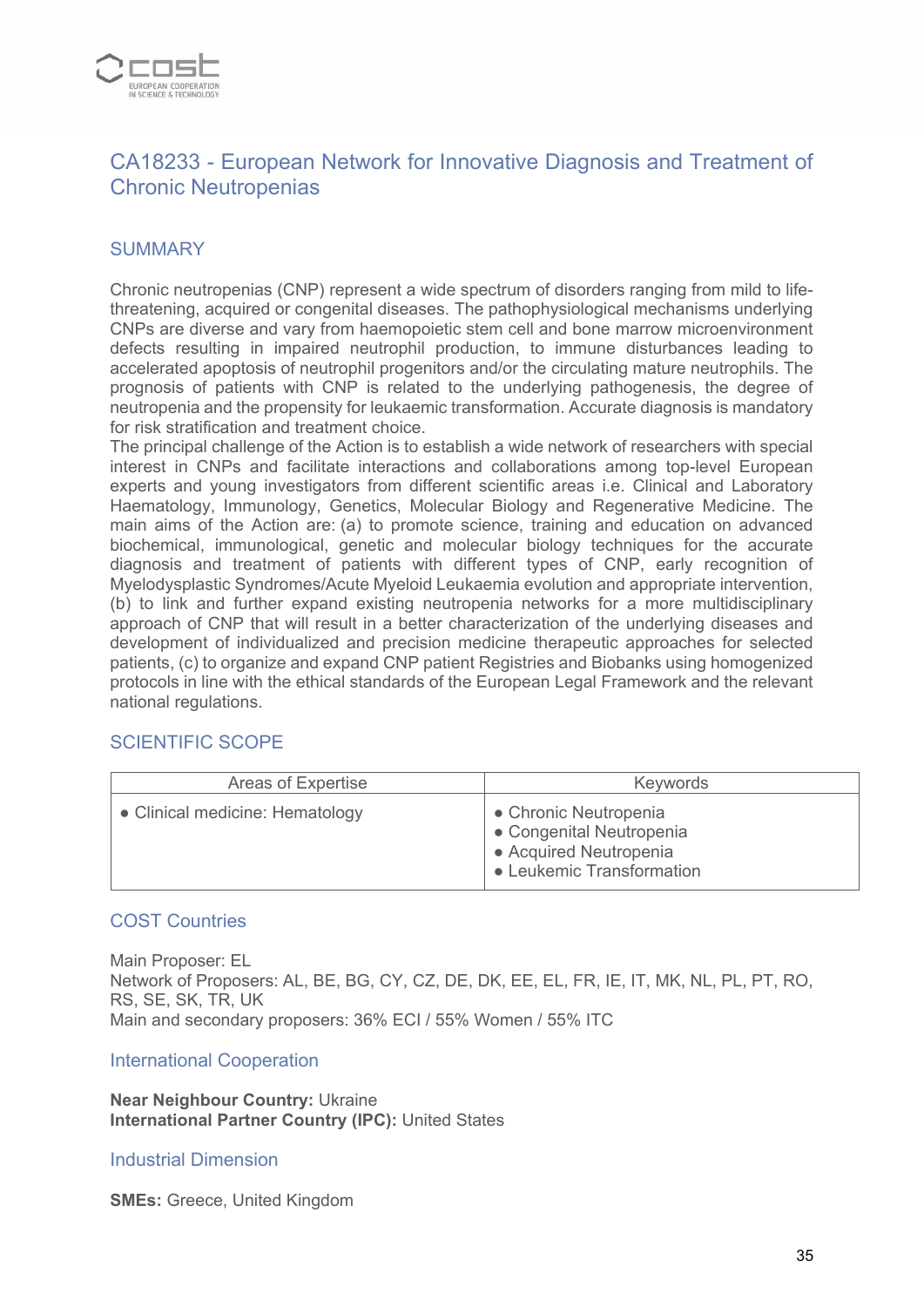

# CA18234 - Computational materials sciences for efficient water splitting with nanocrystals from abundant elements

## **SUMMARY**

Modern society in Europe needs a source of energy that is generated without harming the environment. The efficiency of renewable energy converting devices such as water splitting with electrochemical cells based on nano-scaled oxides relies on a sensible choice of material components. However, larger scale material and device properties such as interface segregation, grain boundary movement, ionic diffusion through porous materials, and mechanical loading also strongly impact performance, making the theoretical simulation of realistic devices a challenging multi-scale problem. Although our scientific community has developed expertise in the individual modelling fields, much less effort has been devoted to integrating and combining the scales toward a multi-scale approach. The ultimate central challenge will be to generate a multiscale modelling platform that will be used world-wide for conducting state-of-the-art multi-scale property prediction of materials. This Action intends to focus on bridging the knowledge gaps between different theoretical methods and computer codes in order to facilitate the discovery of novel materials for energy conversion. The objectives of this challenge include building an organized network of European scientists working on achieving greater scientific understanding of water splitting and developing approaches for reliable and realistic multi-scale modelling of nano-oxides material architectures. This Action will also develop initiatives to train young scientists, as well as inform computational users throughout the development and production. The longer-term outcome will be the faster achievement of more environmentally friendly energy technologies which has an immeasurably large impact and benefit for society.

#### SCIENTIFIC SCOPE

| Areas of Expertise                                              | Keywords                                                                                                     |
|-----------------------------------------------------------------|--------------------------------------------------------------------------------------------------------------|
| • Chemical sciences: Theoretical and<br>computational chemistry | • Density Functional Theory<br>• Water splitting<br>• Computational materials science<br>• Energy conversion |

#### COST Countries

Main Proposer: IL

Network of Proposers: AT, BE, BG, CZ, DE, ES, FR, HU, IL, IT, LV, NL, PL, PT, RO, RS, TR, UK

Main and secondary proposers: 10% ECI / 24% Women / 50% ITC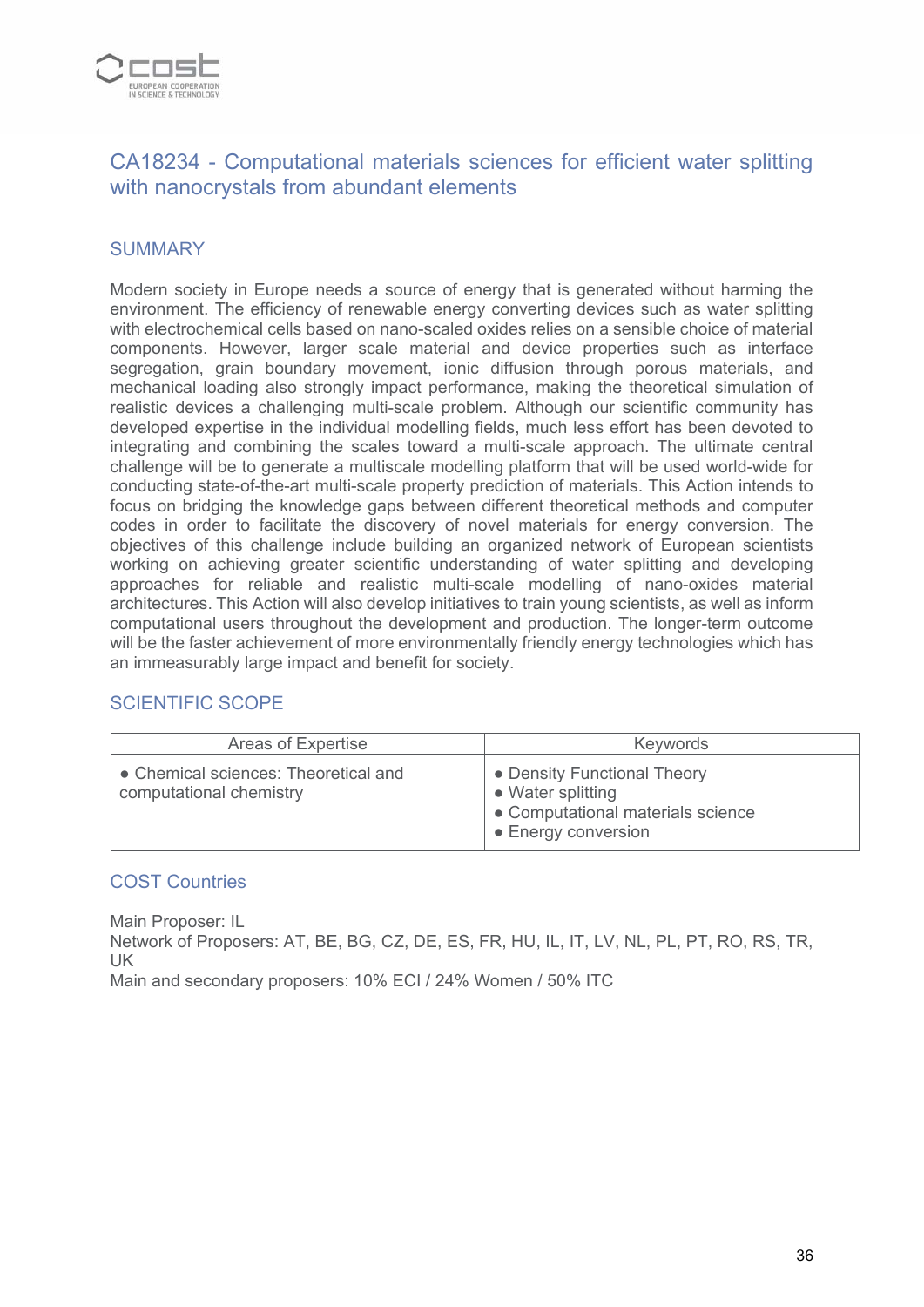

# CA18235 - PROfiling the atmospheric Boundary layer at European scale

#### **SUMMARY**

The atmospheric boundary layer (ABL) is the layer closest to the Earth's surface within which most human activities take place. The vertical profile of atmospheric thermodynamic parameters in the ABL impact weather, air quality, and climate. Surface sensor networks and satellite observations do not provide sufficient information on the high temporal variability and strong vertical gradients experienced in the ABL. Thus, despite its importance, ABL remains the single most important under-sampled part of the atmosphere. This observational gap currently hampers our ability to improve weather forecasts, air quality prediction, and climate model parameterization. However, this gap is mainly due to the lack of S&T networking and coordination. In fact, state-of-the-art ground-based remote sensing instruments able to provide ABL profiles (such as temperature, humidity, wind, aerosol, cloud) are currently deployed at numerous sites in Europe, but the harmonization of data and procedures is missing, limiting the effective use and societal benefits of the existing ABL profiling data. This Action aims to fill this gap, bridging user needs and the S&T expertise residing in industry and academia. This will be achieved through:

- Capacity building of instrument operators to improve the use of state-of-the-art ABL profiling instruments;

- Fostering coordination between operational agencies and academia to tailor measurement networks for well identified applications;

- Enhancing pan-European research coordination to develop new products and tools for data assimilation and long-time series reanalysis;

- Identifying knowledge brokers enabling rapid exchange between academia, operational agencies, industry and end-users to ensure full exploitation for societal benefit.

## SCIENTIFIC SCOPE

| Areas of Expertise                            | Keywords                           |
|-----------------------------------------------|------------------------------------|
| • Earth and related Environmental sciences:   | • boundary layer                   |
| Meteorology, atmospheric physics and dynamics | • thermodynamic and wind profiling |
| • Environmental engineering: Remote sensing   | • aerosol and cloud profiling      |

#### COST Countries

Main Proposer: IT Network of Proposers: AL, AT, BE, BG, CH, CY, CZ, DE, DK, EE, ES, FI, FR, HR, HU, IE, IL, IS, IT, PL, PT, RO, RS, SI, SK, UK Main and secondary proposers: 30% ECI / 39% Women / 50% ITC

#### International Cooperation

**Near Neighbour Country:** Armenia, Russian Federation **International Partner Country (IPC):** China, Japan, South Korea, United Arab Emirates, United States

#### Industrial Dimension

**SMEs:** France, Germany **Large companies:** Germany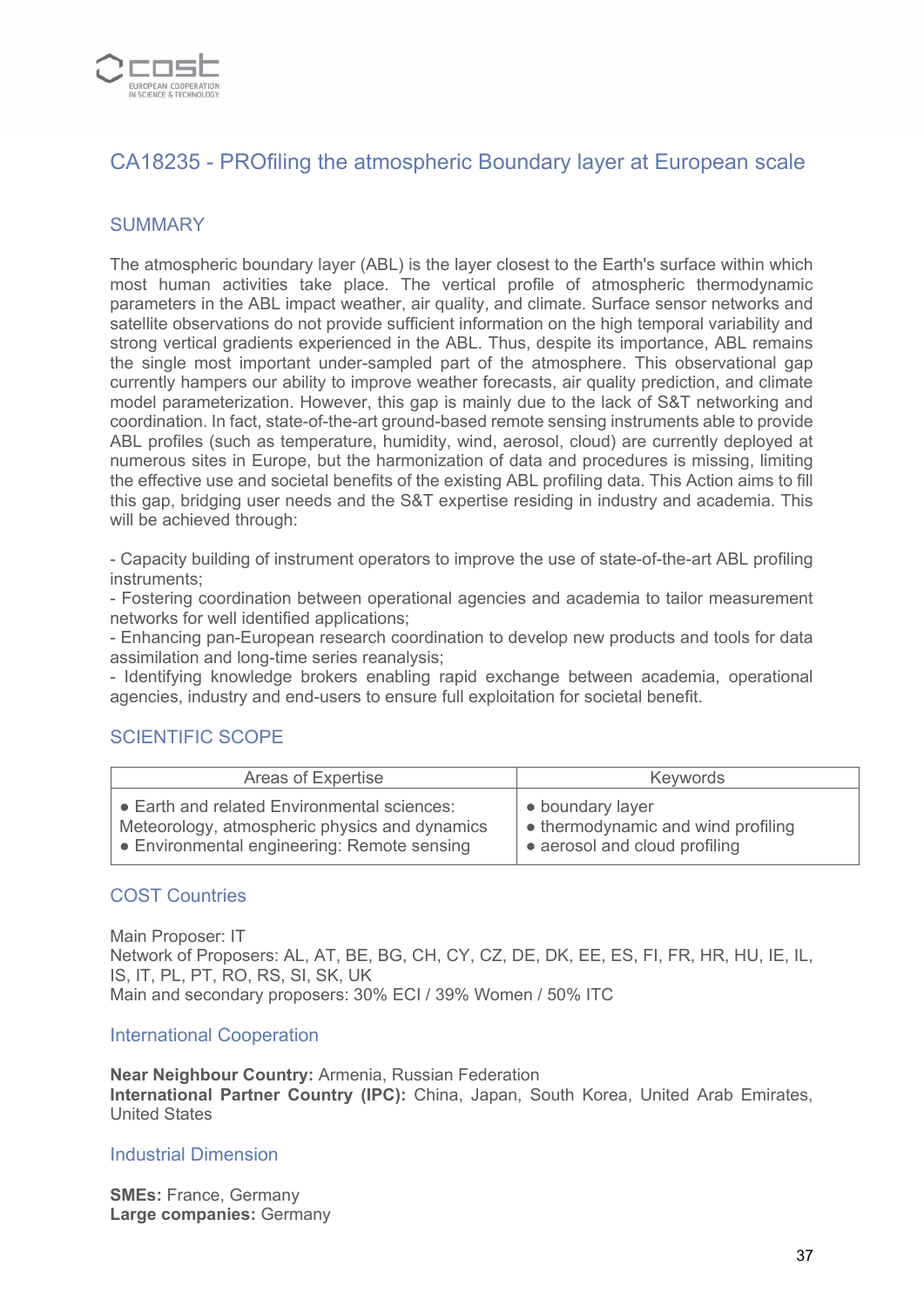

# CA18236 - Multi-disciplinary innovation for social change

## **SUMMARY**

In an increasingly complex and rapidly changing world, traditional disciplinary approaches to the framing and resolution of social and economic problems deliver ever diminishing returns. Discussions abound, therefore, about how best to educate and prepare graduates for the fresh challenges of the 21st century.

Knowledge Alliances between Higher Education Institutions (HEIs) and enterprises which aim to foster innovation, entrepreneurship, creativity, employability, knowledge exchange and/or multidisciplinary teaching and learning are therefore becoming increasingly necessary and relevant. The challenge is to determine what we should teach in the future and how it should be taught. The changing nature of contemporary society highlights that social issues are often highly complex and multifaceted.

The aim of this Action is to demonstrate, through the adoption of Multi-Disciplinary Innovation (MDI) methods, how we can respond to social problems with a design-led approach which has a problem-oriented ethos, supporting positive social change and the development of international public policy discourse. It will be achieved through the establishment of a Pan-European Public Sector Innovation (ePSI) lab. It will prepare students for roles in employment by integrating education programmes into the lab's operations and it will support agencies that have a role in responding to and developing public policy.

#### SCIENTIFIC SCOPE

| <b>Areas of Expertise</b>                                                                                                                                                                                                                                                                                                                   | Keywords                                                                                                               |
|---------------------------------------------------------------------------------------------------------------------------------------------------------------------------------------------------------------------------------------------------------------------------------------------------------------------------------------------|------------------------------------------------------------------------------------------------------------------------|
| • Other social sciences: Qualitative methods<br>for the social sciences<br>• Economics and business: Management of<br>Technology and Innovation<br>• Economics and business: Strategy and<br>management<br>• Political Science: Social policies, welfare<br>state<br>• Political Science: Political systems and<br>institutions, governance | • multi-disciplinary innovation<br>• higher education<br>• social entrepreneurship<br>• co-creation<br>• public policy |

#### COST Countries

Main Proposer: EE Network of Proposers: EE, ES, FI, HR, HU, IT, NL, PT, RO, RS, UK Main and secondary proposers: 76% ECI / 64% Women / 55% ITC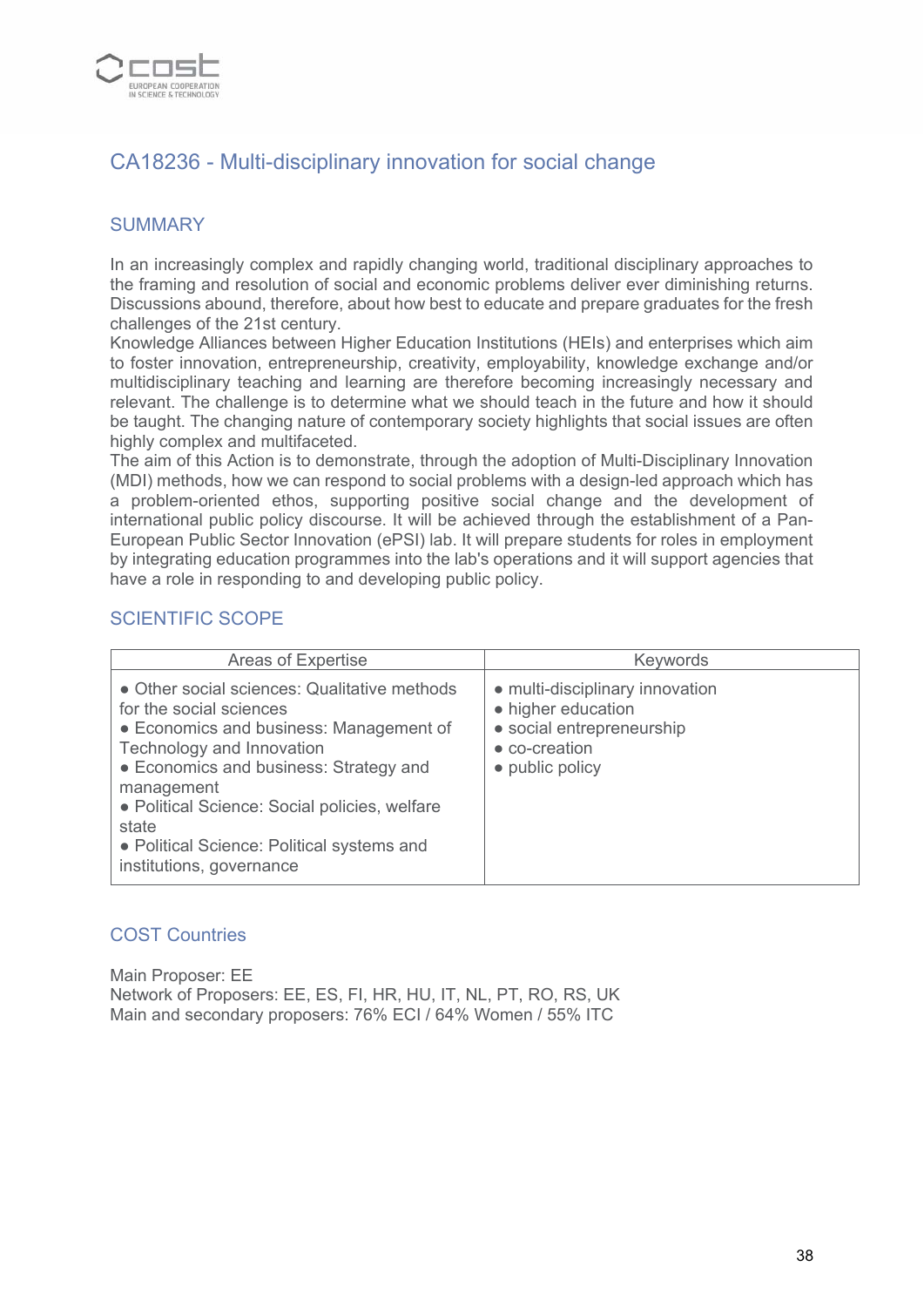

# CA18237 - European Soil-Biology Data Warehouse for Soil Protection

#### **SUMMARY**

European authorities and stakeholders urgently need reliable tools for monitoring and evaluating the environmental condition of soils within policy assessment in context of numerous EU directives. The focus of the EUdaphobase Action is on creating the structures and procedures necessary for developing an open Europe-wide soil biodiversity data infrastructure. The ultimate goal of EUdaphobase is to establish a pan-European soil-biological data and knowledge warehouse, which can be used for understanding, protecting and sustainably managing soils, their biodiversity and functions. A focal approach is to combine available soil bioita's distributional & trait data with indispensable environmental metadata to gain insight into functional relationships in soils and to predict the state of ecosystem services (ESS). The activities follow an information flow from data providers to users of assessment tools. The data warehouse will host and allow open sharing of data. Intermediate in the project is developing standardized terminologies, data quality-control protocols and ecological traits used as proxies for soil ESS. The Action will curate, harmonize, quality check and standardize existing data according to protocols agreed upon during the Action. Innovative procedures to operationalize assessments of the state of soil concerning biodiversity and ESS will be offered. For this, specific analytical tools will be developed for applied uses of policy, management and regulatory agencies. These tools will recognize and visualize (i.e. on maps) functional biological characteristics of soils related to type, use and management practices as well as determine and delineate ecosystem services, baselines, relationships and set the basis for forecasting changes.

| <b>Areas of Expertise</b>                                                                                                                                                                                                                                                                                                                                                                          | Keywords                                                                                                                 |
|----------------------------------------------------------------------------------------------------------------------------------------------------------------------------------------------------------------------------------------------------------------------------------------------------------------------------------------------------------------------------------------------------|--------------------------------------------------------------------------------------------------------------------------|
| • Earth and related Environmental sciences:<br>Terrestrial ecology, land cover change<br>• Earth and related Environmental sciences:<br>Databases, data mining, data curation,<br>computational modelling<br>• Biological sciences: Biodiversity,<br>comparative biology<br>· Biological sciences: Environmental and<br>marine biology<br>• Other agricultural sciences: Sustainable<br>production | • Soil biodiversity<br>• Data warehouse<br>• Soil assessment<br>$\bullet$ Evaluation tools<br>• Baselines and thresholds |

#### SCIENTIFIC SCOPE

#### COST Countries

Main Proposer: DE Network of Proposers: BG, CH, CZ, DE, DK, EE, ES, FI, FR, HR, HU, IE, IT, LV, NL, PL, PT, RS, SI, SK, TR, UK Main and secondary proposers: 30% ECI / 22% Women / 55% ITC

#### Industrial Dimension

**SMEs:** Bulgaria, Germany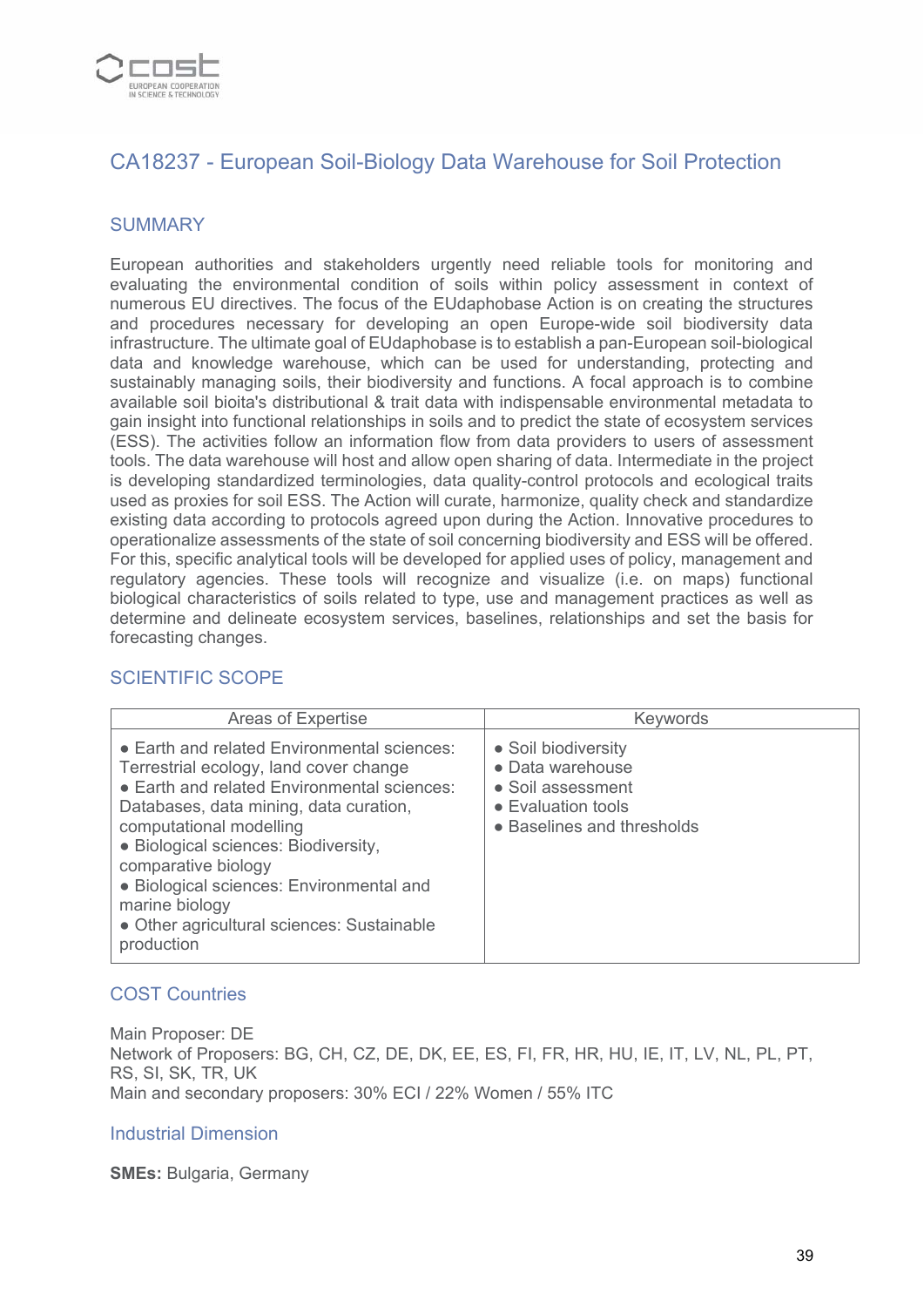

# CA18238 - European transdisciplinary networking platform for marine biotechnology

## **SUMMARY**

Marine organisms produce a vast diversity of primary and secondary metabolites with antibacterial, antifungal, anticancer, analgesic, anti-inflammatory, nutritional, photoprotective activity or other beneficial properties. The exploitation of marine bioresources and the valorisation of their natural products are encompassed by the burgeoning field of marine biotechnology, which is a high priority for the successful implementation of Blue Growth and Bioeconomy strategies within the EU. Marine biotechnology contributes to achieving 14 out of 17 UN sustainable development goals.

While the demand for alternative sources of food, drugs and chemicals is increasing, the sea and its vast biota remain largely underexplored and unexploited. Despite the short history marine organisms delivered close to 30.000 natural products, many more awaiting to be discovered. This implies a strong need for enhanced transdisciplinary collaborations within scientific fields and multisectoral collaboration where citizens, researchers, policy makers, industrial and societal actors can work together.

The overall aim of Ocean4Biotech is to bring together experts in the field of marine biotechnology, to provide a platform for sharing experience, knowledge and technologies, and to design a roadmap for a more efficient and rapid development of marine biotechnology research in Europe and beyond. To best of our knowledge, such a large, diverse and geographically dispersed network of experts in marine biotechnology does not exist. Since marine biotechnology is still in its infancy, we believe this is the optimal timing to create this efficient, operational, motivated, inclusive and sustainable network with a serious and ambitious commitment for proactive dissemination and science communication activities.

#### SCIENTIFIC SCOPE

| Areas of Expertise                                                                                                                                                                                                                                                                                                                         | Keywords                                                                                                                                                                                     |
|--------------------------------------------------------------------------------------------------------------------------------------------------------------------------------------------------------------------------------------------------------------------------------------------------------------------------------------------|----------------------------------------------------------------------------------------------------------------------------------------------------------------------------------------------|
| • Biological sciences: Biodiversity, comparative biology<br>• Industrial biotechnology: Pharmaceutical applications<br>• Industrial biotechnology: Ethics of biotechnology<br>• Industrial biotechnology: Other bioproducts (products<br>manufactured using biological material as feedstock)<br>• Chemical sciences: Analytical chemistry | • Marine biotechnology<br>• Marine biodiscovery<br>• Ethics and legal aspects of<br>bioprospecting and biotechnology<br>$\bullet$ Blue growth<br>• Marine biodiversity and<br>chemodiversity |

#### COST Countries

Main Proposer: SI Network of Proposers: CY, DE, EE, EL, ES, FR, HR, IE, IS, IT, LT, LV, ME, MT, NO, PT, RS, SI Main and secondary proposers: 38% ECI / 72% Women / 56% ITC

International Cooperation

#### **Near Neighbour Country:** Tunisia

#### Industrial Dimension

**SMEs:** Cyprus, Estonia, France, Malta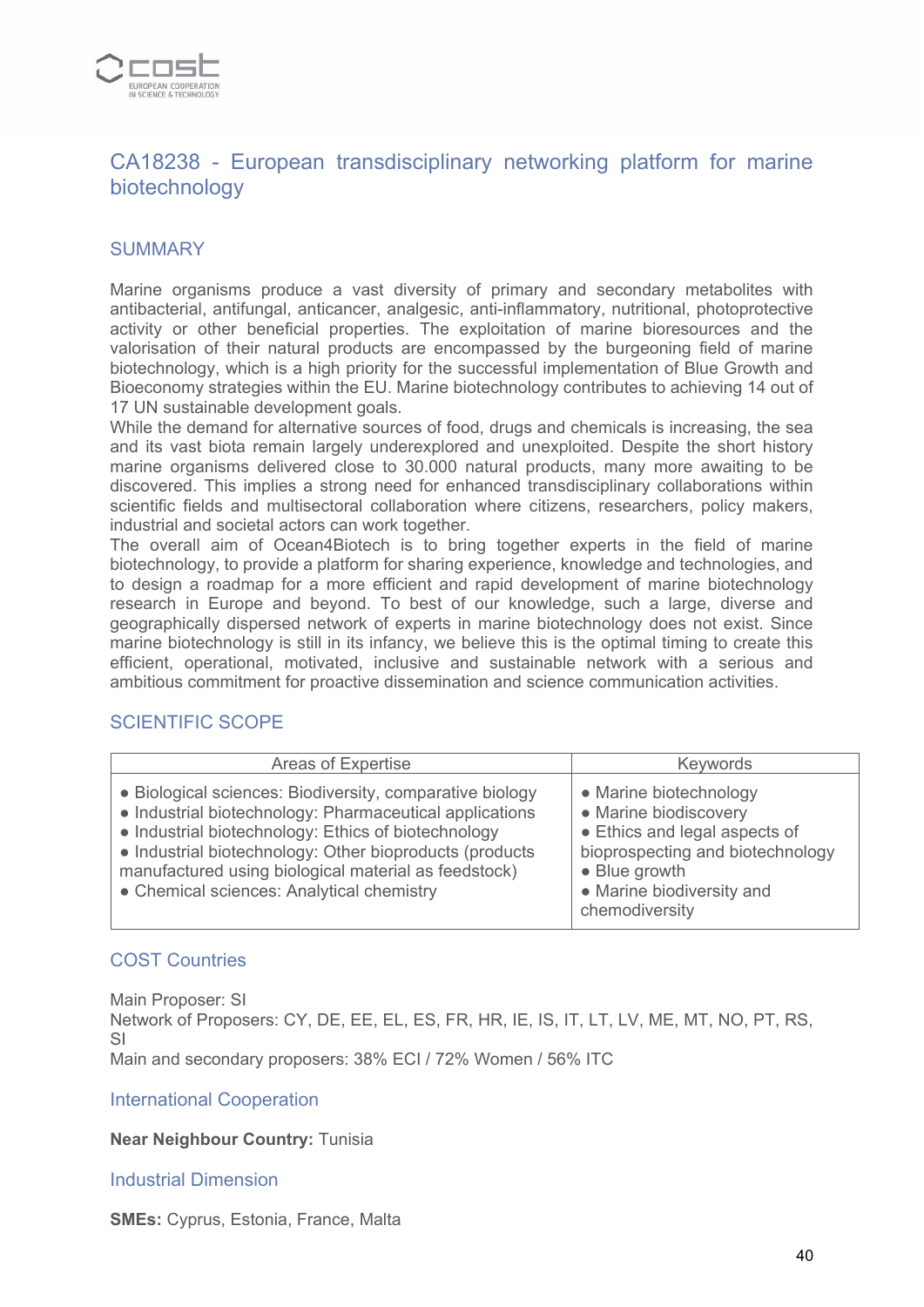

# CA18239 - Conservation of freshwater mussels: a pan-European approach

## **SUMMARY**

Freshwater bivalves are a large, diverse and important group, since they can dominate in some habitats in terms of quantity and biomass. At the same time they are among the World's most imperilled taxonomic groups.

Studies on freshwater bivalves' ecology and conservation provide the ground for inter- and trans-disciplinary research and innovation, integrating knowledge into practice of freshwater protection. Freshwater bivalves provide crucial ecosystem functions and services such as water purification or nutrient cycling, thus can be used as nature-based tools for improving ecosystem functions and services as well as indicators of ecosystem health.

Through development of international cooperation of scientists from various fields within and outside biological sciences, with participation of administration and NGO sector, we want to draw the full picture of freshwater mussels biodiversity crisis in Europe and develop scientific basis to halt the loss of biodiversity and ecosystem services mediated by these organisms.

#### SCIENTIFIC SCOPE

| Areas of Expertise                                                | <b>Keywords</b>                                                                                                  |
|-------------------------------------------------------------------|------------------------------------------------------------------------------------------------------------------|
| • Biological sciences: Conservation biology,<br>ecology, genetics | $\bullet$ freshwater<br>• conservation biology<br>• freshwater mussels<br>• ecosystem services<br>• biodiversity |

#### COST Countries

Main Proposer: PL Network of Proposers: AT, BG, CZ, DE, ES, FI, HR, IT, LT, LU, LV, ME, NO, PL, PT, RO, RS, SE, SI, TR, UK Main and secondary proposers: 52% ECI / 48% Women / 62% ITC

International Cooperation

**Near Neighbour Country:** Kosovo (under UNSCR 1244/99), Russian Federation, Ukraine **International Partner Country (IPC):** United States

Industrial Dimension

**SMEs:** Finland